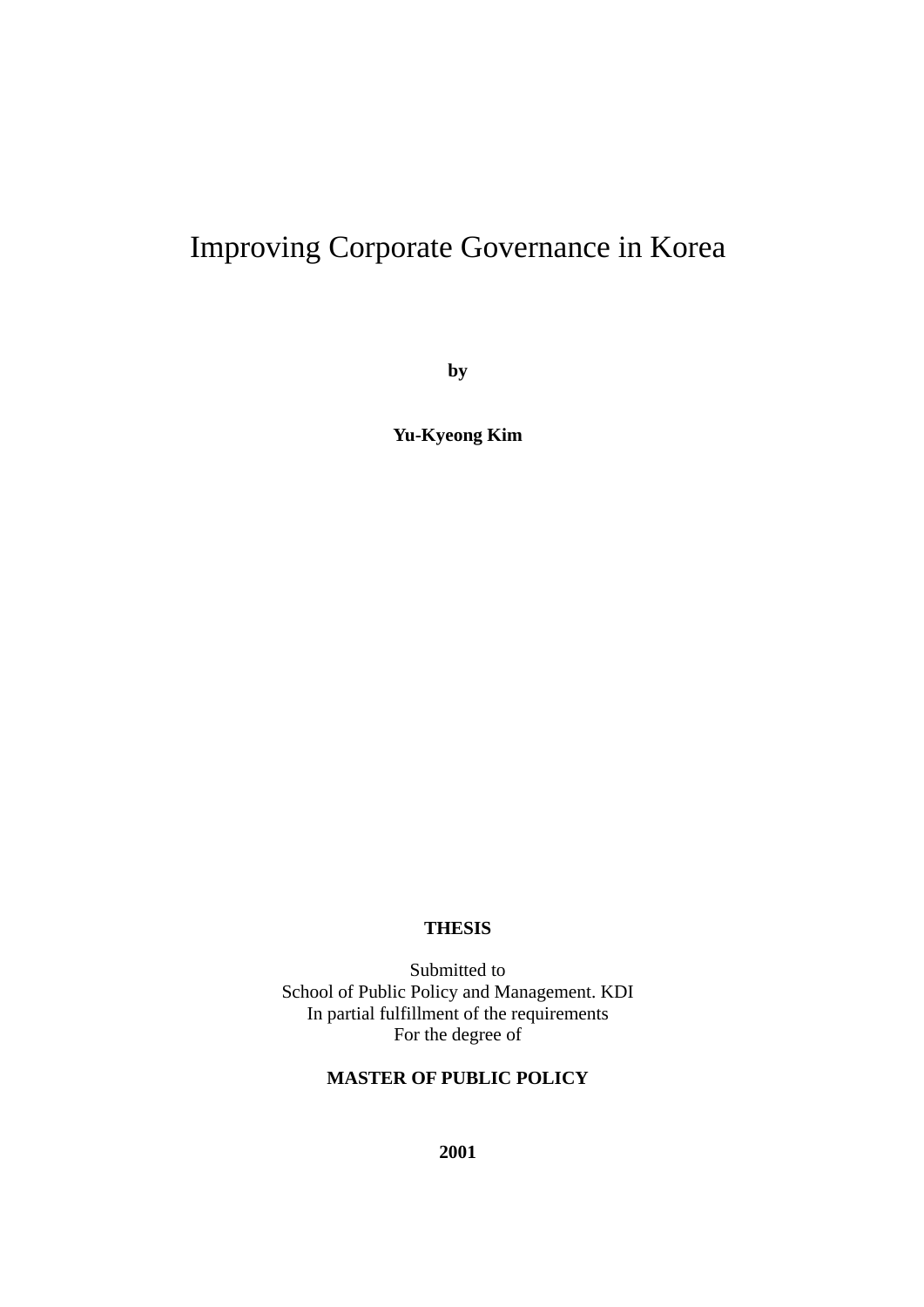# Improving corporate governance in Korea

**by** 

**Yu-Kyeong Kim** 

## **THESIS**

Submitted to School of Public Policy and Management. KDI In partial fulfillment of the requirements For the degree of

## **MASTER OF PUBLIC POLICY**

**2001** 

**Professor Jong-Il You**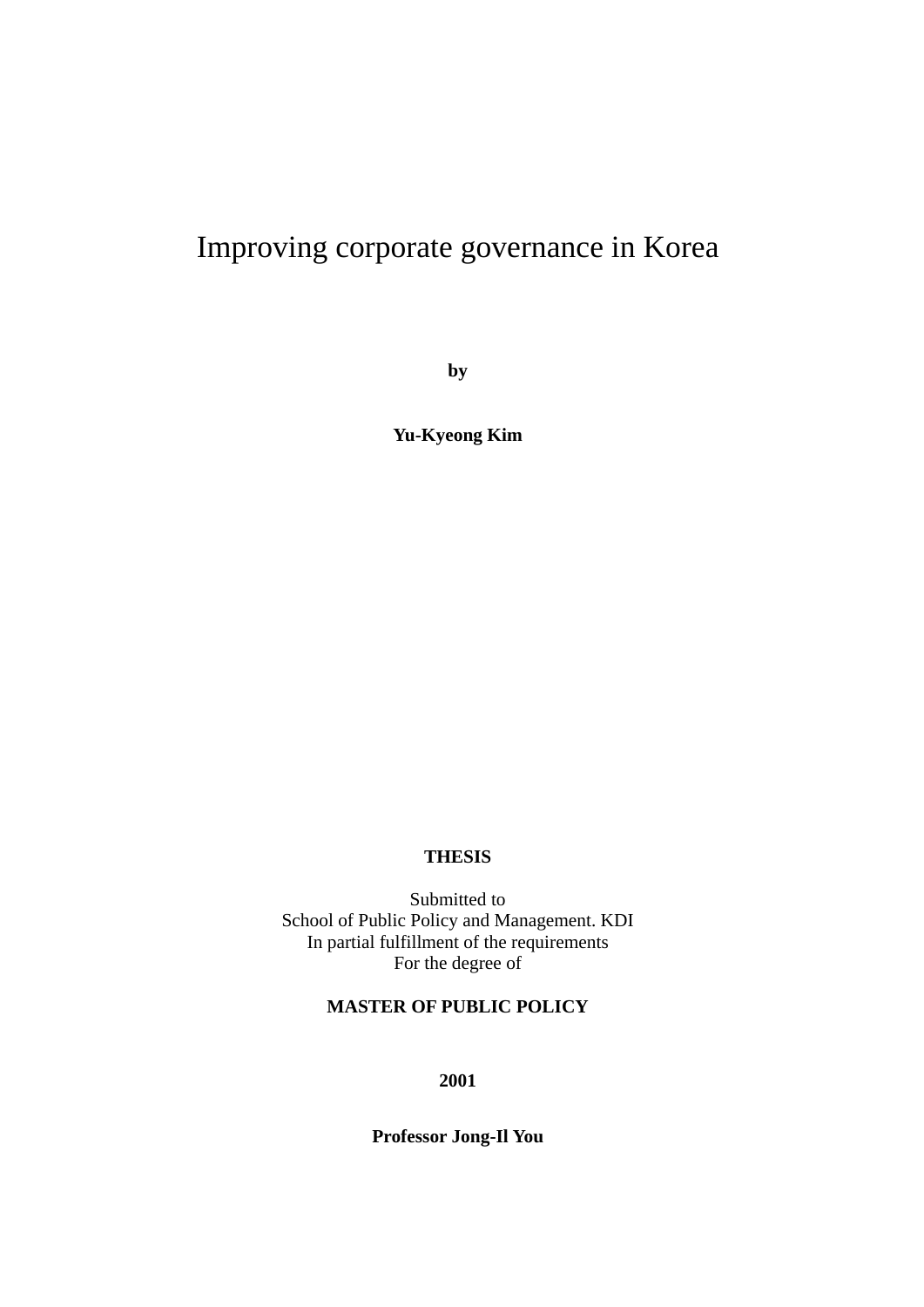## **ABSTRACT**

#### **IMPROVING CORPORATE GOVERNANCE IN KOREA**

#### **By**

#### Yu-Kyeong Kim

The Korean financial crisis owes largely to a corporate governance failure for large business groups (chaebols), where their inefficient resource allocation could not be checked. Effective internal mechanisms for supervision or monitoring of management were virtually absent. This paper concerns basically with the question of what the priorities for corporate governance are and how to improve corporate governance in Korea. After briefly discussing characteristics of business groups such as their ownership and management, the paper reviews the past characteristics of corporate governance, spontaneously derived from the business group. In order to devise ways to improve the current chaebol system, the strengths and weakness of chaebols are evaluated. Finally, after discussing the core of corporate governance reform, I recommend a strategy for chaebol reform. The central argument is that, in view of the weak external capital market, underdeveloped industrial development and unstable political situation, it would be better to resuscitate chaebols through improving governance structure, while addressing its weakness by radically strengthening internal discipline mechanism, rather than to break them up.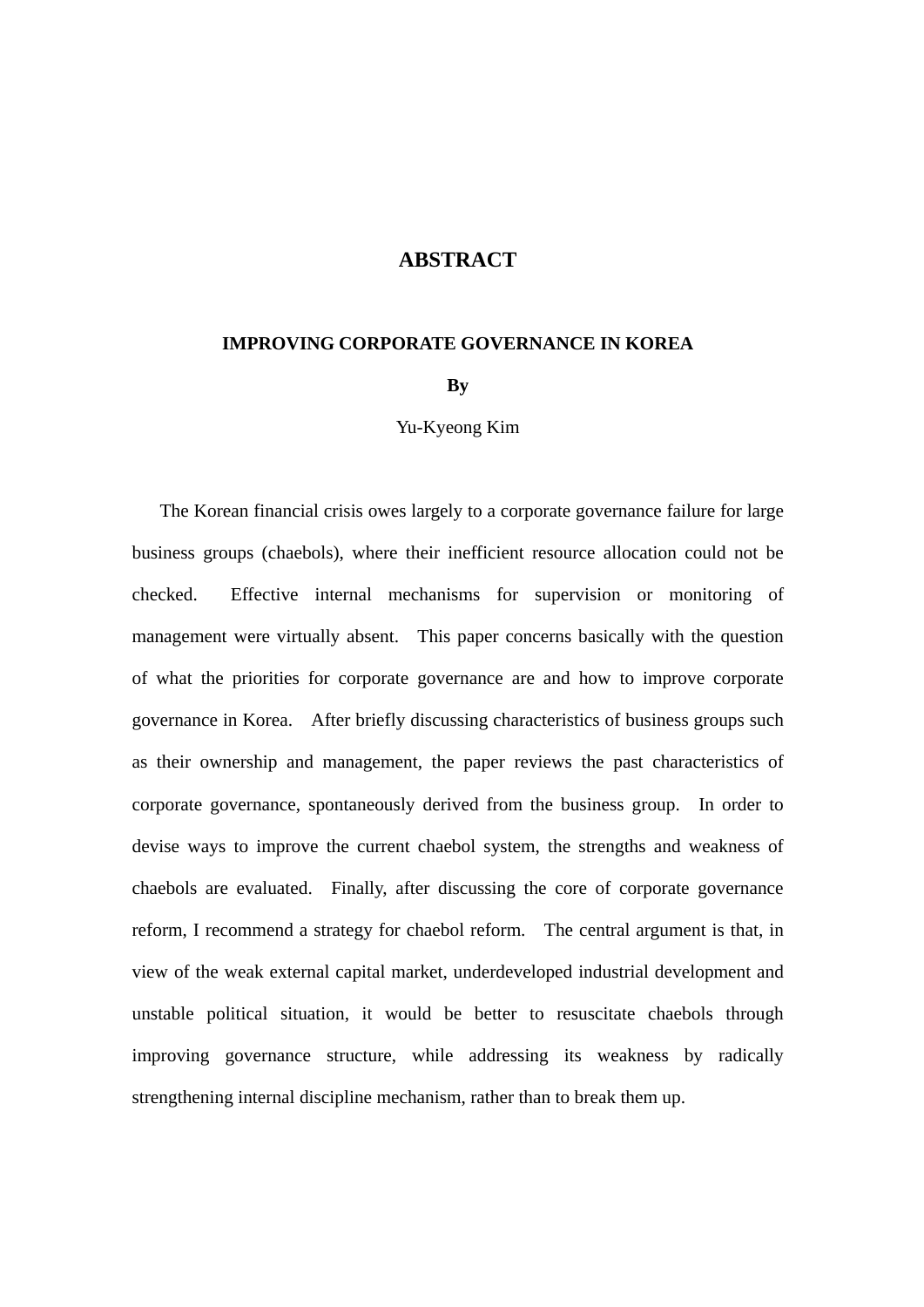## **ACKNOWLEDGEMENT**

 The completion of this thesis would not be possible without the support of many people, whom it is a pleasure for me to acknowledge at this time. First of all, I would sincerely appreciate my thesis supervisor, professor Jong-Il You, who has served as a perpetual source of knowledge and guidance. I would also like to express gratitude to ex-Dean Gil-Chin Lim, professor Hun-Joo, Park, professor Sang-Woo, Nam, Professor Duk-Geun, Ahn and all other professors of the school. I am deeply grateful to them for their invaluable instruction and advice. Finally, I would like to express my special thanks to my family who encourage me to study at KDI School, and friends who studied and discussed together here.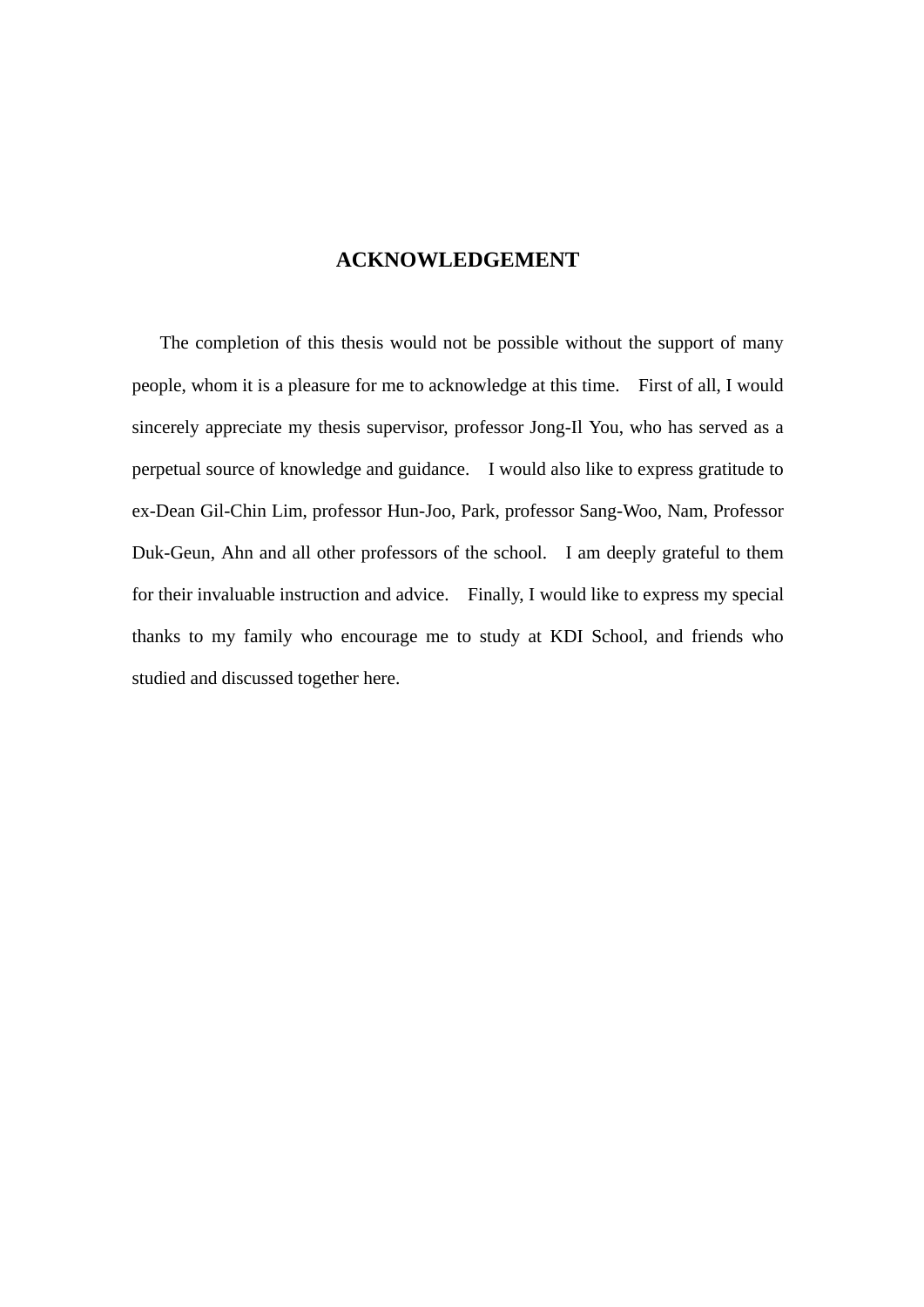## **Table of Contents**

## Ⅰ**. Introduction**

## Ⅱ**. Evolution of Business Groups & Corporate Governance in Major Countries: U.S, Japan-Germany and Korea**

- 1. Characteristics of business groups in Major Countries
	- 1.1. Major characteristics
	- 1.2. Ownership structure
	- 1.3. Management
- 2. Three types of corporate governance : U.S, Japan-Germany & Korea
	- 2.1. Factors shaping corporate governance
	- 2.2. Three types of corporate governance

## Ⅲ**. Priorities for Corporate Governance Reform in Korea**

- 1. Evaluation of *Chaebols* structure
	- 1.1. Diversification
	- 1.2. Concentration of economic power
	- 1.3. Weak governance
	- 1.4. Relation with government and other chaebols
- 2. Priorities for corporate governance reform in Korea
	- 2.1. Problems of chaebol break-up
	- 2.2. The core of corporate governance reform

## Ⅳ**. Strategy for Corporate Governance Reform in Korea**

- 1. Strategy of chaebols reform
	- 1.1. Evaluation of recent reforms
	- 1.2. Priorities for future reforms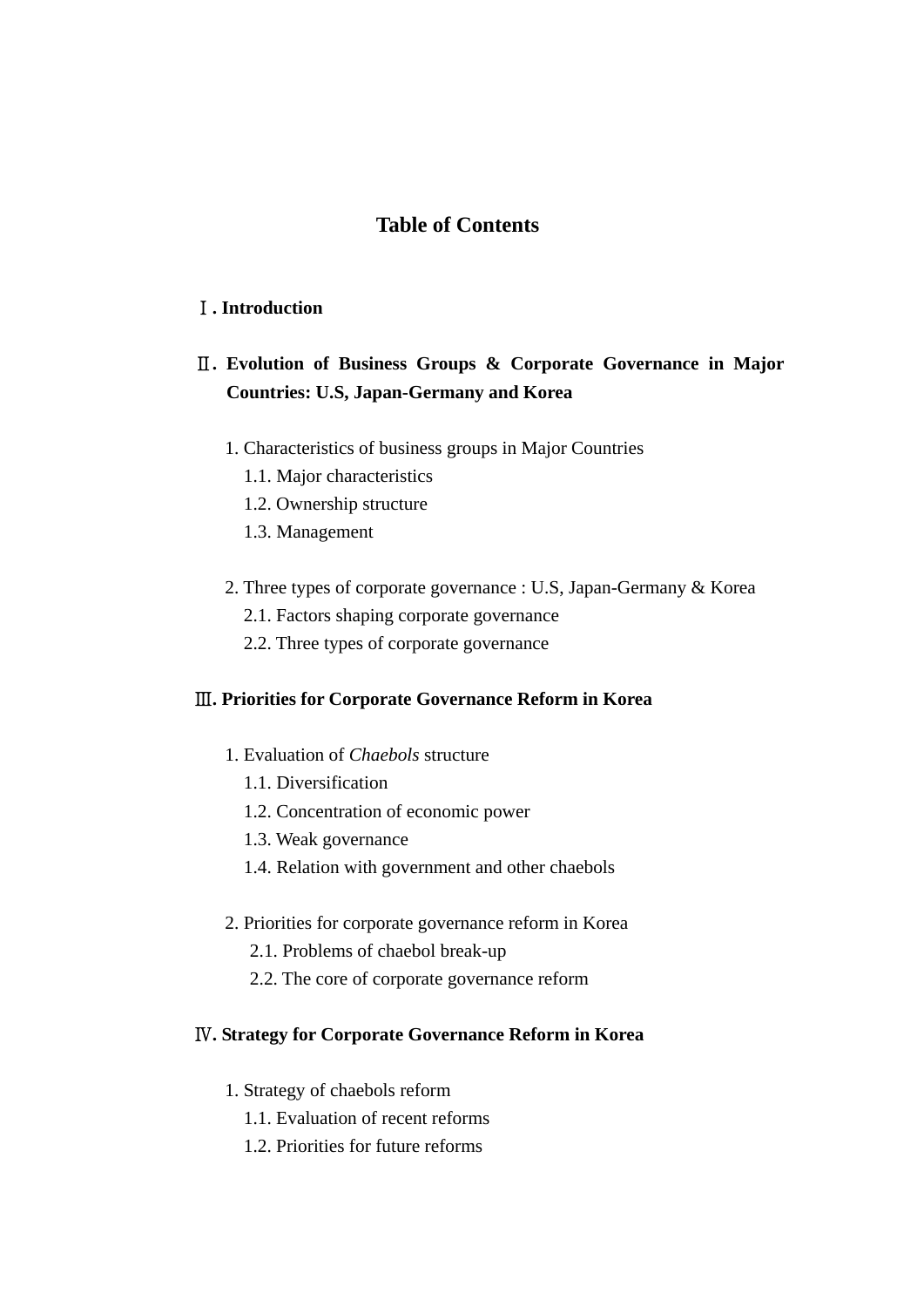2. How to promote reforms

## Ⅴ**. Conclusion**

## **Bibliography**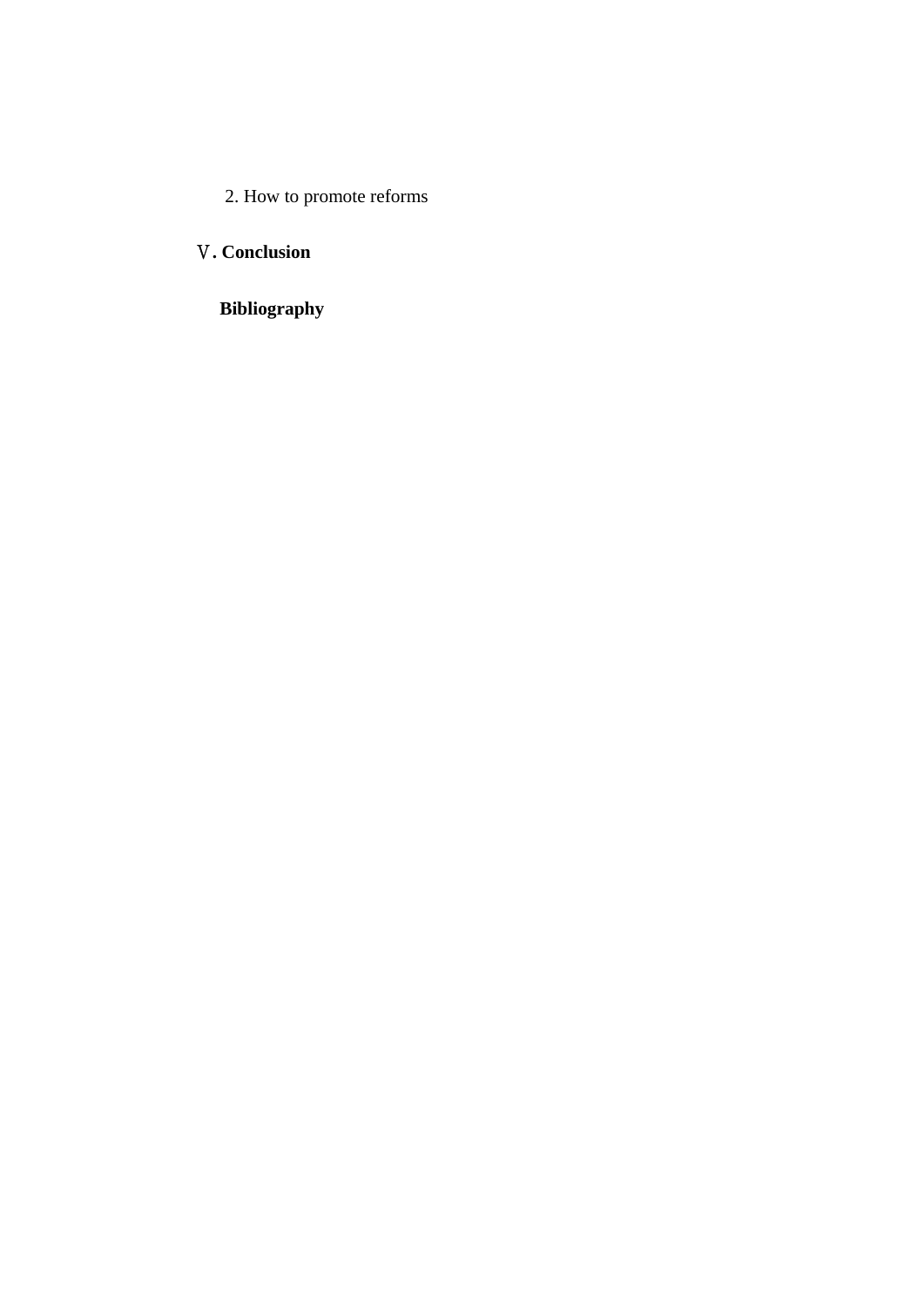## **LIST OF TABLES**

- 1. Comparisons of Ownership Structure (1990-1991)
- 2. Factors shaping corporate governance
- 3. Distribution chart of ownership in U.S Corporations
- 4. Distribution chart of ownership in Japanese corporations
- 5. Distribution chart of ownership in German corporations
- 6. Comparison of Corporate Governance types
- 7. Positive and Negative evaluations of Chaebols
- 8. Minimum required equity shares for the exercise of rights
- 9. Unfair transaction regarding securities
- 10. Types of case unfair transaction indicted by the prosecution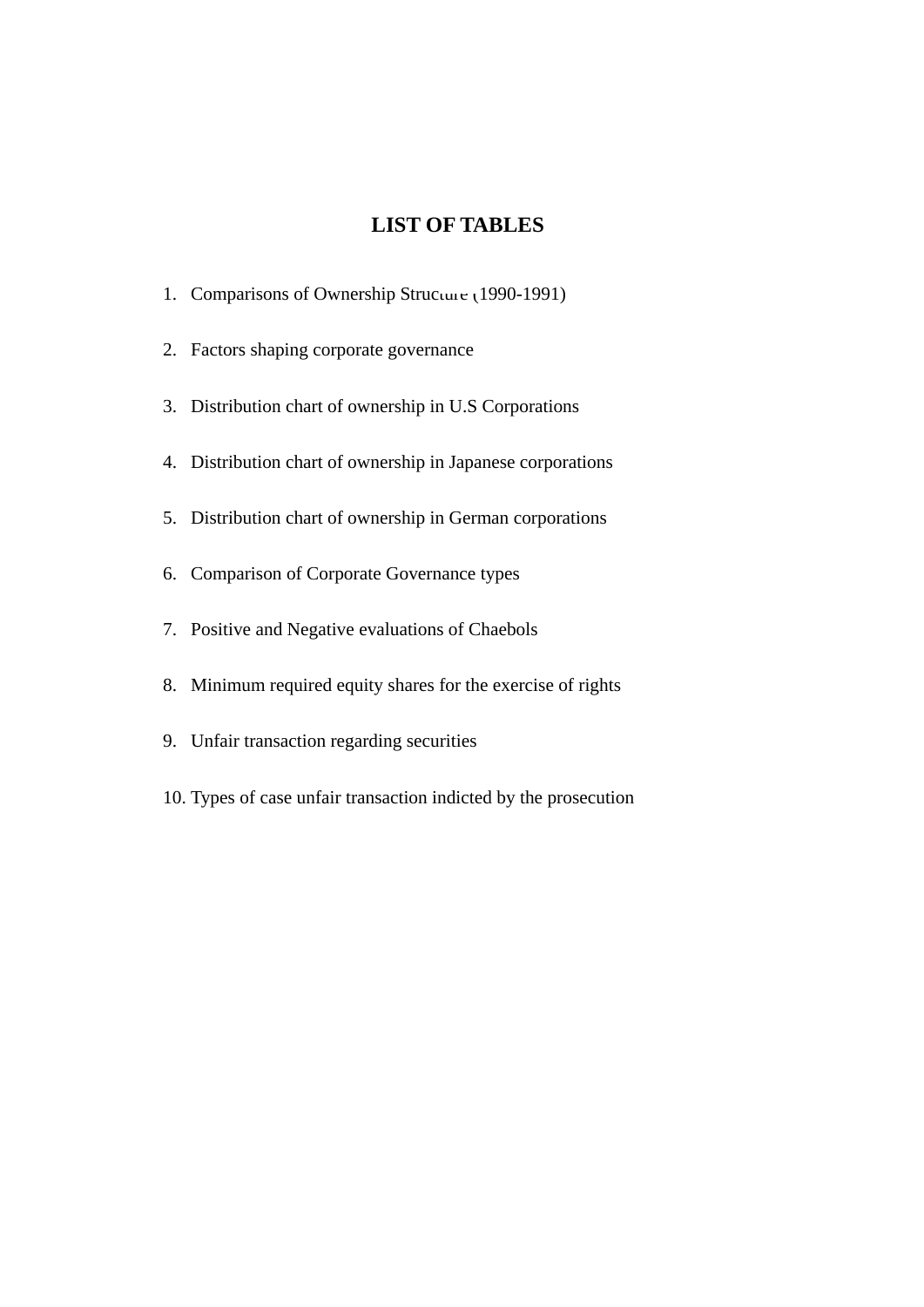## **LIST OF FIGURES**

1. Ownership Trend of the  $30<sup>th</sup>$  chae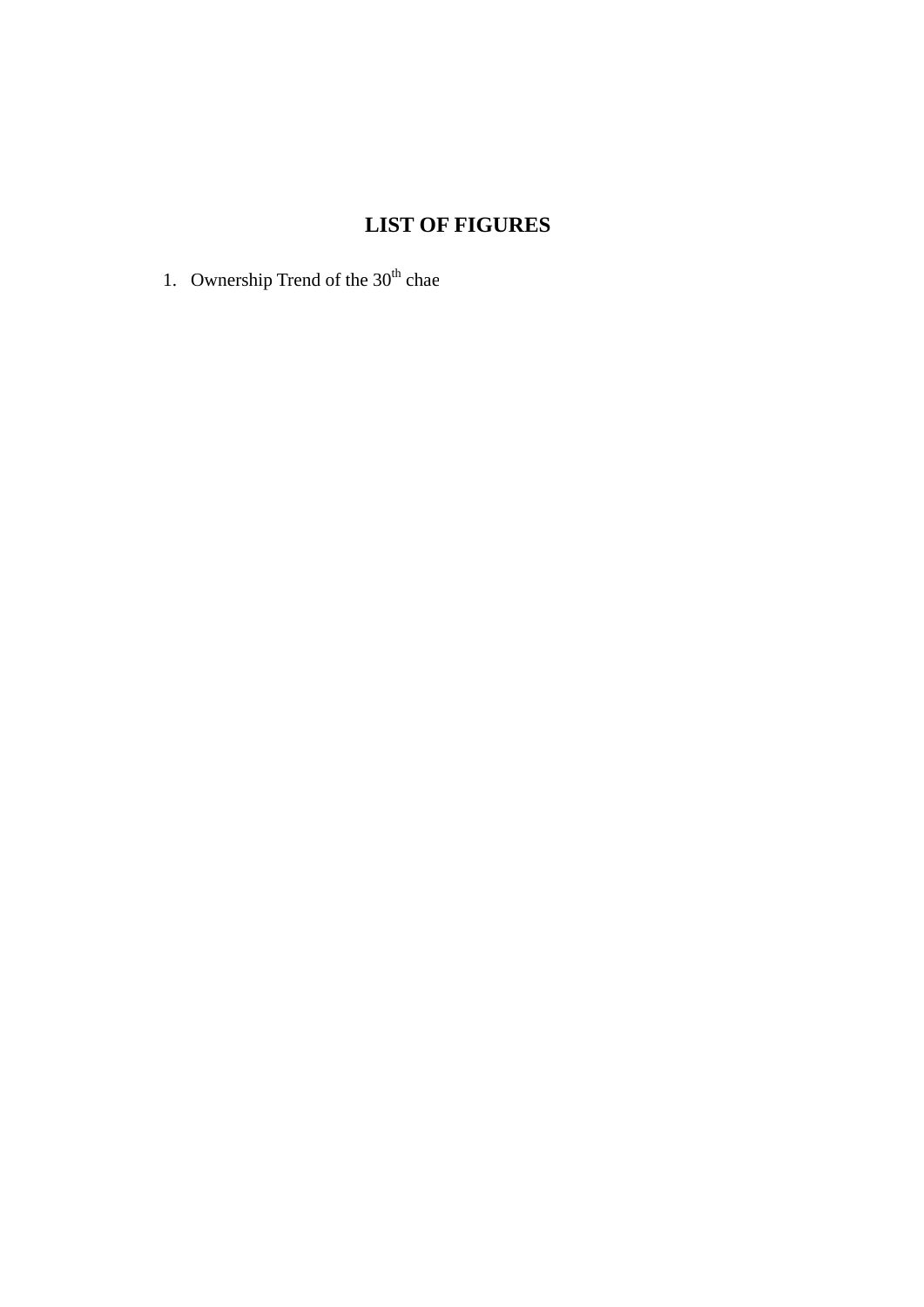## Ⅰ**. Introduction**

1

It is hard to deny that Chaebol contributed to economic growth in the past growth phase. Diversification led to economies of scope and other synergies between businesses, and overcame imperfections in factor markets. Relations with government and Chaebol reduced market failures. Weak corporate governance was not a serious problem, since there was no separation of ownership and management and therefore no principal-agency problem. It ensured speedy decision-making.

However, chaebol system encountered difficulties under a new economic environment. While this system worked well in the previous decades of rapid economic development under the umbrella of government, its weakness began to outweigh its strengths in the period of market maturity, in the globalization era.

In other words, investors start to resist the exclusive dominance by the controlling shareholder-manager. The absence of the devices to check and balance the corporate control is expected to bring about risks more and more. As world capital market gets integrated, outside investors' role is extended and the function of capital market to supervise management is more emphasized.  $\frac{1}{1}$  In addition, government is changed from a partner to a reformer with respect to Chaebols.

 $1$  According to distribution of ownership of share, released by KSE (1999.4), the percentage of foreign investor form 18% of total share ownership in Korea, but 13.4% in Japan, 8.7% in Taiwan, 6.8% in U.S, 16.3%(U.K)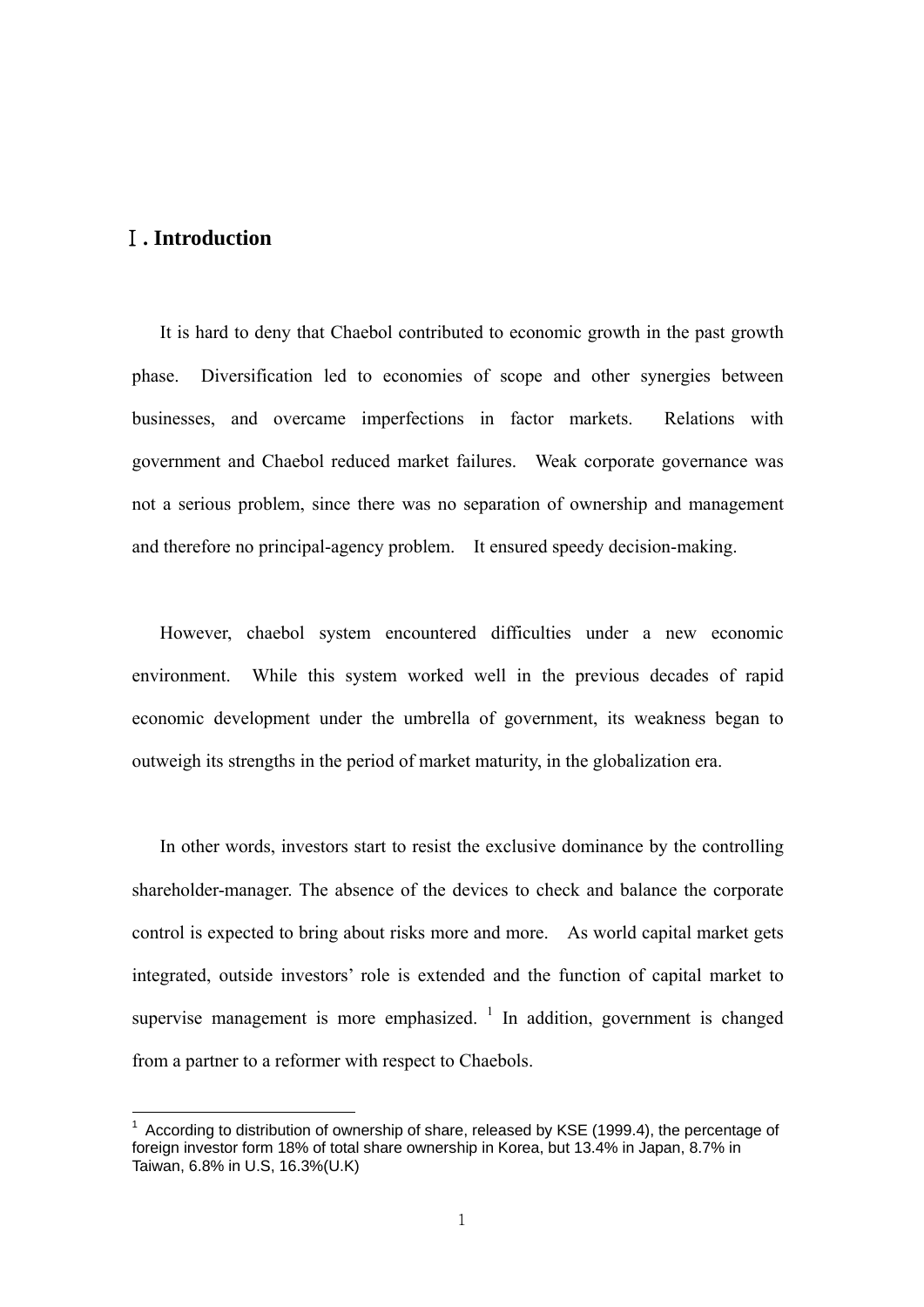The Korean financial crisis is, to a large extent, a corporate governance failure for large business groups, where their over-leveraged and inefficient business expansion could not be checked. Effective internal mechanisms for the supervision or monitoring of management were virtually absent. As a mechanism to define relationship between the shareholders, directors and management of a company, searching for the desirable corporate governance model is a problem that confronts us. This paper concerns basically with the question of what the priorities for corporate governance are and how to improve corporate governance in Korea.

Arguments over corporate governance should start from understanding the characteristics of business group. It is because each country has its unique business group style according to its internal or external economic circumstance, and has developed corporate governance depending on its condition. Korean chaebols are no exception.

Korea's economic growth has been driven by the rather authoritarian government and large business groups. Entrepreneurs in these groups have aggressively exploited overseas markets for trading, while heavily investing in the local economy. Government guidance and intervention in the financial sector, which reduced various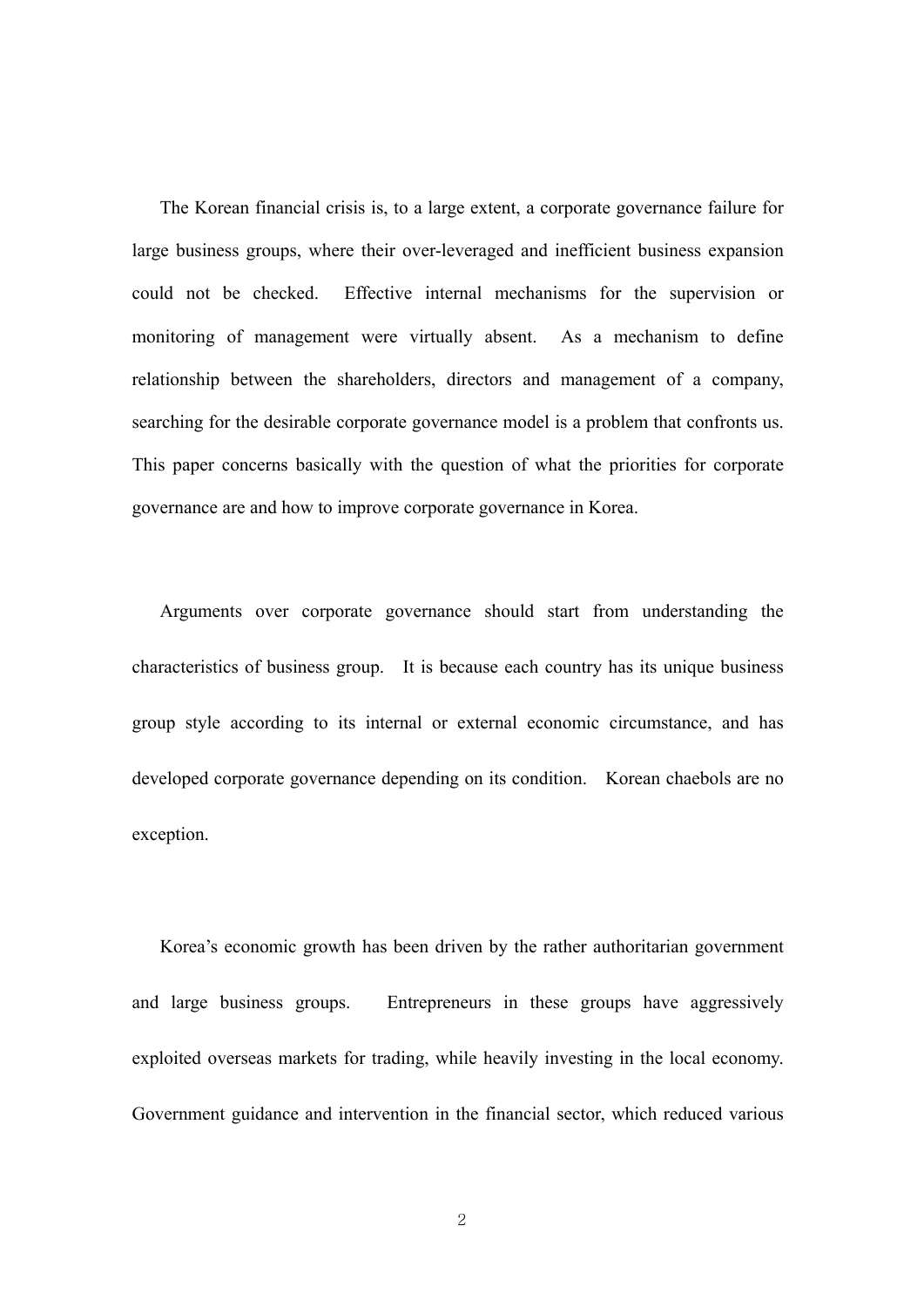uncertainties prevailing in the early stage of development, were fairly effective in mobilizing resources and allocating them for the best growth performance. However, continued government intervention gave rise to moral hazards on the part of both chaebols and financial institutions and the highly leveraged growth of large chaebols. All these have been responsible for economic inefficiencies and the increased vulnerability of the economy.

The Korean financial crisis is a corporate governance failure for large business groups, where their over-leveraged and inefficient business expansion could not be checked. It was possible because effective internal mechanisms for the supervision or monitoring of management were virtually absent. Evidences confirm the concern that the real corporate governance challenge is to protect outside investor such as minority shareholders from the expropriation of controlling owners and to discipline poor management.

With regard to chaeol reform, some reformers stand by chaebol break-up through a complete separation between ownership and management. When we consider our weak external capital market, underdeveloped industrial development and weak political situation, it would be better and feasible choice to resuscitate chaebols through improving governance structure, while addressing its weakness, rather than to break them up.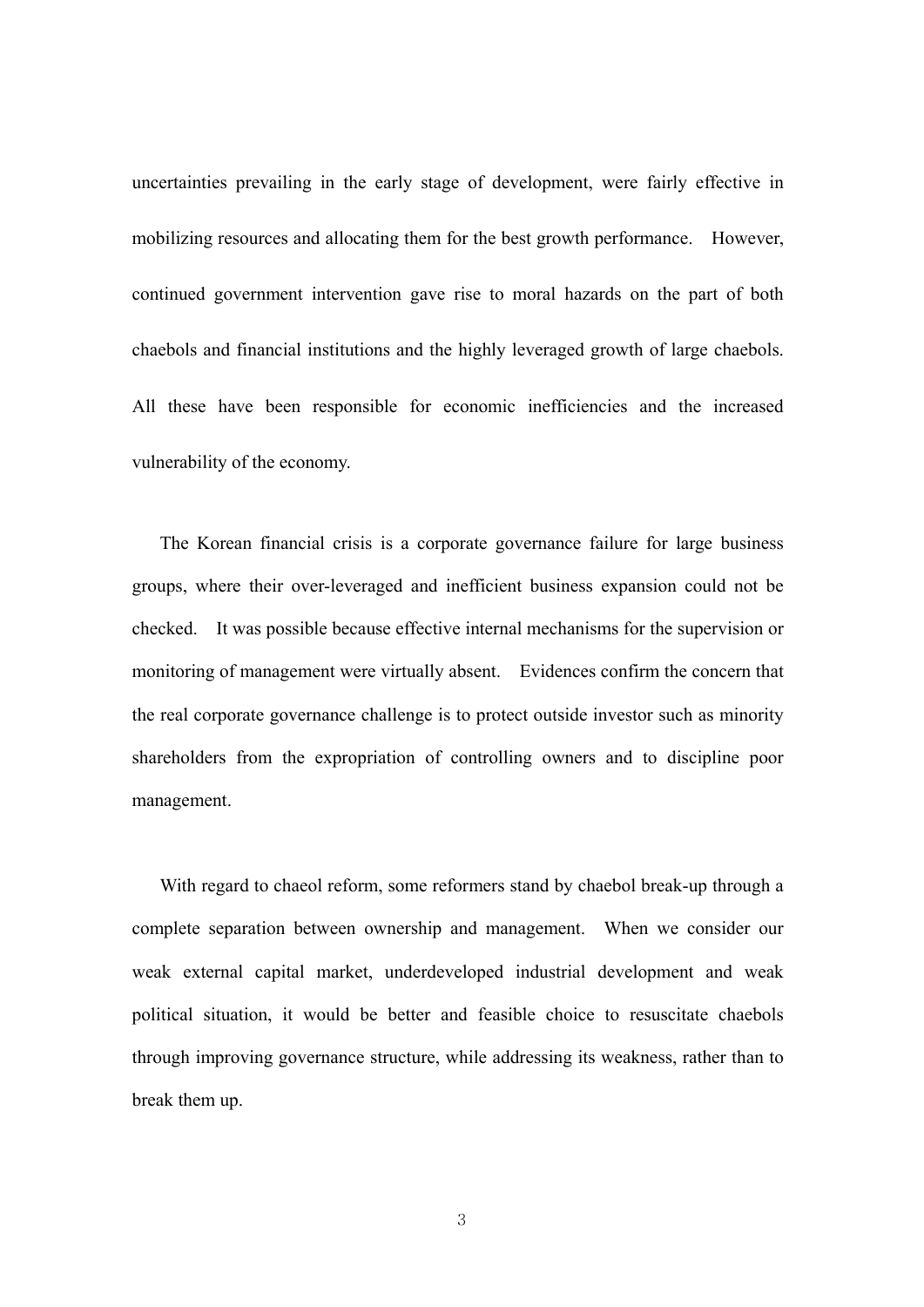When it comes to improving corporate governance, it is critical to strengthen mechanisms for internal discipline such as minority shareholder rights and outside directors as a way to control lax management by manager and to protect investors. Of course, there has been a kind of external control such as M&A and stock and capital market, as an outside discipline in developed countries. However, in the case of Korea, where external capital market is underdeveloped, it is difficult to expect that market discipline would work properly as in other developed countries. Capital market is so immature, that stock price has rarely reflected firm performance and stock market is likely to fluctuate by stock manipulation rather than firm's performance. As a mechanism of market discipline hardly exists, internal discipline would be better devices to make up demerit of corporate governance problems in Korea. So, I discuss how to develop corporate governance in Korea, focused on internal discipline

The rest of the thesis is organized as follows. In section I, as the starting point of our debate on corporate governance, the characteristics of business groups such as its ownership structure would be discussed and then, characteristics of current corporate governance would be analyzed. Through observing three distinct types of business groups as well as corporate governance (including U.S and Germany-Japan and Korea), above assumption: each country's corporate governance has evolved in the process of overcoming challenges that corporations face, would be evaluated.

In section  $\mathbb{I}$ , our attention is directed to chaebol groups with the discussion of their strengths and weaknesses. In order to devise ways to improve the current chaebol system, objective evaluation for chaebols should come first. Based on such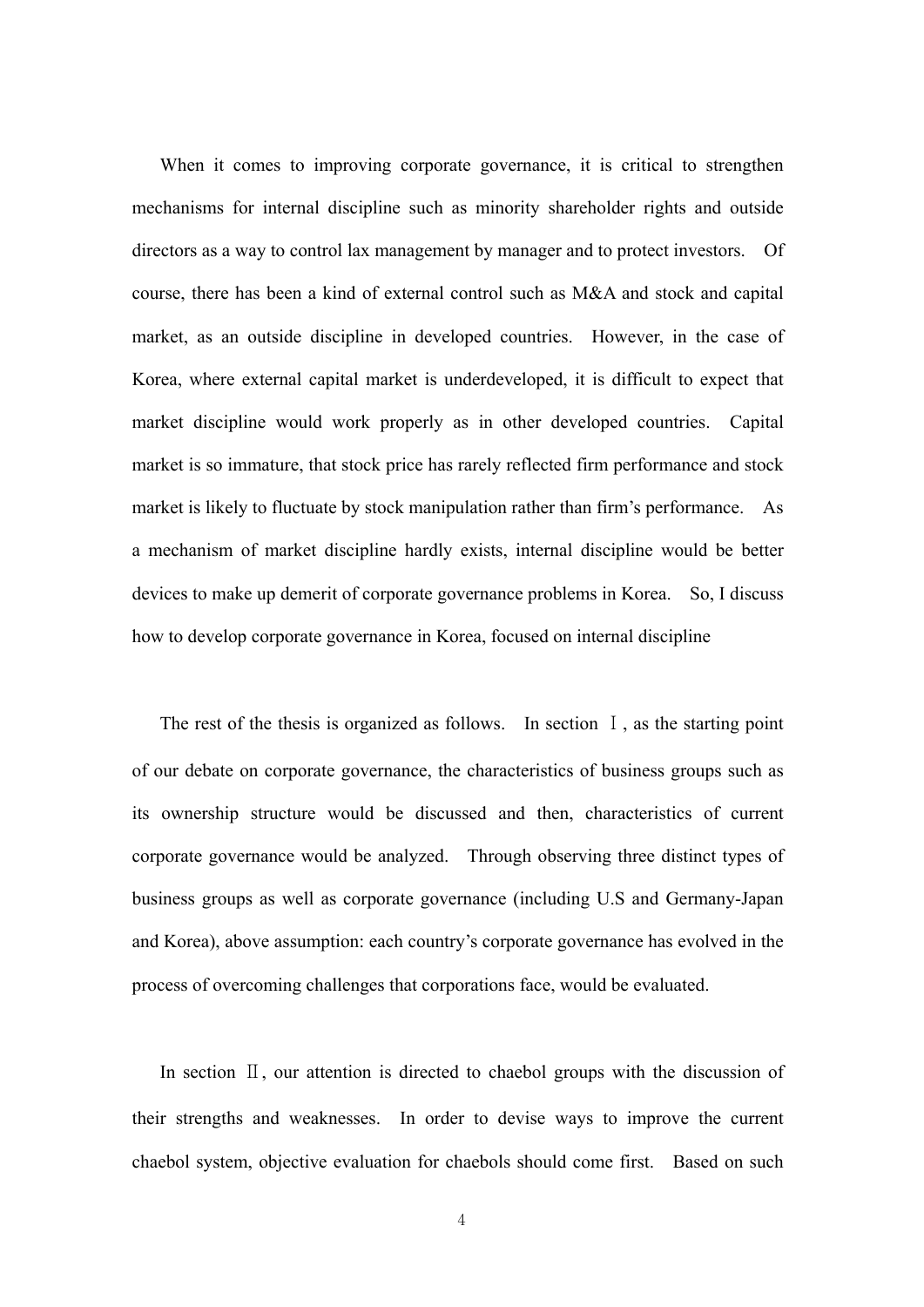evaluation, this section discusses what should be the priorities for chaebol governance reform. In section Ⅲ, I search for strategies for corporate governance reform in Korea, on the basis of the priorities for reform in corporate governance discussed in the previous section. After briefly evaluating recent reforms, strategies for future reforms will be discussed.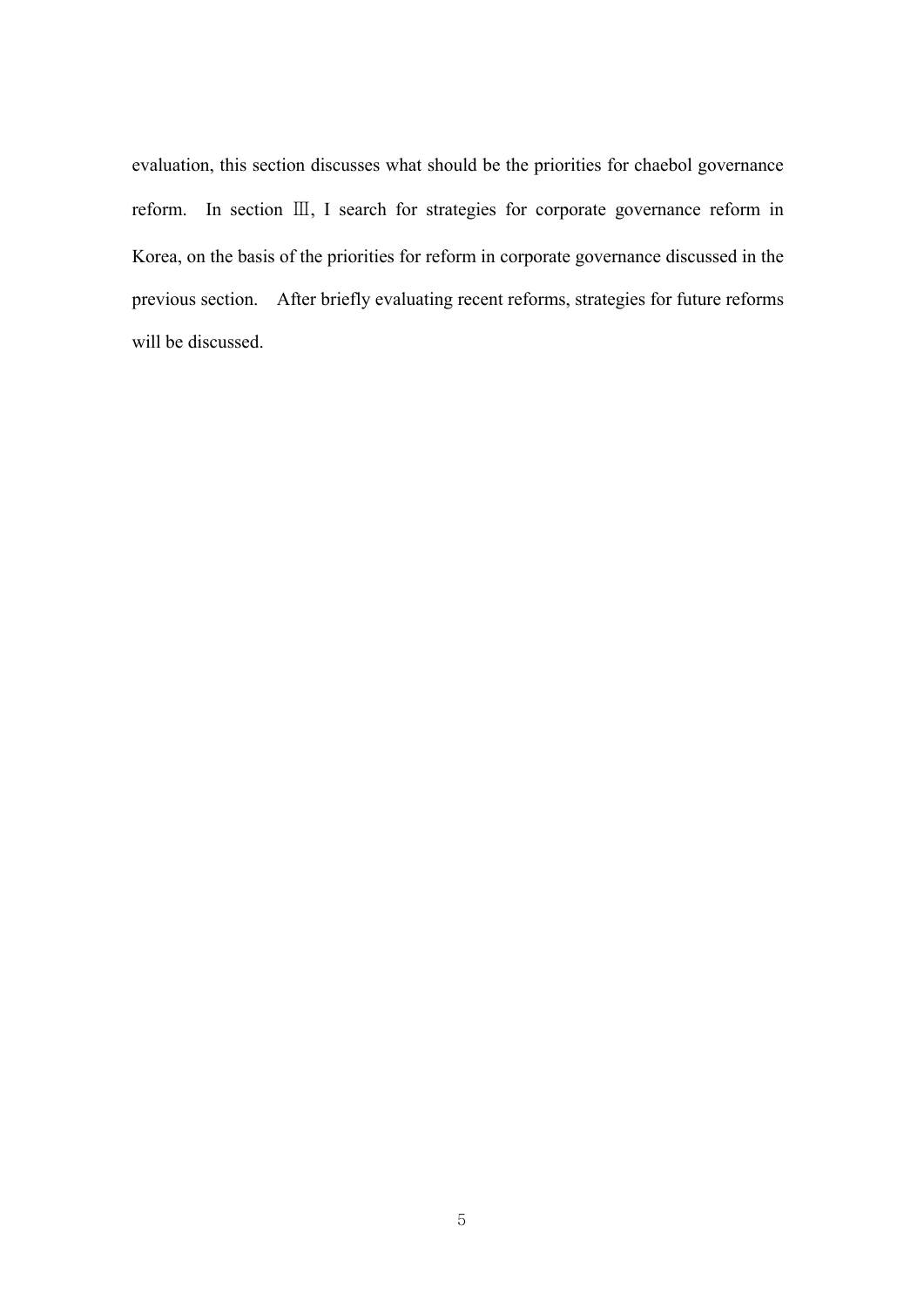## Ⅱ**. Evolution of Big business groups & Corporate governance in Major countries: U.S, Japan-Germany and Korea**

#### **1. Characteristics of big business groups in major countries**

For the last several decades, the Korean government controlled the financial sector to channel scare resources into strategic leading sectors. Firms, mostly belonging to Chaebols in these industries, were given external capital through loans from government-controlled financial institutions. The corporate governance system today inherits its unique characteristics from growth patterns of firms during this period.

Each country has its unique business group style according to its internal or external economic circumstance, and has developed corporate governance depending on its condition. The differences in governance structure mainly come from ownership structure. It means that the question of who has a right to decide and who is responsible for is influenced by ownership structure.

Therefore, as a background to a discussion of corporate governance, I will observe the characteristics of big business groups, including the ownership structure. It is because the characteristics of corporate governance spontaneously come from the characteristics of business group structure. It will be very useful to understand why each country has developed different corporate governance system with different goals.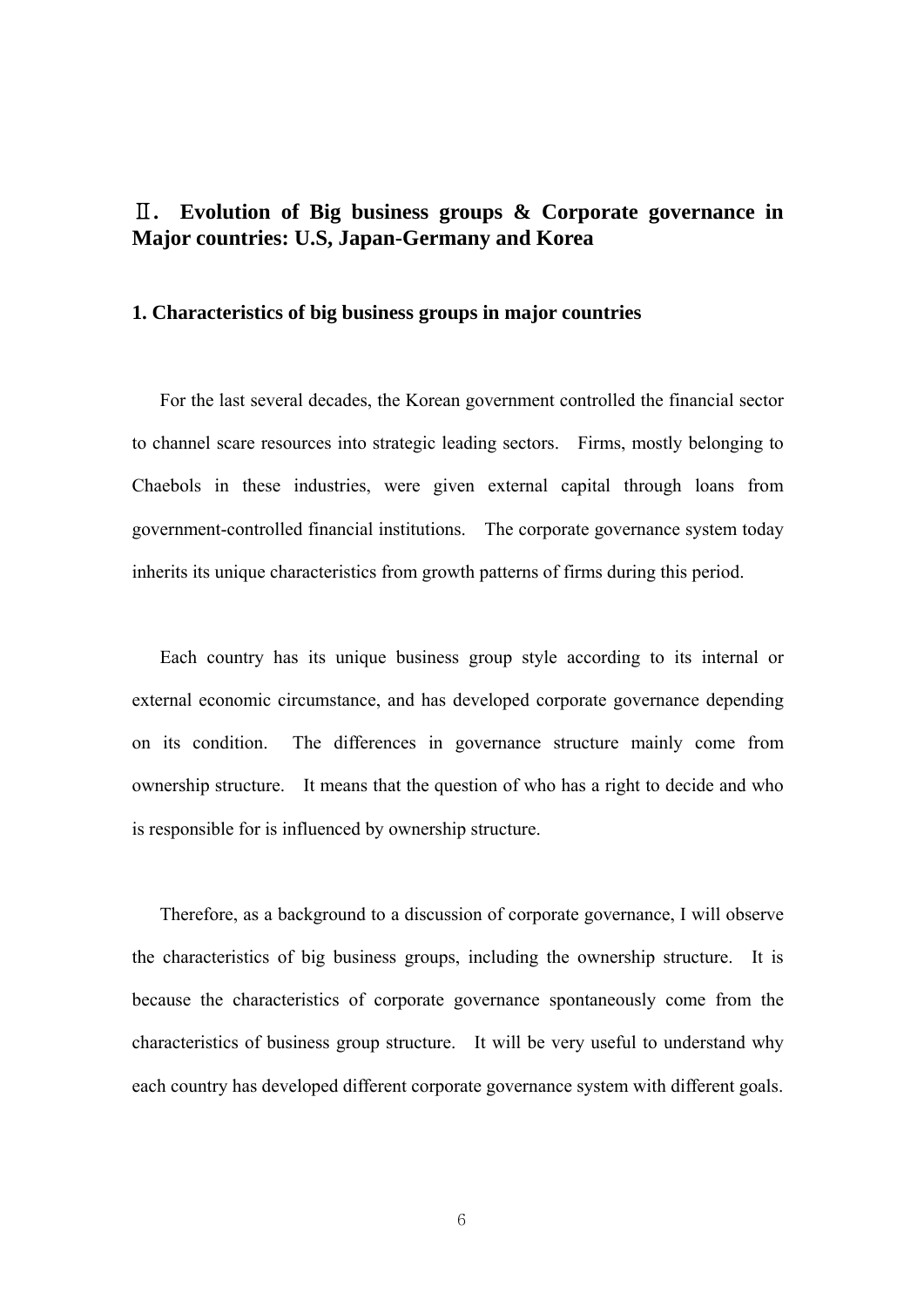As each county has different history of business groups, it has developed its unique ownership or management structure. Social or economic environment such as the degree of maturity of capital market has shaped the structure of business groups. But there are a few patterns that emerge across countries such as U.S model and Japan-Germany model. I will compare characteristics of the Korean business groups such as their ownership structure and management structure to those of U.S, Japan and Germany.

## **1.1. Major Characteristics**

1

**Korean business groups** are near to individual enterprise controlled by the head of chaebol or one professional manager in reality, even though affiliatedfirms are legally independent. Despite their small ownership(less than 13%), a founder and her family maintain control through prevalent institutional ownership that constitutes a large portion of cross-holdings. $2$  As leading chaebols pursued diversification strategy, for instance one chaebol engaging in everything from shipbuilding industry to dairy goods processing industries, top 10 chaebols managed at least 200 individual enterprises in 1983.<sup>3</sup> Late industrial countries like Korea have a tendency to diversify into unrelated production activities, because it could disperse risk and make use of insufficient resources. <sup>4</sup> According to a study of diversification in Korean business

<sup>2</sup> Joh Sung-Wook (19999) Control, Ownership, and Firm Performance:the case of Korea KDI <sup>3</sup> Kim Dae-Whan & Kim Gyun (1999) Reform of Korean Chaebols, Nanam

<sup>4</sup> Rumelt (1974) Strategy, Structure, and Economic Performance. Havard University Press. Unrelated diversification is to diversify unpredominant or a large number of unrelated production lines.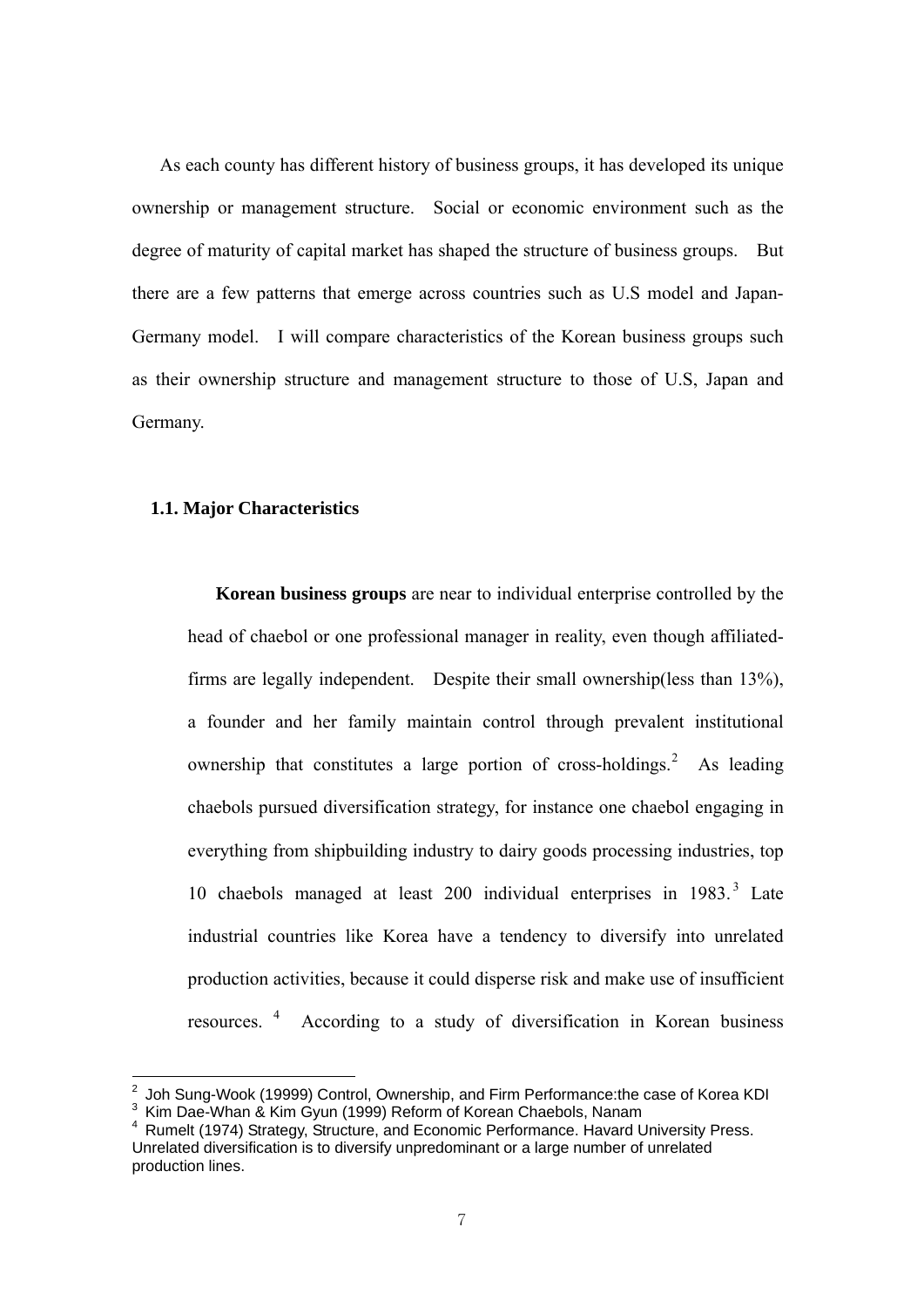groups in 1984,<sup>5</sup> top 10 groups managed 213 affiliated firms and 80% of them are unrelated production lines. On the contrary, only 10% of them were related to each other. **Japanese business groups** are connected with each other horizontally, whereas Korean Business groups are connected vertically. Japanese business consolidation went forward by three forms: cross ownership of shares, affiliated financing from banks and exchange of human resource. Even though each member is legally independent, they are linked systematically by those forms under the large business groups. CEO Committee, which consists of heads of member firms play the key role as a board of director. But this committee does not have authority to control management in each group and there is no hierarchy among groups. It means that they exist as independently as they sometimes competes each other. **U.S business groups:** conglomerates, which are consisted of unrelated multiproducts, have increased a lot since  $1960s$ .<sup>6</sup> They are created by M&A rather than self-diversification. Conglomerates are a kind of business groups, which the head office control unrelated business groups, acquired by M&A. But the head office is consisted of financial, legal, management affairs etc, which is not a work-site operation. The size of head office is small but component firms' autonomy is certified. Head office decides allocation of resource and exit or entry in industry.

<u>.</u>

<sup>&</sup>lt;sup>5</sup> Jung Koo-Hyun (1987) Growth strategy and management structure in Korean corporations. Korean Chamber of Commerce.<br><sup>6</sup> Keng Myseng bun (1000) A so

Kang Myeong-hun (1999) A comparative study on the Business groups: Korea, Japan and U.S, SIAS Publication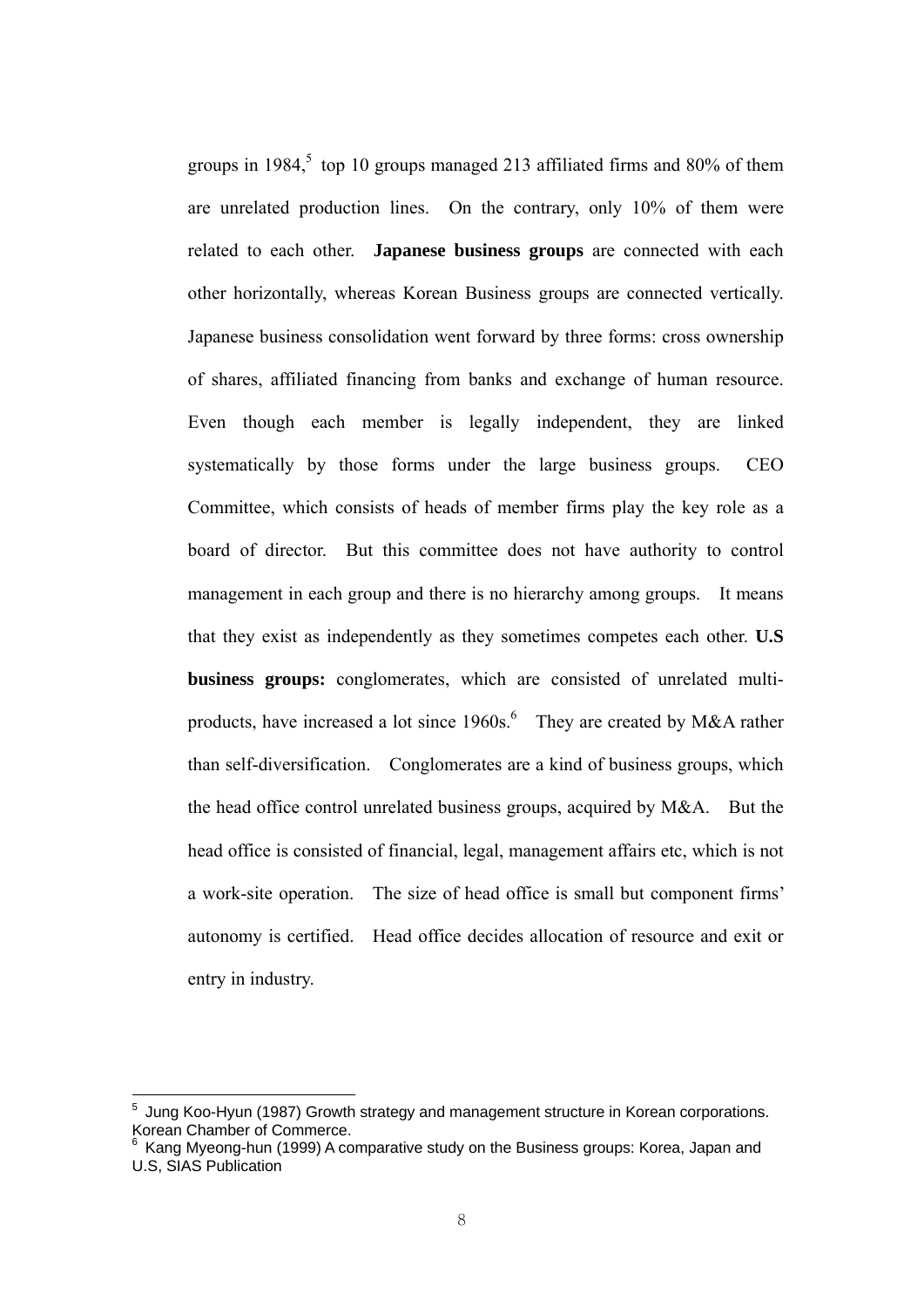#### **1.2. Ownership Structure**

Ownership structure of **U.S and U.K** is characterized by large part of ownership on individual stockholder and institutional investor. As we can see comparisons of ownership structure in the table 1, ratio of their ownership is more than 80% from 1990 to 1991. In case of U.S, the ratio of individual stockholder and institutional investor is respectively 53.4% and 34.3% (pension-24.8%, investment company-9.5%). In case of U.K, the ratio of institutional investor is 59.9% (pension-30.4%, insurance company-18.4%, investment company-11.1%), which is higher than the ratio of individual stockholder (21.3%). On the contrary, Ownership structure of **Japan and Germany** is characterized by high ratio of mutual investment among nonfinancial corporations. Mutual investment between corporations makes up respectively 25% (Japan) and 39% (Germany) of total ownership. Another marked point is that the percentage of ownership by banks is fairly high. The percentage of it amount to 25% (Japan), 8.9% (Germany) respectively. Because mutual investment between corporations and ownership of financial institutions is pretty high, business environment with relationship-based system is naturally produced. In the case of underdeveloped countries like **Korea**, ownership structure is characterized by high percentage of mutual investment between chabol-affiliated firms and high percentage of shareholdings by controlling family. Despite controlling families' small ownership(less than 13 percent of largest 30 chaebol's shares on average), they in chaebol-affiliated firms retain control through interlocking ownership among subsidiaries.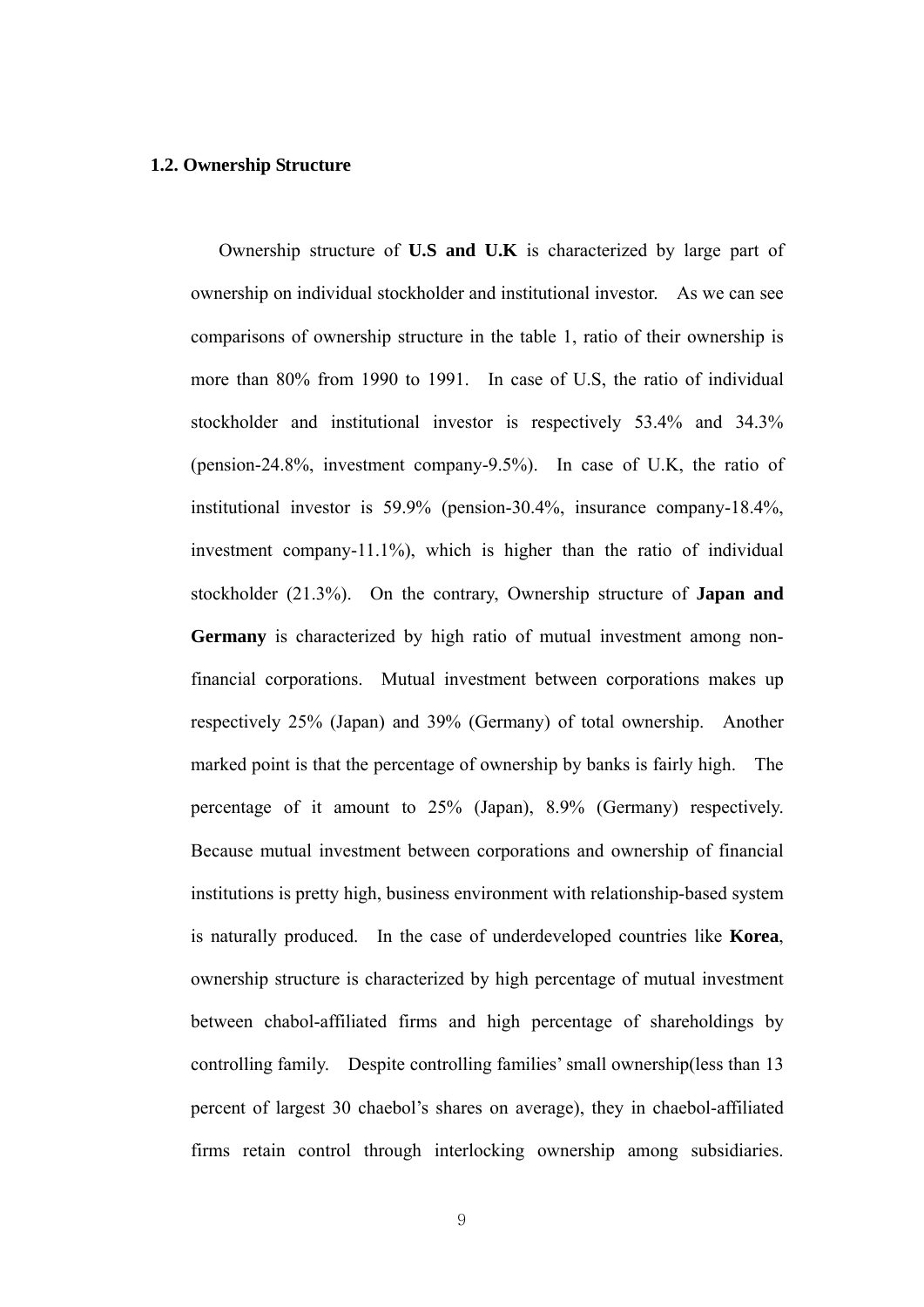According to Korea Fair Trade Commission (KFTC), the average interlocking institutional ownership exceeded 33 percent in the 1990s. Family control was possible for two reasons: First, most shareholders are small individual investors, who have not engaged in monitoring activities. About 97 percent of the shareholders in listed firms are small individual shareholders. Second, institutional owners have not played the role of monitoring firm management. 7 What is different is low percent of individual stockholder and institutional investor. They rely on loan rather than investment from banks, because they don't want to give up privileges of controlling shareholders.<sup>8</sup>

|                     | U.S  | U.K  | Japan | Germany |
|---------------------|------|------|-------|---------|
| Financial areas     | 39.8 | 60.8 | 47.0  | 19.5    |
| Bank                | 0.3  | 0.9  | 25.2  | 8.9     |
| Insurance Co        | 5.2  | 18.4 | 17.3  | 10.6    |
| Pension             | 24.8 | 30.4 | 0.9   | n.a     |
| Investment Co.      | 9.5  | 11.1 | 3.6   | n.a     |
| Non-Financial areas |      |      |       |         |
| Non-financial       |      | 3.6  |       | 39.2    |
| Corporations        | n.a  |      | n.a   |         |
| Household           | 53.5 | 21.3 | 23.1  | 17.8    |
| Government          | n.a  | 2.0  | 0.6   | 6.8     |
| Foreign Investor    | 6.7  | 12.3 | 4.2   | 17.7    |

<Table 1> Comparisons of Ownership Structure (1990-1991)

Source: Federal Reserve Board, Proshare, Tokyo Stock Exchange, Deusche Bundesbanks. n.a=Not available

 7 Joe Sung-Wook & Ryoo Sang-Dai (2000) Evaluation of changes in the corporate Governance system of Korean Chaebols. KDI<br><sup>8</sup> Kang Chul-Kyoo (1999) Competitiveness and Corporate Governance. ITBI review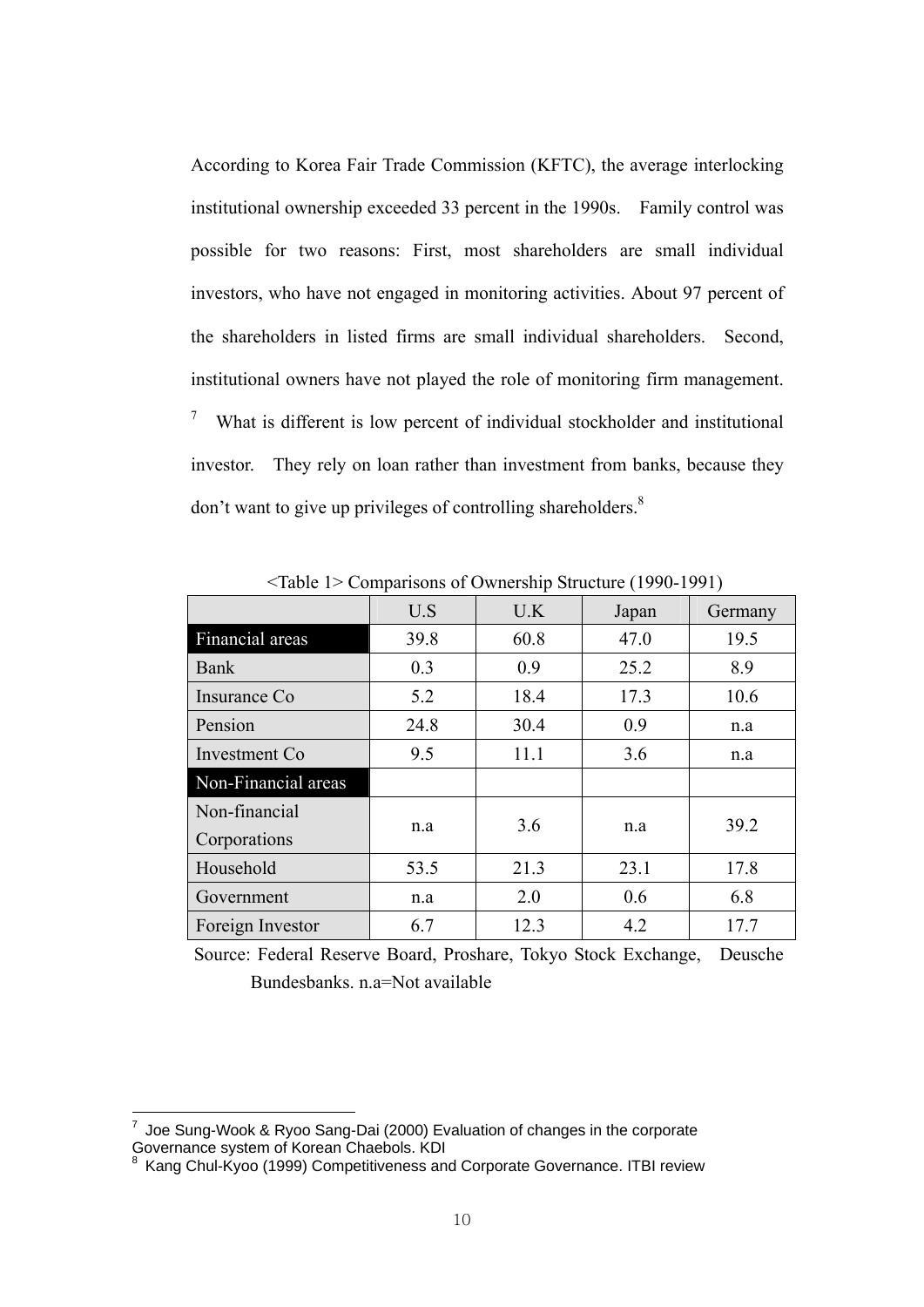## **1.3. Management**

Management is the highest decision-making regarding how much produce, where to invest and what to sell. Decision-making authority and accountable to whom is influenced by a form of ownership structures. Large business groups of today are generally characterized by separation of ownership and management in developed countries. U.S and Japan separated ownership and management after the Second World War. <sup>9</sup> But it doesn't mean all the owner-management systems were abolished. It is natural for inaugurating enterprise to assume the form of owner-management system. Separation of ownership and management happen in the process of development in business groups and it is just that such a phenomenon was superior in developed countries. On the contrary, in case of late-comers, which have short history of business groups, separation of ownership and management isn't general phenomenon. Instead of it, owner-management was superior in developed countries such as Korea. But even though this is natural phenomenon, occurred in the process of development in business groups, we can't say ownermanagement is stable system. As we observed comparisons of development process in developed countries' business groups, it could not help adapting the necessity of change one day. <sup>10</sup>

<sup>9</sup> 柴垣和夫, 「財閥解體と集中排除」, 『戰後改革 7』, 東京大學出版會, 1974

<sup>10</sup> Kim Ki-Won (1998) Sublation of Chaebol Structure and Construction of Professional management. SIES.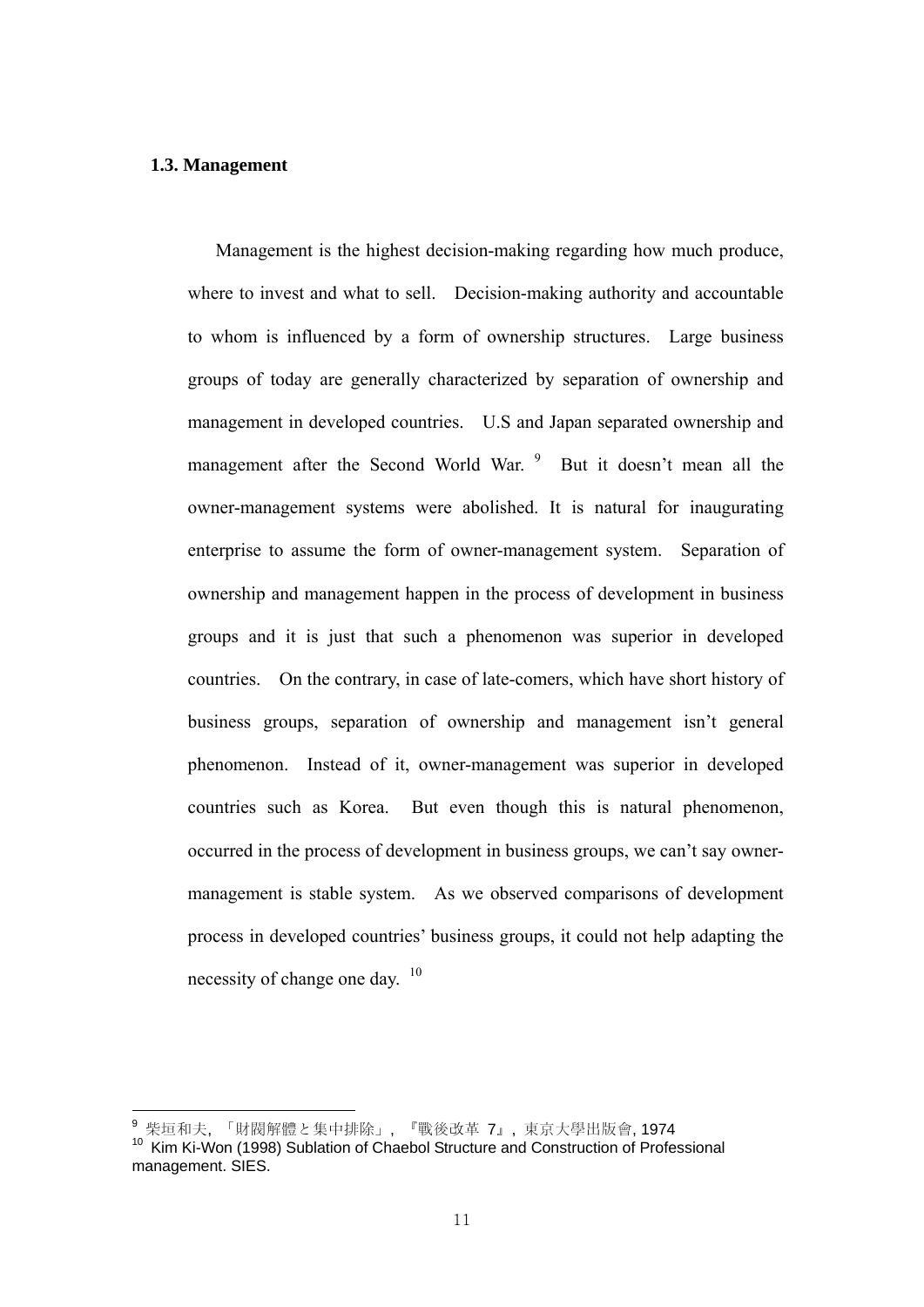## **1. Three types of governance structure: U.S, Germany-Japan and Korea**

## **2.1. Factors shaping corporate governance**

As earlier stated, because each countries establish its own business model according to condition, the history of development in corporate governance is different from each other. All the capitalistic countries have developed business groups by adjusting to their economic, political and social environment. Then, corporate governance also has been differently formed according to the environment. Each country's corporate governance has evolved in the process of overcoming facing challenges.

Corporate governance is influenced by both internal and external factors. In terms of internal cause, all business groups have a property to maximize its interest, and to improve its efficiency by minimizing cost. It means that business groups have an attribute to develop itself according to its characteristics of corporate groups.

As I mentioned before, the differences in corporate governance mainly comes from unique ownership structure of business groups. The management structure and decision-making process vary according to whether it is numerous minority shareholder-oriented ownership structure (Anglo-Saxon model) or large stockholder-oriented one (Late-comer model), or institutional investor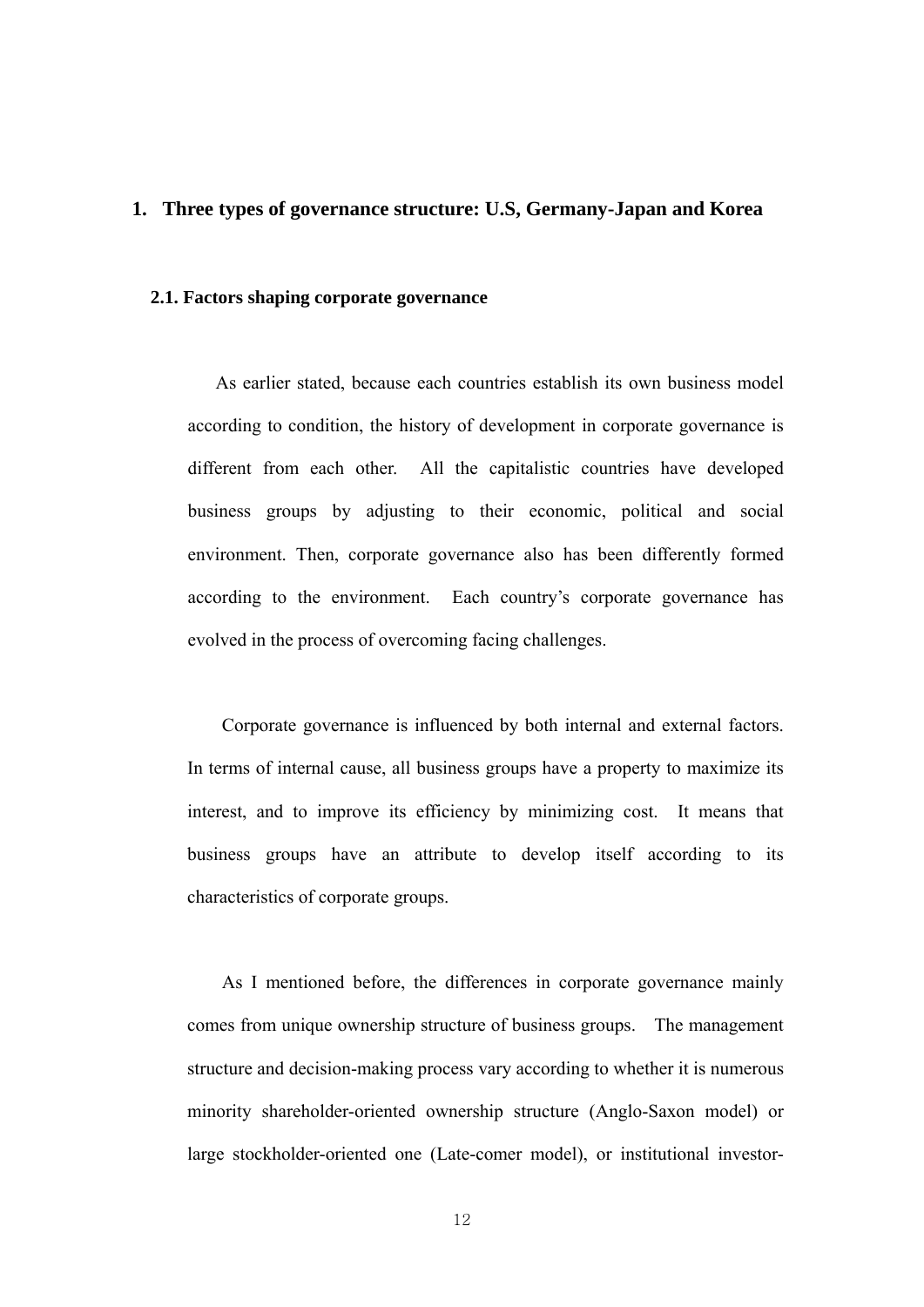oriented one (Japan-Deutsch model). Those three distinct business groups lead to three different corporate governance systems.

Corporations tend to develop their own mechanism to make up for demerits. Much of them come from agency problem: interest conflict between the principal and the agent. The subject of principal and agency is decided by characteristics of capitalism. For example, in case of U.S business model, based on managerial capitalism, principal is shareholder and agency is professional manager. On the other hand, in case of Korea, based on controlling-shareholder-capitalism, principal is outside investor and agency is controlling shareholder-manager.<sup>11</sup>

In terms of external causes, corporate governance is influenced by the degree of market growth. While the country with well-developed capital market develops corporate governance with a goal of maximizing efficiency, underdeveloped country tries to develop it with a goal of continuing to exist and to expand size.

In addition, the difference of corporate governance comes from the degree of outside intervention. Even though it natural for all the countries to have rules and regulations, however how much government interfere in management matters of the corporations is influential in corporate governance.

<u>.</u>

<sup>&</sup>lt;sup>11</sup> Kim Kyun (2000) The end of Chaebol reform: Evaluation and Prospect. Trend and Prospect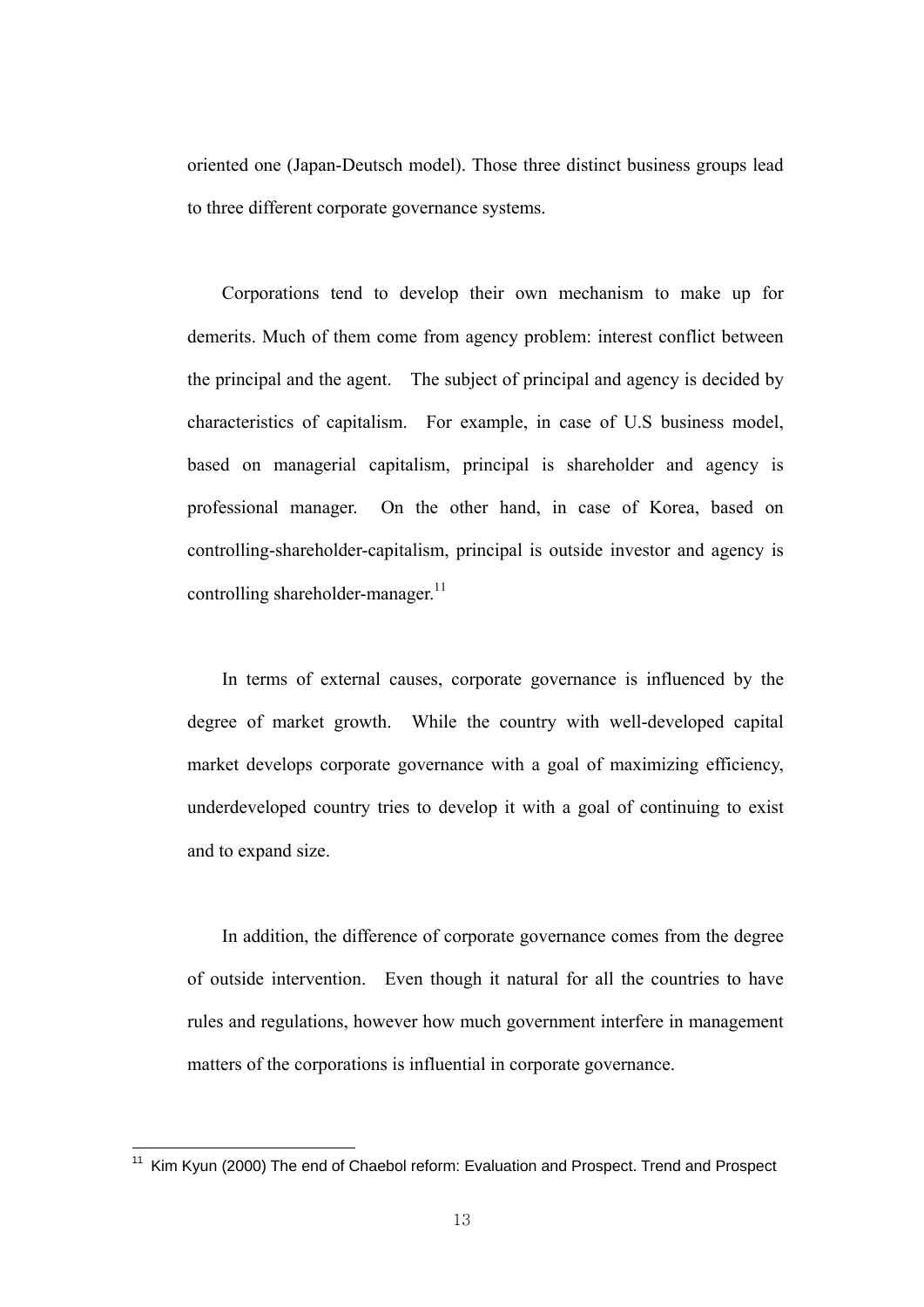If government plays a decisive role in deciding firm's entry or exit and in fund distribution, secretarial office of the controlling-shareholder manager (the group chairman) holds a more important position than the board of director.

| Classification | Controller                     | Remarks                      |
|----------------|--------------------------------|------------------------------|
|                |                                | M&A market, Wall             |
|                | Capital Market                 | <b>Street Walk</b>           |
| Market         |                                | Restraining influence of     |
| Discipline     | Loan Market                    | Credit                       |
| (External      | <b>Labor Market</b>            | <b>Employee Market</b>       |
| Control)       |                                | Survival test in the         |
|                | <b>Commodity Market</b>        | perspective of Corporate     |
|                |                                | Governance                   |
|                | Board of director              | Independence,                |
| Organization   |                                | Representation               |
| Control        |                                | Voting Right, Minority       |
| (Internal      | General meeting of Shareholder | shareholder right            |
| Control)       | <b>Institutional Investor</b>  | <b>Affiliated Investment</b> |
|                | (CEO)                          | (The subject of Control)     |
| The confines   | Audit                          | Independence,                |
| of internal&   |                                | Confidence                   |
| External       | Bondholder & Shareholder       | Strong incentive to          |
|                |                                | control management           |
| Rules&         |                                | Regulations related to       |
| Regulations    | Government                     | Corporate governance         |
| Social Control |                                | Social supervision&          |
|                | Social responsibility          | Pressure on management       |

<Table 2> Factors shaping corporate governance

Source: KDI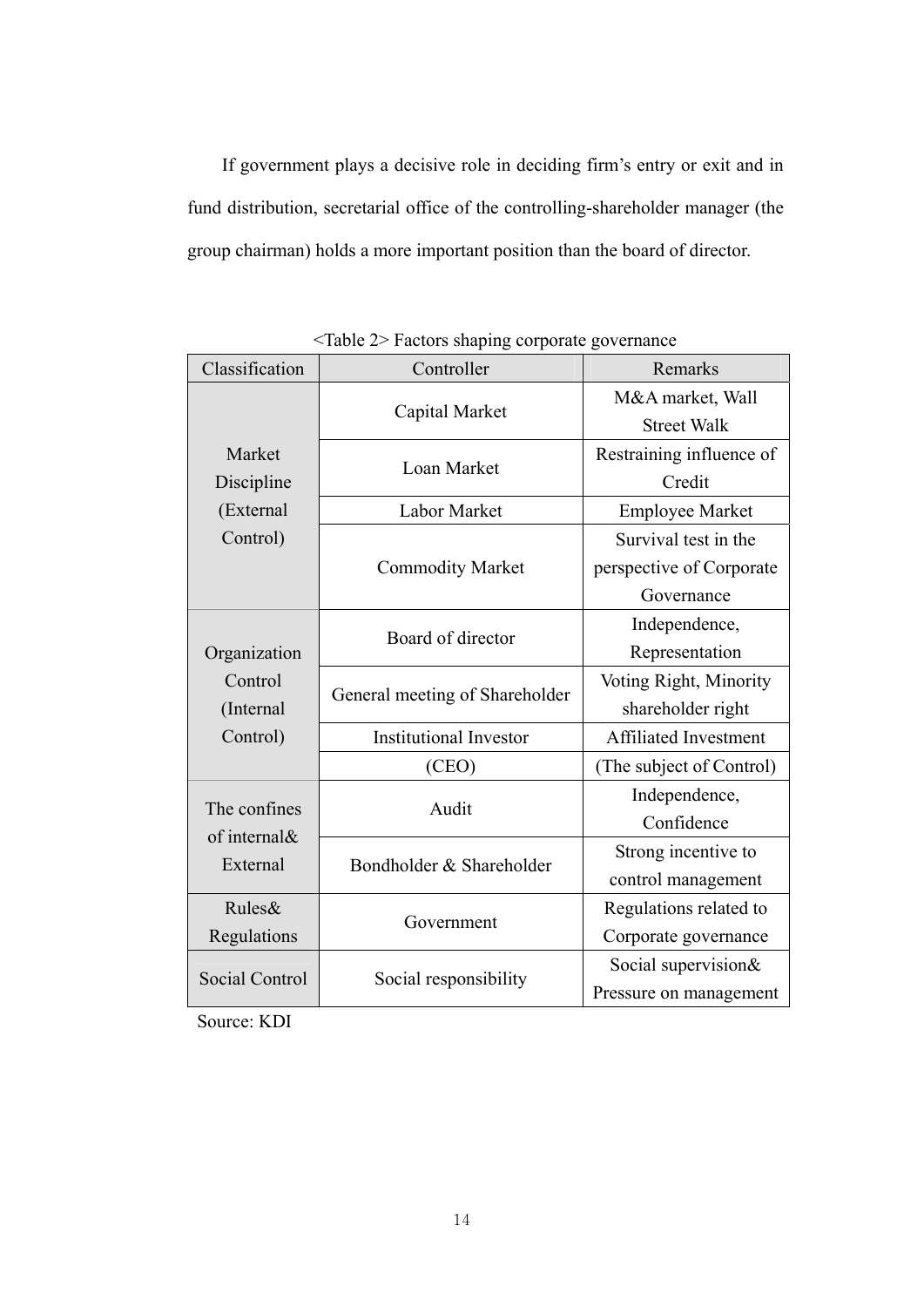#### **2.2. Three types of Corporate Governance**

I argued that all the capitalistic countries have developed business groups by adjusting to their economic, political and social environment. Then, corporate governance also has been differently formed according to environment. Each country's corporate governance has evolved in the process of overcoming challenges which corporations face.

Corporate governance controls the competitiveness of a nation. The competition in the globalization era is defined as a competition of capitalist system or a competition of corporate governance.

In the case of U.S, ownership and management is separated and agency problem is eased through market discipline. That is, managerial efficiency is forced upon the firm through competition in the product market, financial market, market for managerial resources and market for corporate control. On the other hand, Japanese corporate governance is characterized by organizational control. Big business groups is centered on the main bank and tied together into long-term relationships through cross-shareholding among member firms. In Germany, through the practice of proxy voting, banks possess the power of control over firms. Banks participate in corporate control through membership.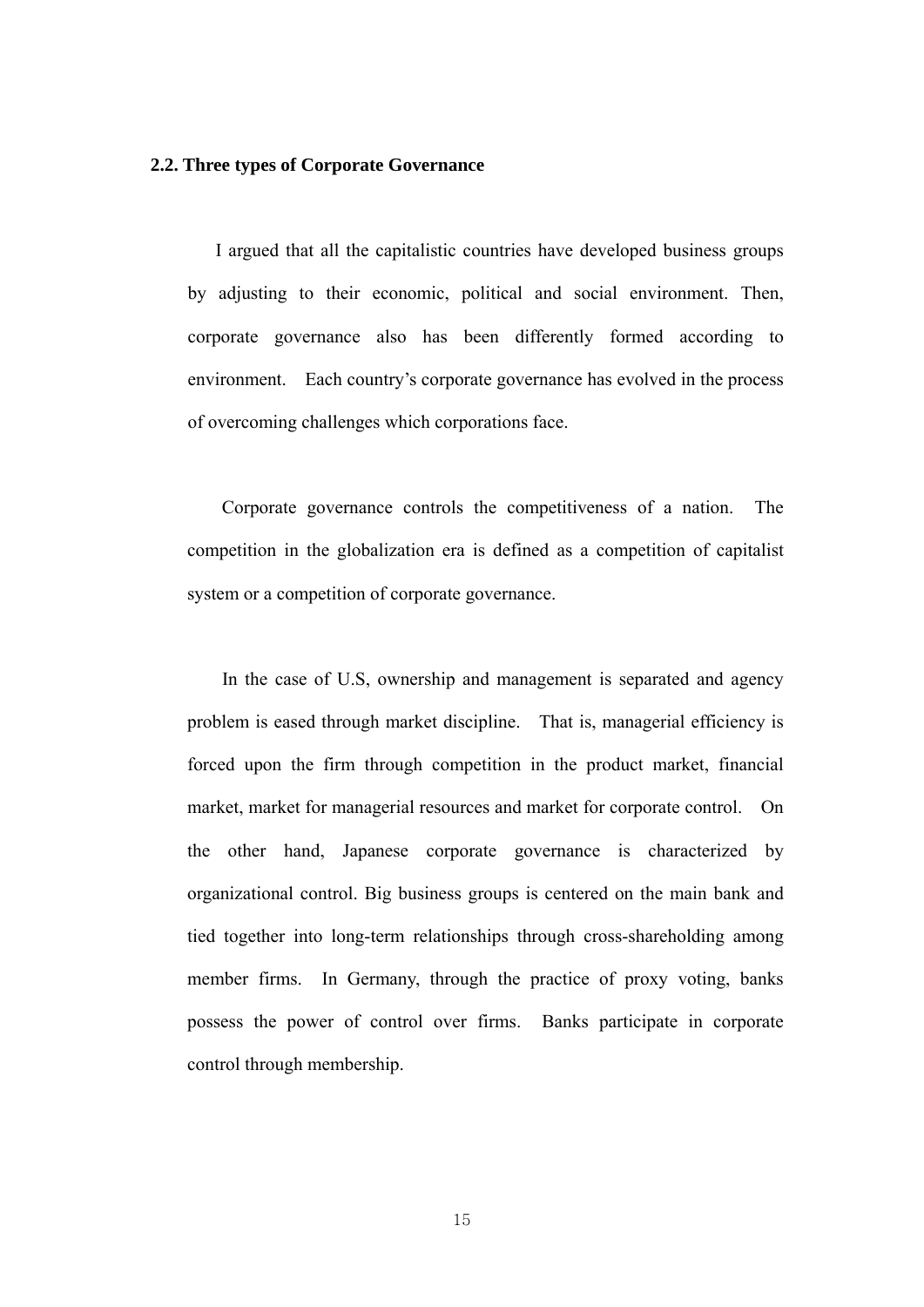¾ **Meaning, Ownership Structure & Characteristics:** The reason why it is called a market-based model is that managers are very sensitive to reactions of market to their management activities. Dispersion of ownership is widespread and importance of institutional investor is increasing. The manager sets his goal of maximizing day-to-day profit, because he has to report firm performance regularly and it decides whether he receives compensation or not. His interest is only to find out ways to increase the stock value. Added value goes up through technological innovation and restructuring. One of the problems is agency problem between stockholders and manager.

|        | <b>Institutional Investor</b> |      |          | Individual  |        |  |
|--------|-------------------------------|------|----------|-------------|--------|--|
| Year   |                               |      | Foreign  |             |        |  |
|        | Pension                       |      | Investor | Profit      | Others |  |
|        |                               |      |          | institution |        |  |
| 1950   | 6.1                           | 0.8  | 2.0      | 91.3        | 0.6    |  |
| 1970   | 27.3                          | 9.2  | 3.2      | 68.1        | 1.4    |  |
| 1990   | 42.7                          | 25.2 | 6.9      | 49.8        | 0.6    |  |
| 1996.9 | 45.6                          | 22.4 | 6.1      | 47.7        | 0.6    |  |

<Table 3> Distribution chart of ownership in U.S Corporations

Source: NYSE

- ¾ **The goal of corporations:** Primary goal is stockholder wealth maximization, which translates into maximizing the price of the firm's common stock.
- ¾ **Main Body& Major Discipline:** Numbers of minority shareholder is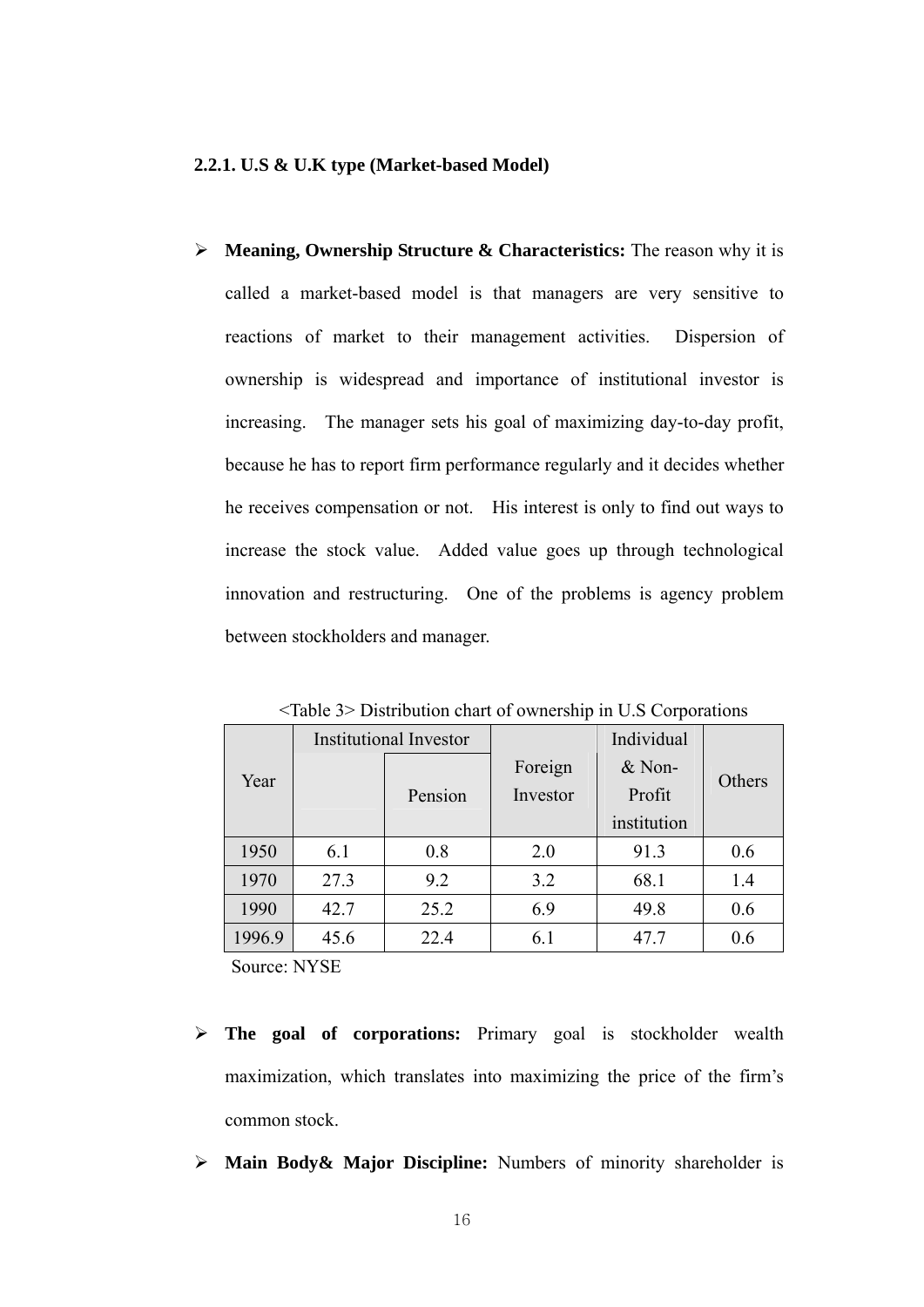main body. They show satisfaction or dissatisfaction through buying or selling shares, rather than participate in management by exercising their voting power. Though they charge professional manager with overall management, board of director, elected by them, monitor management. Major discipline is market and outside director.

- ¾ **Other stockholders:** Contrary to shareholder, other stakeholder such as bank, employee, custom and related corporation is at arms' length from corporate governance. For example, in the case of bank, transaction between bank and corporate is made according to interest rate. Their relation is not closely connected. Evaluation of firm performance is made by not bank but M&A market.
- ¾ **Institutional Investor:** In the past, they remained just 'silent partner' of manager and if they dissatisfied with firm performance, they settle relationship with firm by selling off shares. However, after U.S SEC reduced restrictions on institutional governance in 1992, ownership is concentrating, and institutions are becoming more active shareholder. They urge manager to manage efficiently rather than just sell off shares. Shareholder activism spread, with astonishing dismissals of CEOs in the 1990s.12

¾ **Devices to make up for demerit:** They have developed corporate

<u>.</u>

<sup>&</sup>lt;sup>12</sup> Monks & Minnow (1995) Corporate Governance. Blackwell Business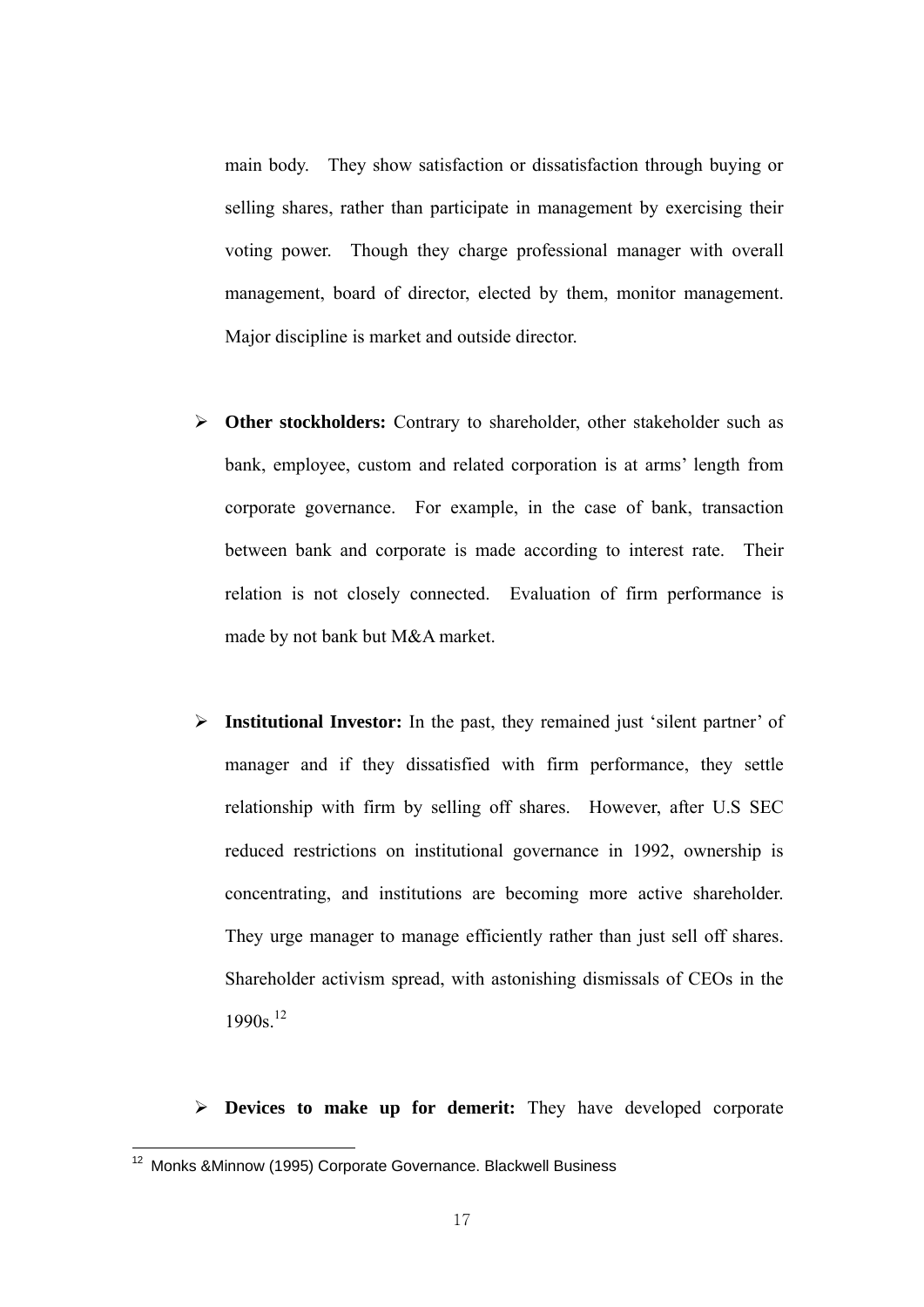governance, focused on minimizing agency problem between minority shareholder and manager. NYSE asks newly listed company to keep at least two outside directors and to establish compulsorily compensation committee.

## **2.2.2. Germany & Japan type (Relationship-based Model)**

¾ **Meaning, Ownership Structure & Characteristics:** Their corporate governance is a kind of system to respect interest of various stakeholders including employee. This model is characterized by 'contractual corporate governance', because all the stakeholders are bound together through diversified holdings. It promotes stable and long-term transactions between related corporations. Because mutual investment between corporation and ownership of financial institutions is pretty high, business environment with relationship-based system is naturally produced. Shareholders expect capital gain based upon long-term growth rather than dividend yield, based upon short-term managerial outcomes. In case of Japan, stabilizing shareholders, who are related to member firms, make up  $60\%$  of whole shareholders.<sup>13</sup> In Germany, while percentage of cross-shareholdings is lower than Japan, holding of shares by corporations and banks is fairly high.

 $13$  Monks &Minnow (1995)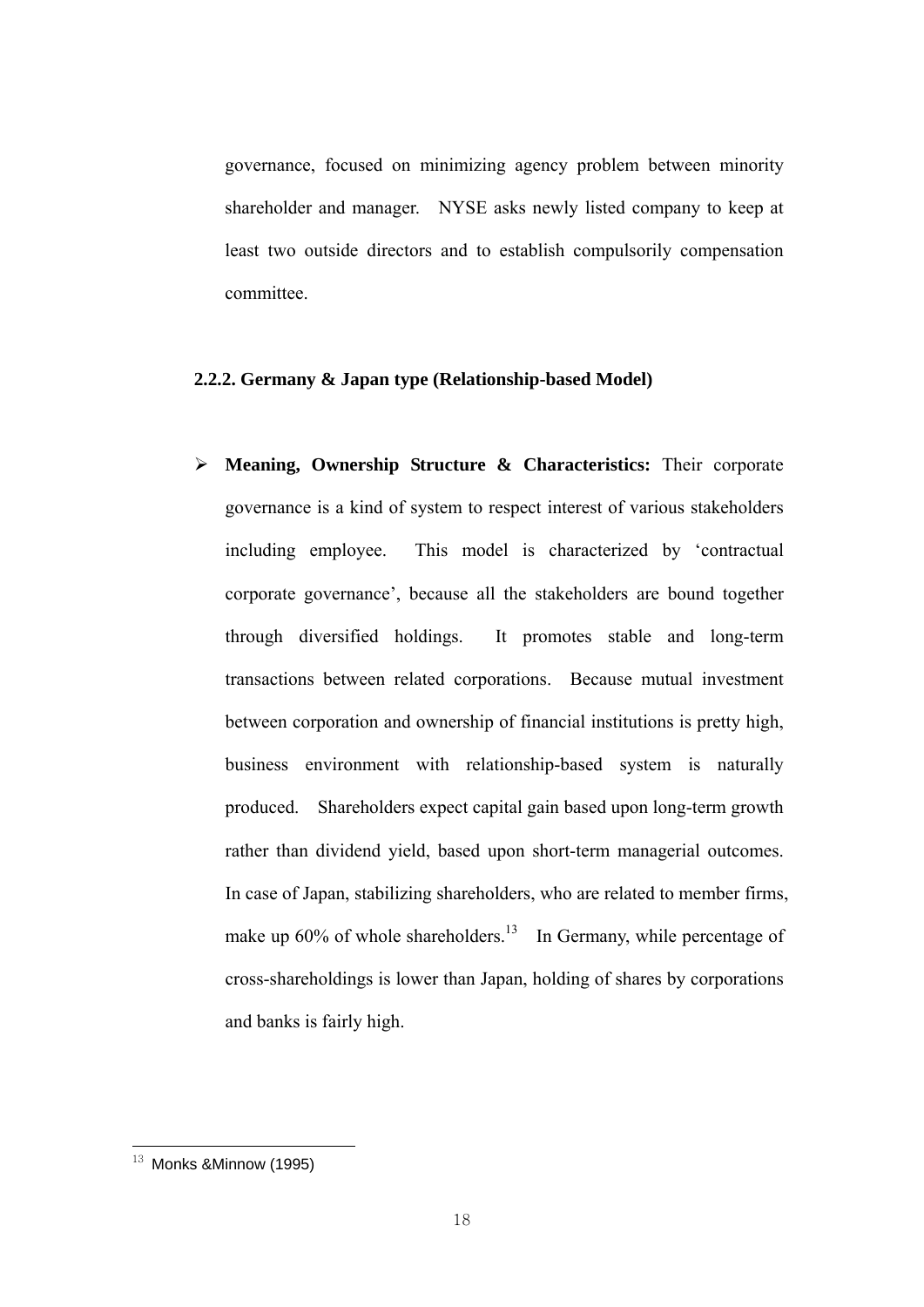| Year | Governme<br>nt | <b>Bank</b> | Corporati<br>on | <b>Individual</b> | Foreigner |
|------|----------------|-------------|-----------------|-------------------|-----------|
| 1990 | 0.6            | 46.9        | 25.2            | 23.1              | 4.2       |
| 1992 | 0.6            | 45.7        | 24.3            | 23.9              | 5.5       |
| 1994 | 0.7            | 44.6        | 23.8            | 23.5              | 7.4       |
| 1995 | 0.6            | 42.8        | 23.6            | 23.6              | 9.4       |

<Table 4> Distribution chart of ownership in Japanese corporations

Source: Tokyo Stock Exchange

<Table 5> Distribution chart of ownership in German corporations

| Institutional<br>Investors |                            |            |            | Government | Foreign  |  |
|----------------------------|----------------------------|------------|------------|------------|----------|--|
|                            | Stabilizing<br>Shareholder | Individual | Corporates |            | Investor |  |
| 30                         |                            |            |            |            |          |  |

Source: Deutsche Bundesbank (1991)

- ¾ **The goal of corporations:** To create total wealth of all the stakeholders; shareholder, employee, bank, institutional investor, creditors, suppliers and customers. Corporate consider interest of all the stakeholders equally. They invest only one-third outside the company and invest rest for wealth of whole stakeholder.
- ¾ **Main Body& Major discipline:** In the case of Japan, major discipline is main bank. As a controlling-shareholder and creditor, bank directly participates in management by sending executive to board of directors. It is close to a supporter rather than supervisor to corporate performance. But it actively participates in management at a critical phase, and decides to liquidate or revive the company. It also could call manager to account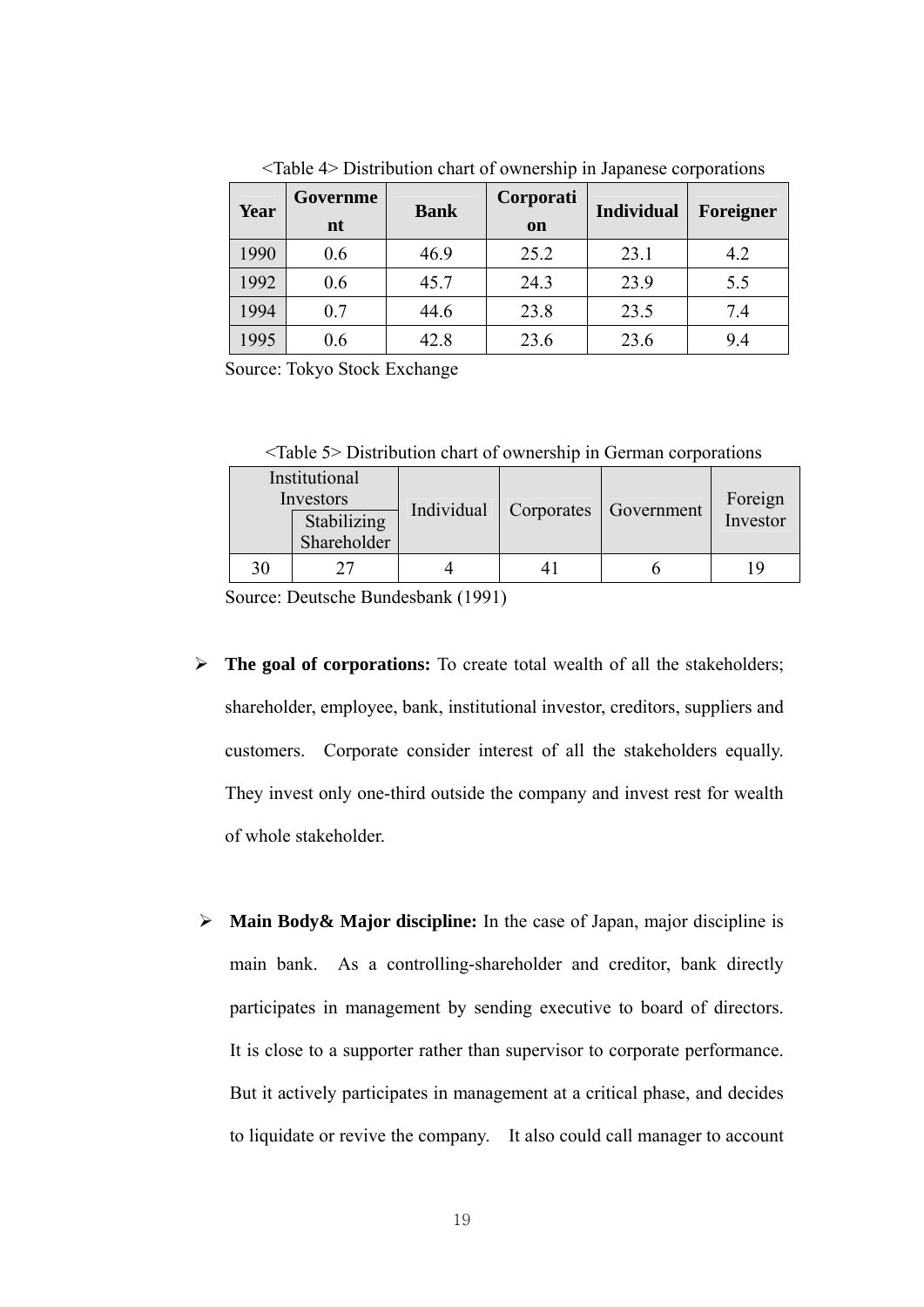and fire manager. In Germany, the role of bank is similar to the role of Japanese bank. It is characterized by dual board system; boards of managing directors (Vorstand), which is consist of management, supervisory boards (Aufsichtsrat), which is consist of shareholder, bank and employee. The co-determination system is a process in which employee have a right to take part in entrepreneurial planning and decision-making through representation on the supervisory board. The boards also play a critical disciplinary role when the company gets into troubles. So, we call corporate governance to be insider system, rather than outsider system like U.S.

- ¾ **Other stockholders:** On the contrary to U.S, individual shareholders don't participate in general meeting of stockholders in Japan. In Germany, most of the private investors themselves don't vote at shareholder's meeting, rather, they delegate their voting rights to their banks. <sup>14</sup>
- ¾ **Institutional Investor:** Institutional investor is stabilizing shareholder.
- ¾ **Devices to make up for demerit:** They have developed corporate governance, focused on minimizing contract cost. <sup>15</sup> The problems introduced by firm-specific investments by various stakeholders can be resolved either on a contractual basis or by changing the legal structure of

 $14$  Lee Young-Ki (1996) Corporate Governance of Korean Corporations in the globalization era. KDI

<sup>&</sup>lt;sup>15</sup> Williamson (1985). The Economic Institutions of capitalism. Free press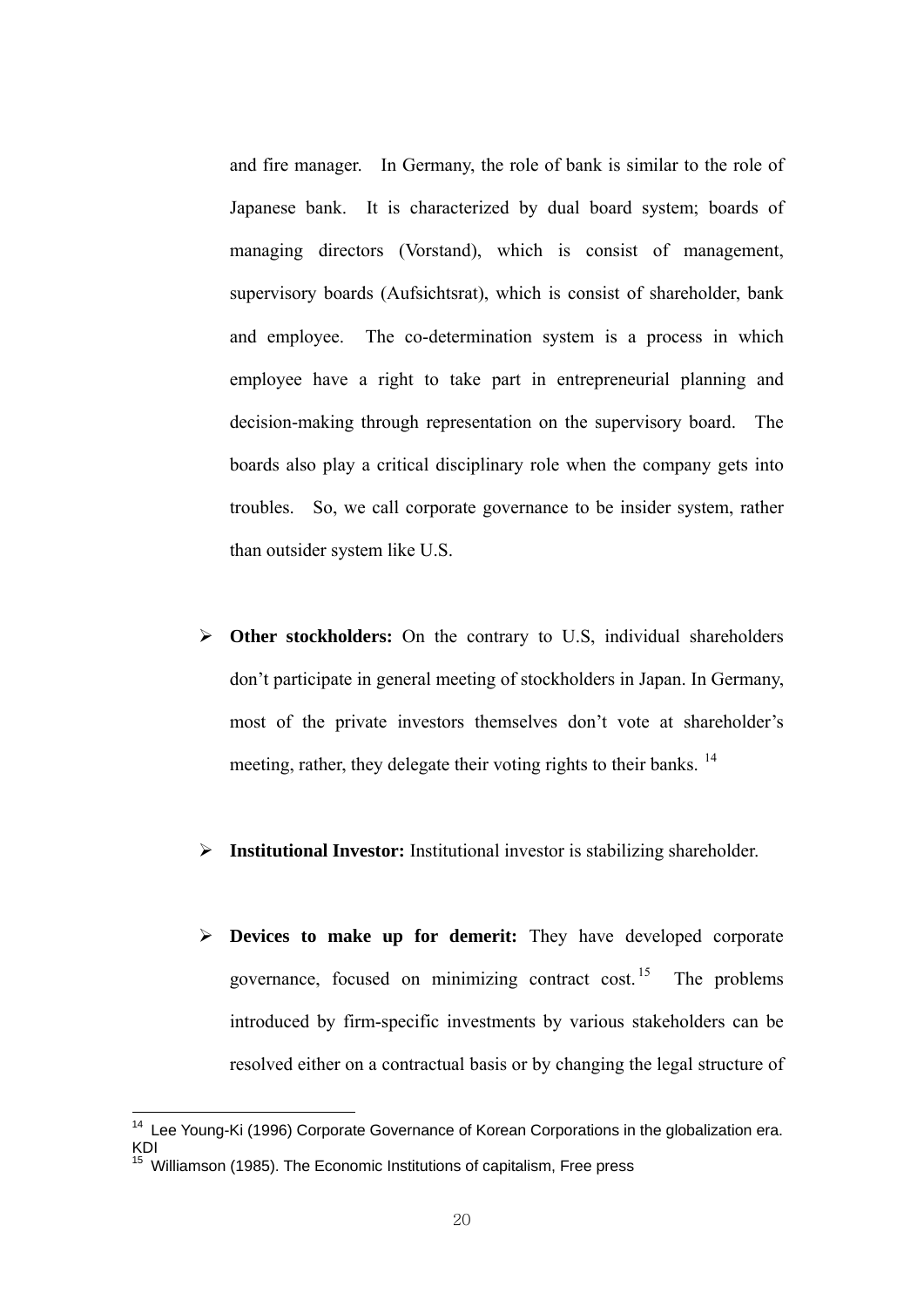control rights, or by requiring that manager and directors be accountable to stakeholders other than shareholders.  $16$  It becomes adventurous for shareholders, creditors, employee, managers to maintain long-term relationship with each other in order to extract full value their firmspecific investments and minimize contractual costs.

## **2.2.3. Korea type (Rent-seeking model) <sup>17</sup>**

¾ **Ownership Structure & Characteristics:** As earlier stated, Korean firms have a highly concentrated structure of ownership and control. With this concentrated control structure of business groups, they succeed in pooling the resources of affiliated firms, creating internal market for crucial inputs like financial capital and managerial skill, information. This structure has been formed under underdeveloped capital market and government' intervention. Throughout government-led economic growth until 1980s, government intervenes in the market by instituting industrial development programs and allocating financial resources. In order to enjoy a privilege given by government, Chaebols has developed governance structure suitable for lobbing activities to win the government support. Controlling shareholder-managerialsm was more efficient for lobby. Because government's intervention give chaebols chance to acquire rent, chaebols could not help forming rent-seeking model. Corporate

 $16$  Blair.M. (1995) Rethinking assumptions behind corporate governance. Challenge

 $17$  Kang Chul-Kvoo (1999) Competitiveness and Corporate Governance.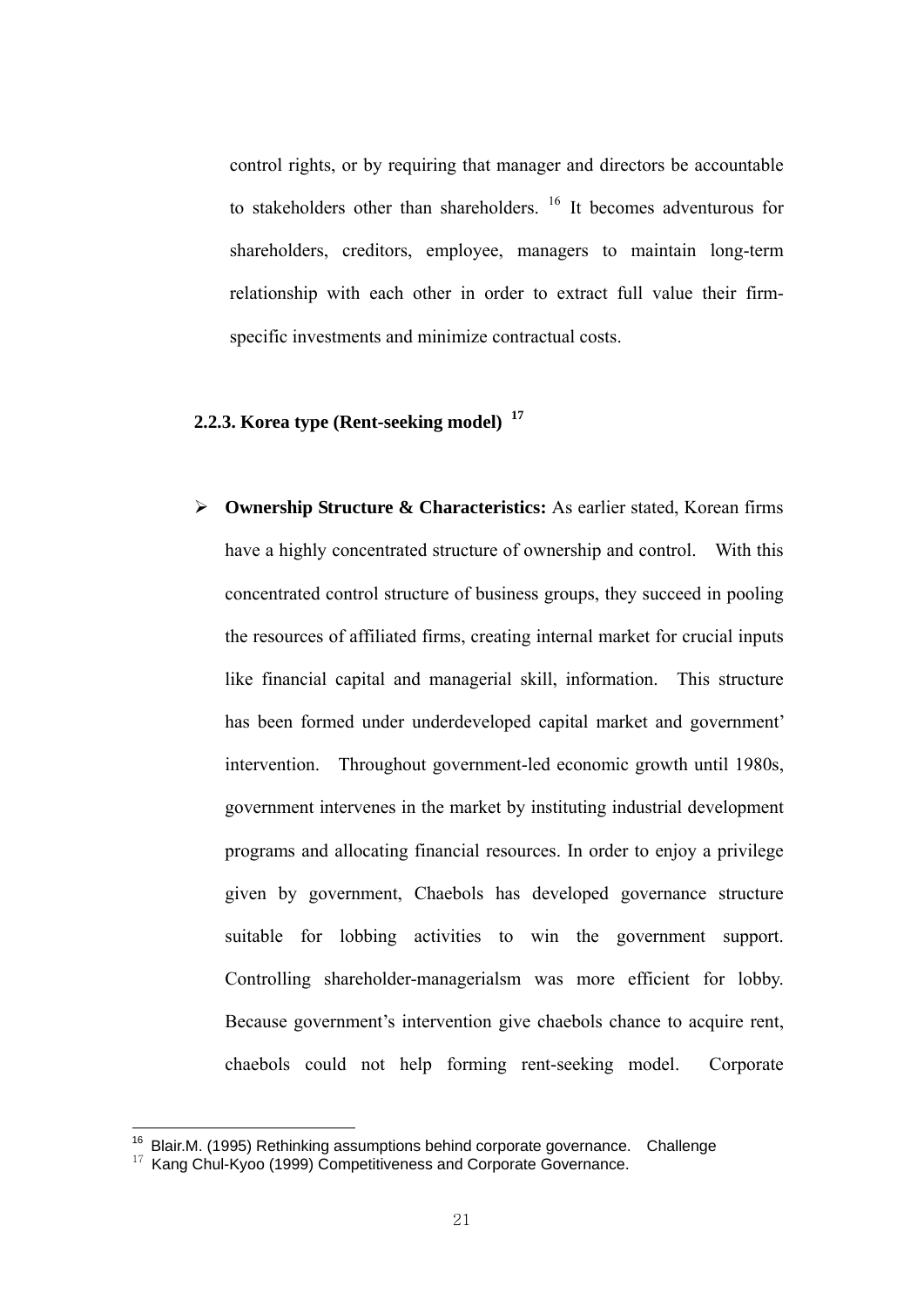governance of Chaebols is characterized by three factors; ▲Majorityshareholders participate in management **▲Hierarchy**, based on control pyramid system ▲Absence of internal or external discipline to control manager.<sup>18</sup> Control pyramid system means that specific controlling shareholder, who secures the right of management in Core Company, control other subsidiaries' assets as a majority shareholder by interlocking ownership. In terms of external discipline system, government has restrained M&A by limiting mass ownership of shares and banks haven't played any role in monitoring or controlling management. In place of external and internal disciplines, government has kept intervening in entry or exit of corporate etc, as the third discipline. Furthermore, internal disciplines such as outside director, also haven't worked.

- $\triangleright$  **The goal of corporations:** As the consequence of an industrial policy geared towards obtaining scale economies, every major chaebols has pursued business in only the tried and proven industries. In order to acquire rent from government, they compete for market share rather than for profits.
- ¾ **Main Body& Major discipline:** Some core companies are usually at the top of the ownership pyramid of business groups, and they play a role similar to pure holding company. Decision at the top tend to be made by owners automatically, especially strategic and financial decisions in the hands of single owner.
- ¾ **Other stockholders:** Shareholder without at least five percent ownership

<u>.</u>

<sup>&</sup>lt;sup>18</sup> Hwang In-Hak, Lee In-Kwon (2000) Chaebols structure and Chaebol Policy. KERI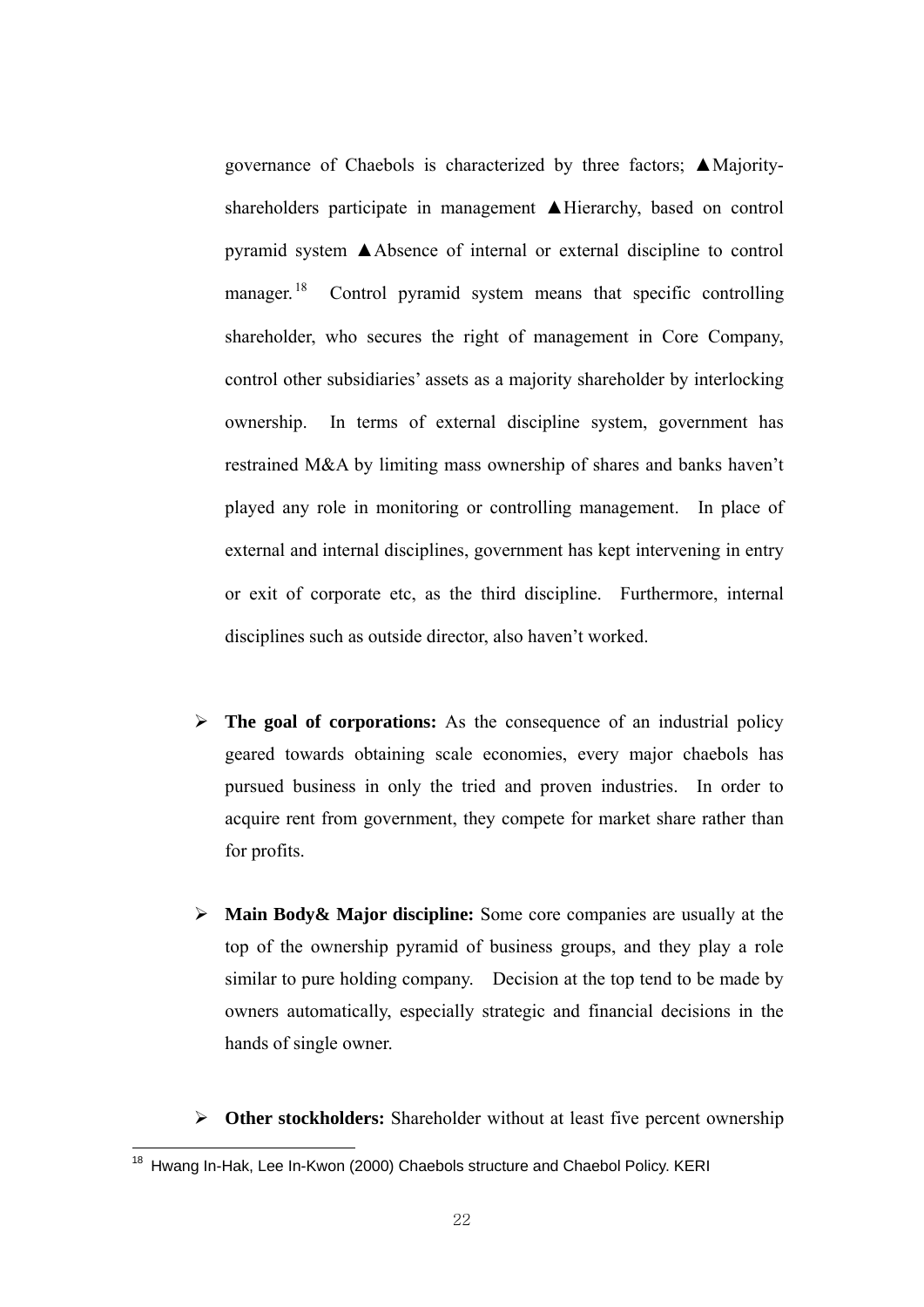could not do any of the following: remove a director, file an injunction and derivative suit, inspect affairs and company property etc. Banks were controlled by government. The tight control of the financial sector by government was needed for mobilizing capital and for channeling it into the strategic target industries.

- ¾ **Institutional Investor:** Institutional investor is not stabilizing shareholder like Japan or Germany. Their share make up 13.6% lower than other countries such as U.S, Japan. However, foreign investor' ownership of share is increasing faster than others. They ask firm to meet the needs of global standard. 19
- ¾ **Devices to make up for demerit:** In the new economy environment, the principal-agency problem is shifting from relationship between government and firms to relationship between manager and other stakeholders. This system needs a new mechanism of corporate governance to resolve conflicts of interests among various corporate stakeholder and minimizing agency costs. The owner-manager practice is believed to have an advantage in enhancing responsible management and in reducing agency problem between owner and management. However, there exists a strong case of serious conflict or agency problem between controlling-shareholder and minority-shareholder. Problem is

 $19$  Lee Young-Ki & Lim Young-Jae (1999) Korea's corporate Governance: Issues and Reforms. KDI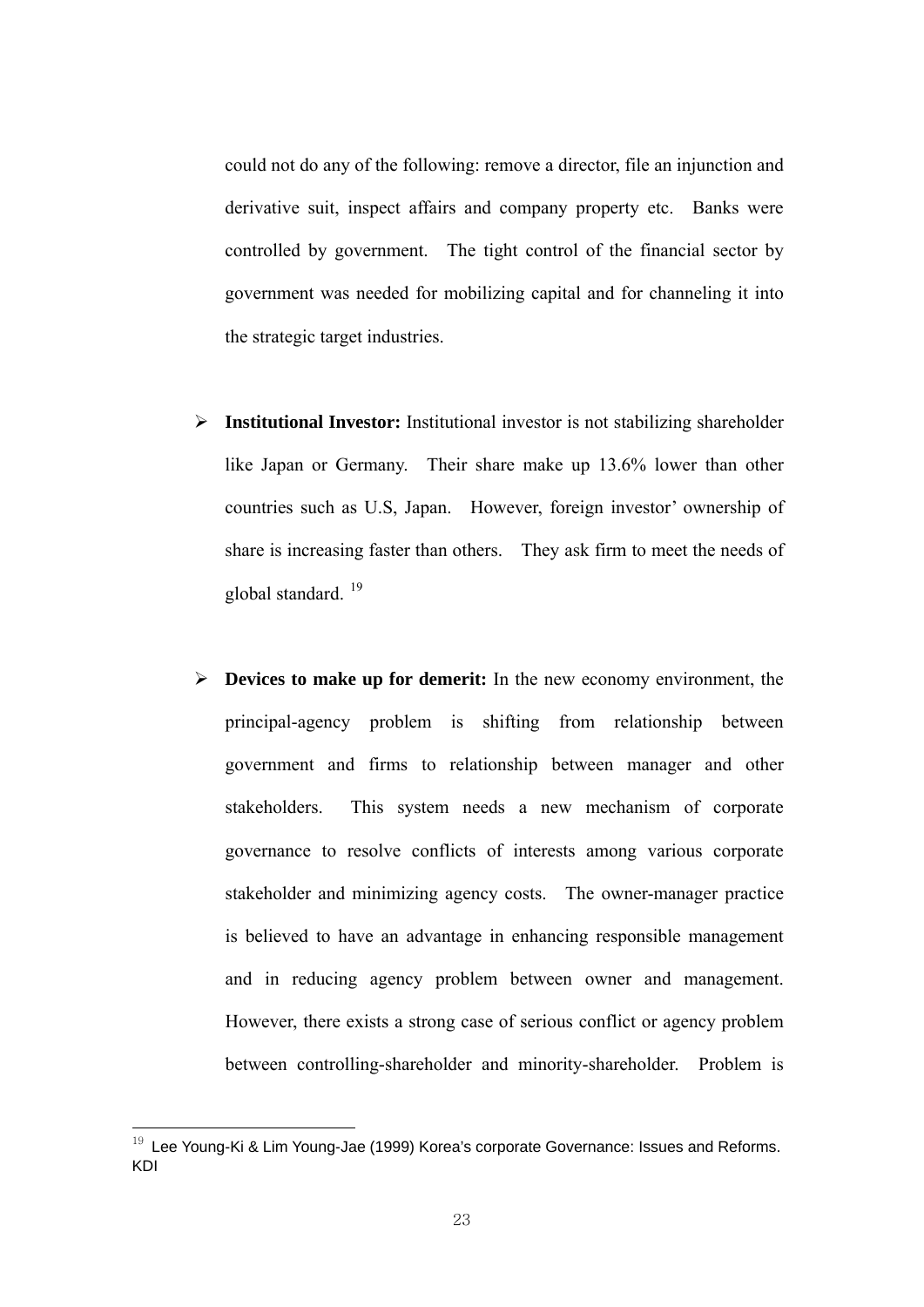that Korean system doesn't have well-functioning mechanism to moderate agency problems. A mechanism of market discipline such as M&A hardly exist. The internal control and monitoring system is deficient. Board of directors isn't independent from management and internal auditors are dependent on the principal owner-manager.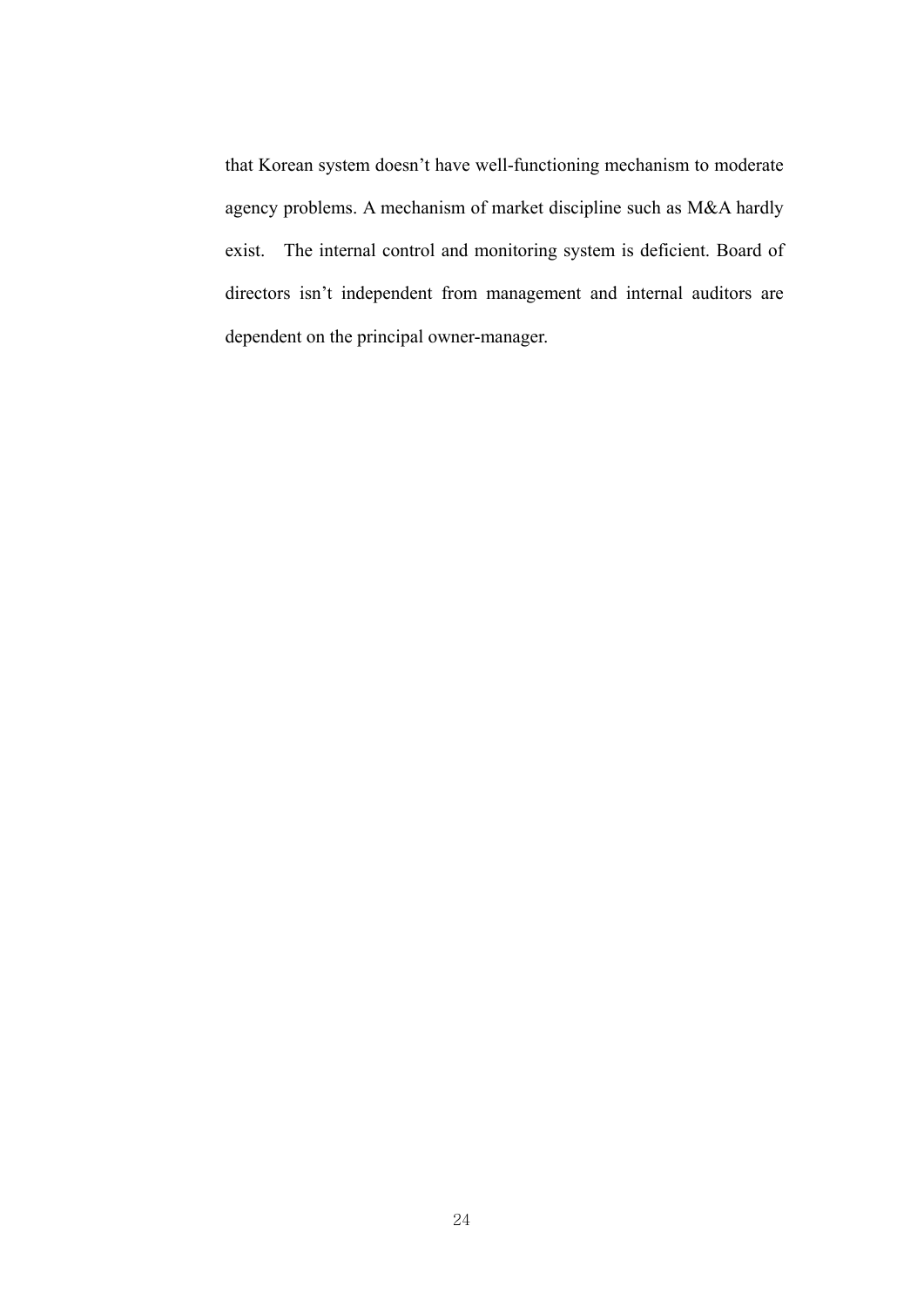|                | U.S                     | <b>Germany</b>       | <b>Japan</b>                   | Korea                              |
|----------------|-------------------------|----------------------|--------------------------------|------------------------------------|
| Distribution   | -Diffusion of           | -Strong influence of | -No individual majority        | -Majority shareholder              |
| of ownership   | ownership               | bank                 | shareholder                    | -Cross ownership of share          |
|                | -Absence of             |                      | -Mutual investment between     | -Increasing importance of minority |
|                | controlling             |                      | member firms                   | shareholder& institutional         |
|                | shareholder             |                      | -Stable shareholder            | investor                           |
|                | -Increasing             |                      | -Strong influence of bank      |                                    |
|                | institutional investor  |                      |                                |                                    |
| Characteristic | -Liquidity              | -Stable & long-term  | -Stable & long-term            | -Unstable $& Short-term pattern$   |
| s of           |                         | relationship         | relationship                   |                                    |
| Ownership      |                         |                      |                                |                                    |
| Governance     | -Strong manager, weak   | -Dual board system   | -Mutual control between        | -Concentrated ownership& control   |
| Structure      | owner                   | -Bank participate in | member firms                   | by majority shareholder            |
|                | - Manager control       | supervisory board    | -Joint ownership $&$ dispersed | -Strengthened control through      |
|                | -Institutional investor | -Strong influence of | power                          | mutual investment                  |
|                | as a silent partner     | bank                 |                                |                                    |
| Function of    | -Representative of      | -Dual board system   | -Weak board of director        | -Lack of representation            |
| Director       | minority shareholder    | -Supervisory board   |                                | -Insufficient function of board to |
|                | can appoint director    | elect or dismiss and |                                | supervise manager                  |
|                | -Increased case, which  | monitor manager      |                                |                                    |
|                | dismiss manager         |                      |                                |                                    |

## <Table 6> Comparison of Corporate Governance types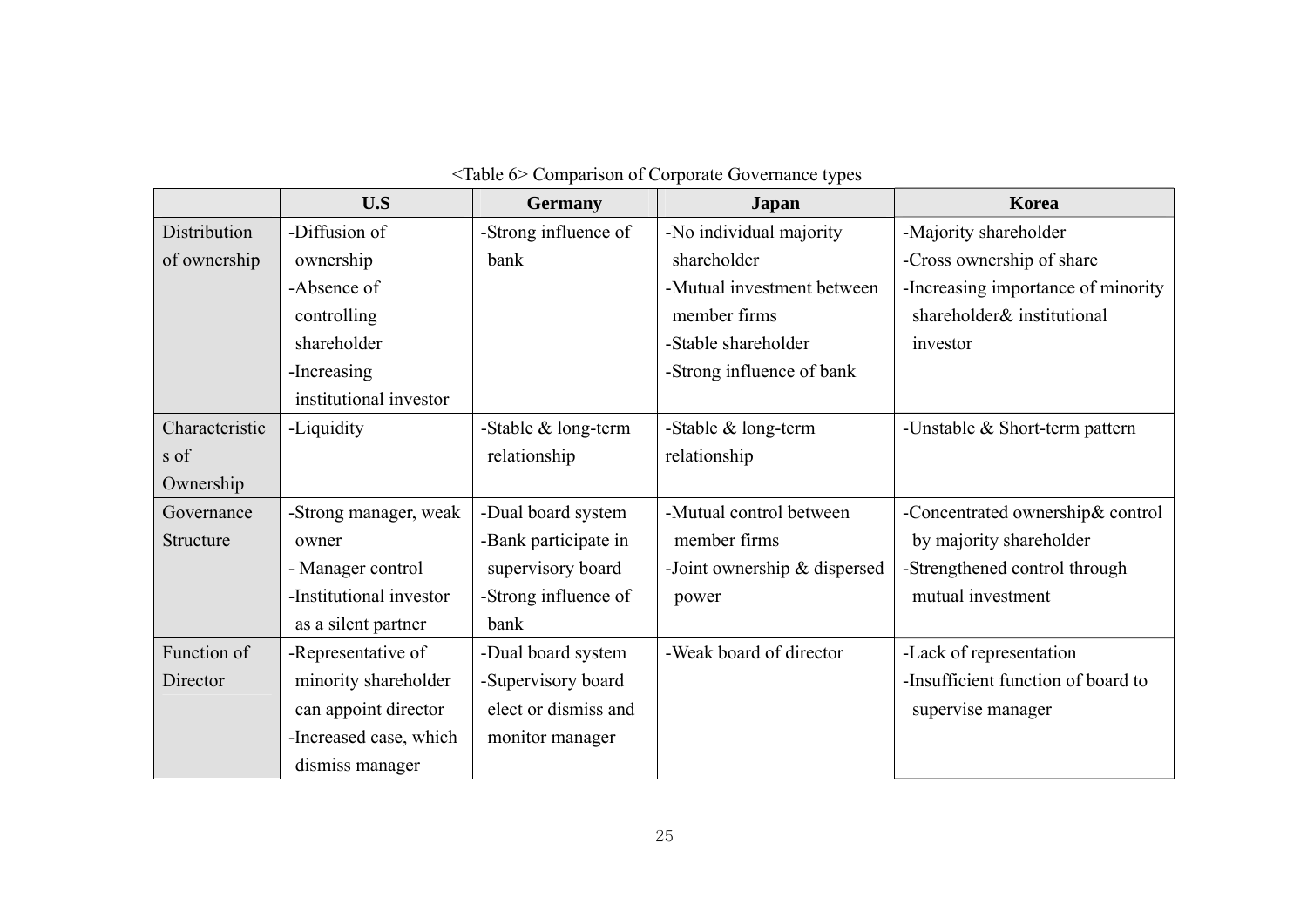|               | U.S                   | <b>Germany</b>         | <b>Japan</b>                   | Korea                             |
|---------------|-----------------------|------------------------|--------------------------------|-----------------------------------|
| Ownership&    | -Separation of        | -Separation of         | --Separation of ownership $\&$ | -No separation of ownership $\&$  |
| management    | ownership &           | ownership &            | management                     | management                        |
|               | management            | management             | -Extinction of majority        | -Majority shareholder             |
|               | -Management by        | -Co-determination by   | shareholder after              | managerialsm                      |
|               | professional          | labor& management      | dismantlement of Zaibatsu      | -Family control $\&$<br>ownership |
|               | manager(CEO)          |                        |                                |                                   |
| Discipline    | -Capital market       | -Bank control          | -Horizontal control between    | -Weak function of supervision     |
|               | (M&A, Stock price)    | management by          | member firms                   | -Deficient role of bank           |
|               |                       | participating in board | -Main bank as a supervisor     | -Insufficient function of capital |
|               |                       | -Insufficient function | -Insufficient function of      | market                            |
|               |                       | of capital market      | capital market                 |                                   |
|               |                       | -Capital market in its |                                |                                   |
|               |                       | infancy                |                                |                                   |
| The Goal of   | -Maximize interest of | -Create total welfare  | -Consider interest of all the  | -Obtain scale of Economies        |
| management    | shareholder           | of all stakeholder     | stakeholder                    |                                   |
| Corporate&    | -Separation of bank&  | -Bank control          | -Close relationship between    |                                   |
| Bank          | business              | business               | bank& business                 |                                   |
| Role of       | -Begin to be involved | -Stabilizing           | -Stabilizing shareholder       | -No stabilizing shareholder       |
| institutional | in reshuffle of       | shareholder            |                                |                                   |
| investor      | manager               |                        |                                |                                   |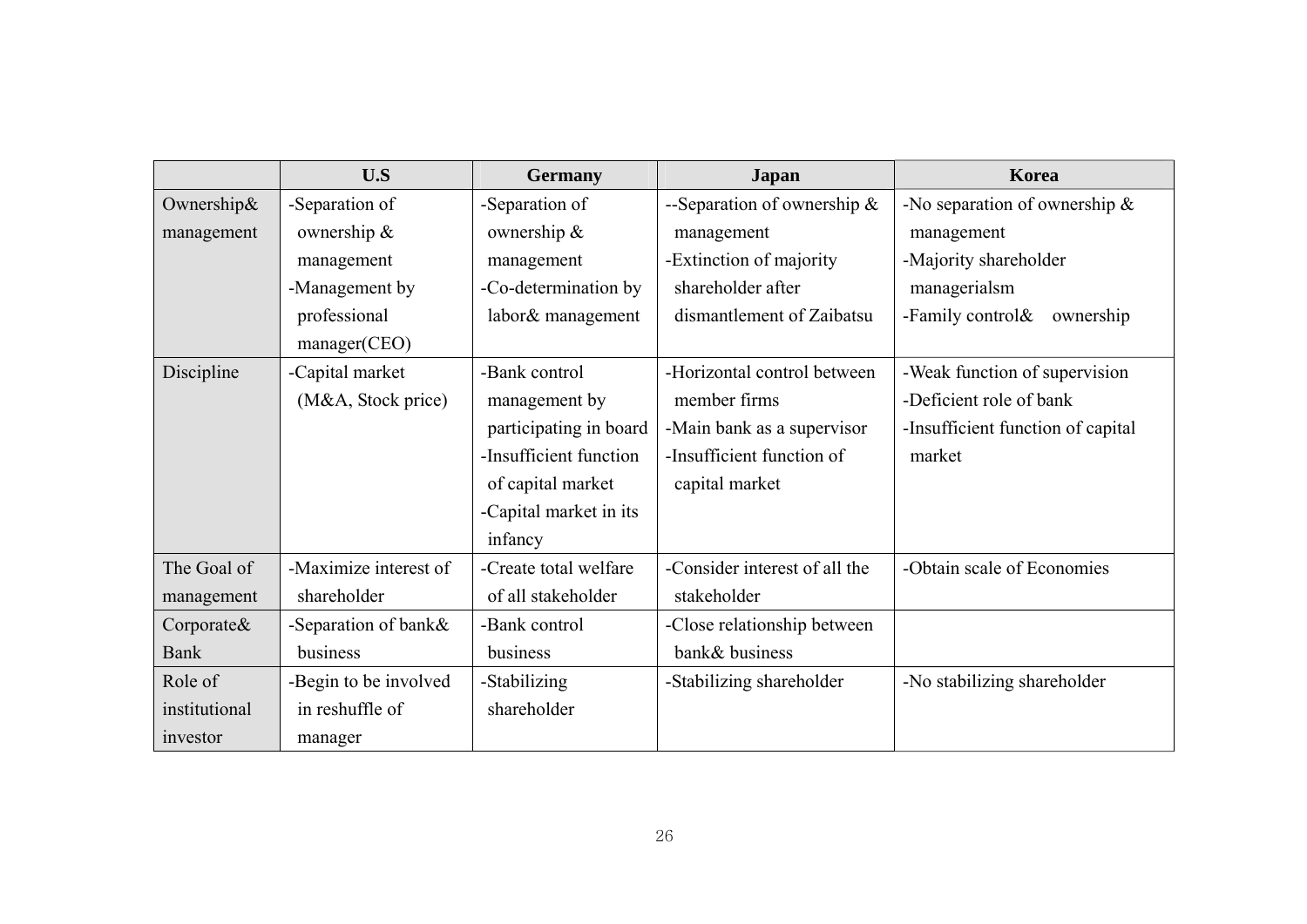## Ⅲ**. Priorities for Corporate Governance Reform in Korea**

## **1. Evaluation of Cheabol structure**

Korean corporate governance structure is characterized by the fact that the controlling-shareholder has an absolute control of management, hierarchy based on control pyramid system, and absence of internal or external discipline to control manager.

 To a large extent, Korea's economic growth has been driven by the rather authoritarian government and large business groups called chaebols. Entrepreneurs in these groups have aggressively exploited overseas markets for trading, local construction and more investment. Chaebols have contributed a lot to the upgrading of the nation's industrial structure. Government guidance and intervention in the financial sector, which reduced various uncertainties prevailing in the early stage of development, were fairly effective in mobilizing resources and allocating them for the best growth performance.

 However, continued government intervention gave rise to moral hazards on the part of both chaebols and financial institutions, weakening of the financial sector, and the highly leveraged growth of large chaebols. All these have been responsible for economic inefficiencies and the increased vulnerability of the economy.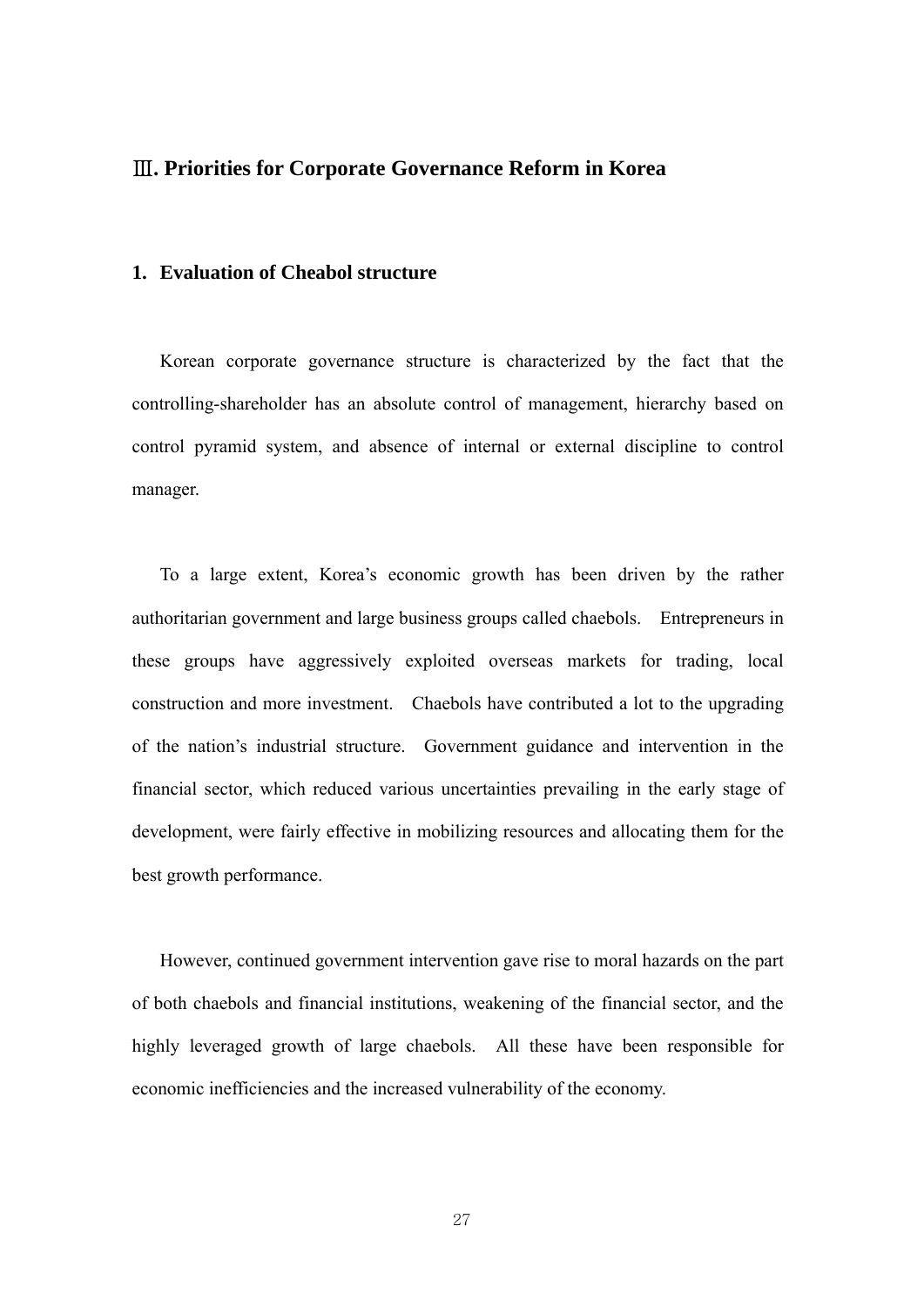In order to analyze strengths and weakness of chaebols, I will follow Nam (1999) in categorizing behavioral characteristics into four: diversification, concentration of Economic power, weak governance and relation with government and other chaebols. 20

## **1.1. Diversification**

<u>.</u>

Diversification of chaebols' business portfolios has begun since the 1950s as they acquired privatizing public enterprises and absorbed failing firms. In the 1970s, they were strongly urged to undertake capital-intensive heavy and chemical industry projects and to absorb failing firms with attractive incentives and implicit risk-sharing by the government. Also, constrained by the small domestic market, and motivated by huge capital gains from real estate holdings, they moved constantly to newly emerging industries. Cross-shareholding and an easy access to bank credit through cross-guarantees among the subsidiaries have facilitated the highly leveraged business diversification. Chaebols have been aggressive in developing new products and markets and undertaking other large and risky projects. Because government provide concessional loans and serve as a risk-sharing partner. These factors have encouraged investment and helped the economy grow fast. But, these factors reducing investment risk for chaebols have been like a double-edged sword. There has been a tendency that investment risk is inadequately assessed and investment efficiency is low. Competition among chaebols has been targeted at maximizing their market

 $^{20}$  Nam Sang-Woo (1999) Korea's Economic crisis and Corporate Governance. KDI School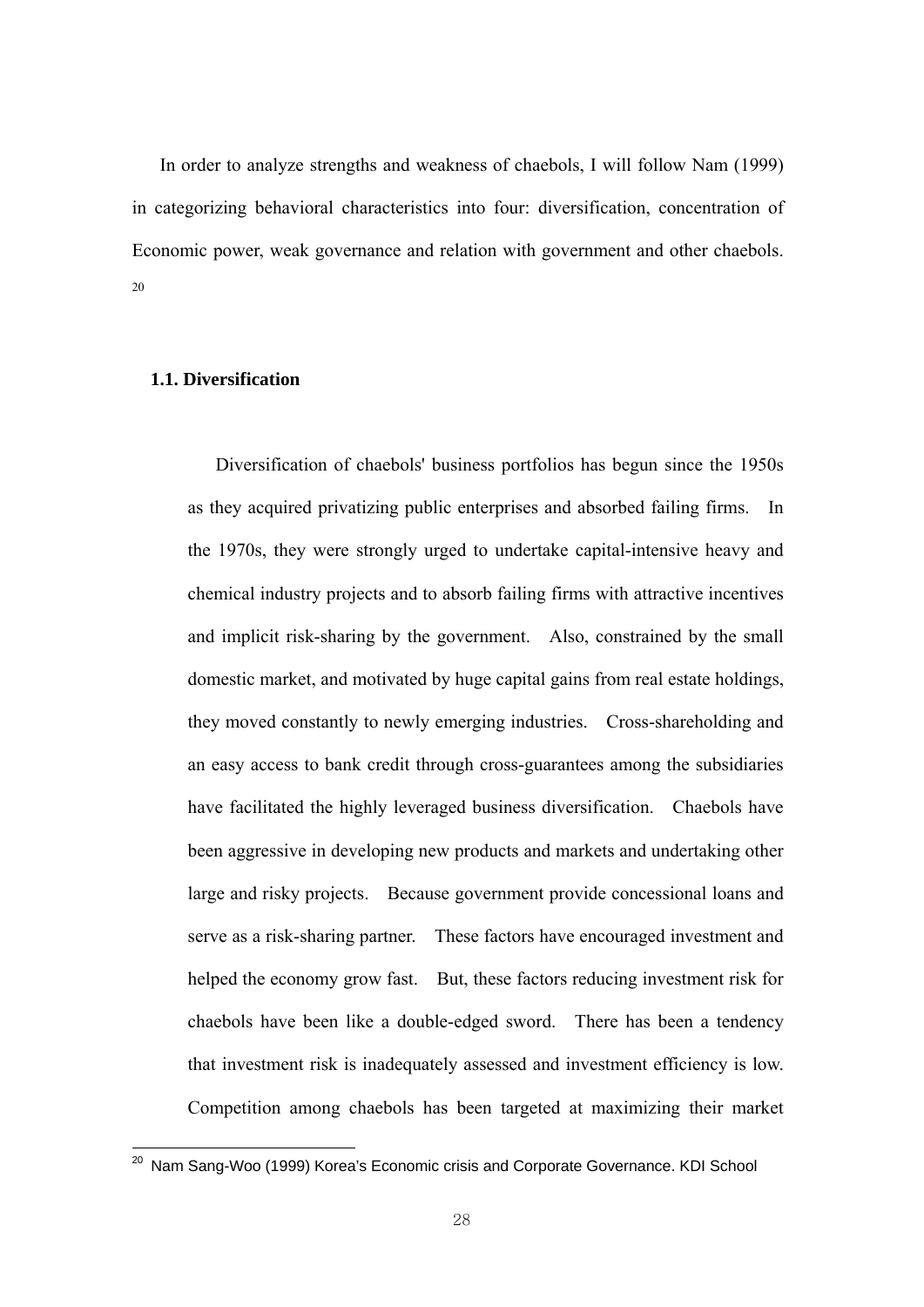shares rather than profit. The practices of cross-gurantees of debt repayment and cross-shareholding also serve as an exit barrier for inefficient subsidiaries, while they lead to chain bankruptcies among constituent subsidiaries.

#### **1.2. Concentration of Economic power**

The largest five chaebols accounted for 27% of the total mining and nanufacturing shipment in 1995. The size of chaebols may not be a source of concern as long as they do not impair competition. However, many chaebolaffiliated corporations often have a market-dominating power in their business lines. Making use of this position, these firms may be involved in practices that constrain fair competition. Chaebols may be also infringe on the interests of smaller or non-affiliated firms, whose access to the credit of banks and other financial institutions is limited as chaebols preempt the credit with the crossguarantees of debt repayment among their subsidiaries. Concentration of economic power also tends to promote moral hazard on the part of chaebols. With all the subsidiaries linked together financially sector and the economy. These financial linkages and exit barriers are certainly a serious problem for the stability and efficiency of the economy.

## **1.3. Weak Governance**

The ownership and governance structure of chaebols has the advantage of overcoming the typical principal-agent problem of modern enterprises. The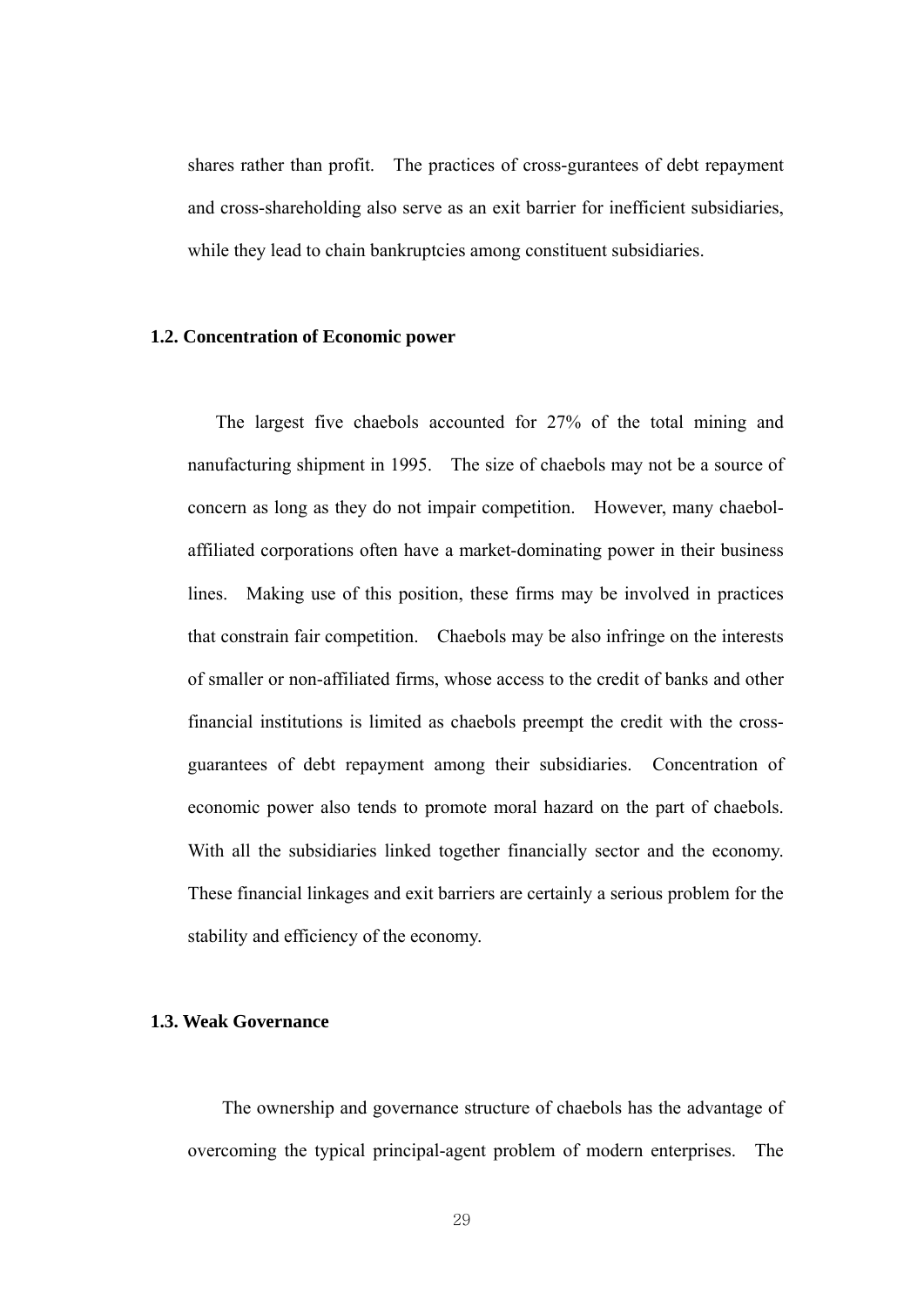largest shareholder has full management control. His shareholder's equity share, including those of relatives and others in special relations, is usually less than 10% of the total. The pattern of corporate ownership and control has a serious governance problem in that the outside shareholders interests are not adequately protected or represented. The chairman or owner-manager may seek their interests maximized. Managerial control in chaebols is concentrated in the chairman, without much delegation to the managers of individual subsidiaries. Proper monitoring functions expected of the board of directors or outside shareholders have largely been missing. This lack of effective countervailing power has often led to grossly inefficient investment as well as abuses of conflicts of interest through various internal transactions among subsidiaries and other means.

#### **1.4. Relation with government and other chaebols**

Markets fail when information is missing or investments show economies of scale, externalities, interdependence among themselves. In this case, contest-based competition may be a solution to the problem of coordinating investment decisions by the government. Chaebols are natural partners of the government in this arrangement, given the associated institutional costs of coordination and the financial capability of the firms. The government has often allocated major industrial projects among business groups on the basis of business-government exchange of information and coordination among chaebols as well as a set of explicit or implicit rewards and rules. It tended to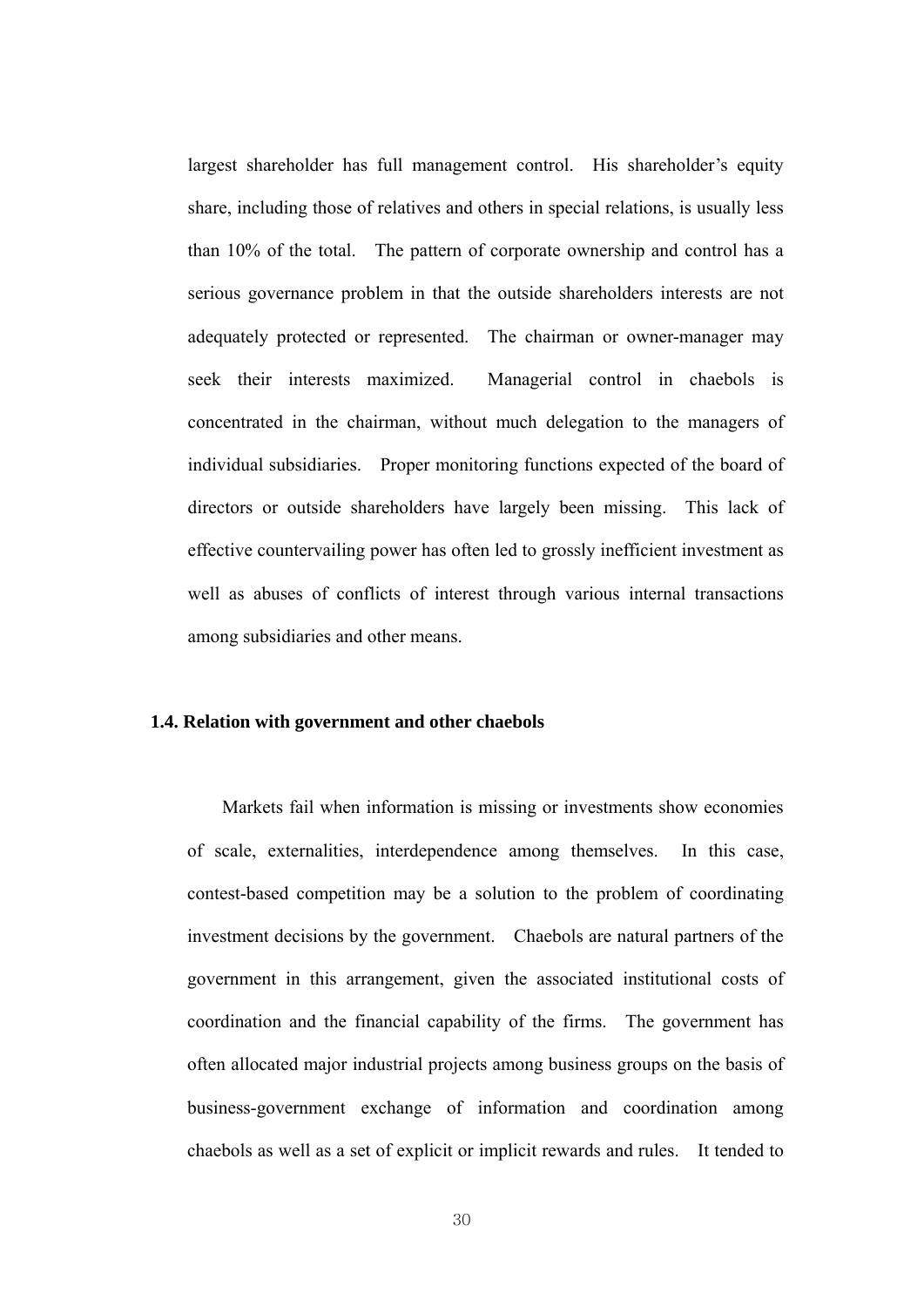create group-oriented atmosphere and encourage vigorous competition among business groups. In the absence of clear rules and strong institutions for the administration of the contest, there are such risks as collusion, impaired competition and rent-seeking behavior. Aggressive competition among chaebols has often been for market share and size rather than profit, which has been responsible for wasteful over-investment or duplicative investments.

| <b>Characteristics</b> |                                      |                                 |
|------------------------|--------------------------------------|---------------------------------|
| of Chaebols            | <b>Positive</b>                      | <b>Negative</b>                 |
| structure              |                                      |                                 |
|                        | -Reduced investment risk             | -Investment inefficiency        |
|                        | -Economies of scope & other          | -Exit barriers(cross-           |
| Diversification        | synergies                            | subsidization) lead to          |
|                        | -Overcoming imperfections            | inefficient in-group resource   |
|                        | on factor markets                    | allocation                      |
|                        |                                      | -Financial instability          |
| Concentration          | -National pride: globally            | -Fair competition impaired      |
| of Economic            | recognized brand names               | -Exit barrier (Too big to fail) |
| power                  |                                      |                                 |
|                        | -No principal-agent problem          | -Serious governance problem     |
| Weak                   | for controlling shareholders         | for outside shareholders        |
| Governance             | -Speedy decision-making              | -Poor supervision monitoring    |
|                        |                                      | lead to inefficient investment  |
|                        | -Market failures(Investment          | -Competition for market         |
| Relations with         | indivisibilities or interdependence, | share                           |
| government and         | etc) reduced                         | -Corruption& rent-seeking       |
| other Chaebols         | -Contest-base vigorous               | behavior                        |
|                        | competition among Chaebols           |                                 |

<Table 7> Positive and Negative evaluations of Chaebols

Source: Nam (1999)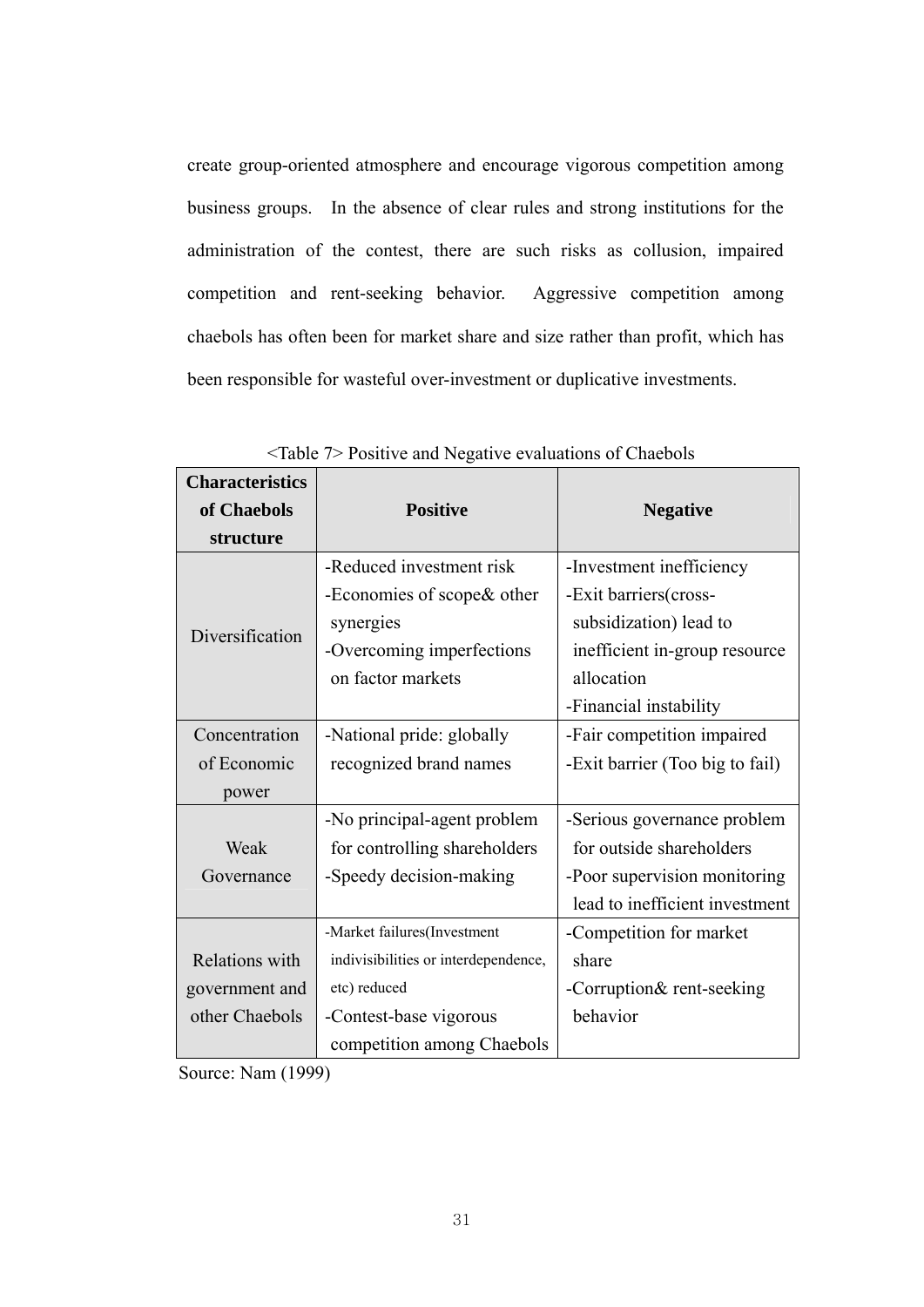## **2. Priorities for corporate governance reform in Korea**

Some reformers insist *chaebols* should be dismantled through a complete separation between ownership and management. While we devise ways to improve the current Chaebols system, we should not give up all the advantages of Chaebol system for the sake of international competitiveness. We have to focus chaebols reform on not killing chaebols but resuscitating chaebols through improving governance structure. We have to develop advantages of Chaebol to the utmost and make up for disadvantages.

#### **2.1. Problems of Chaebol break-up**

The first reason we should not break up chaebol is that we are below the level of developed countries, in terms of industrial development. In the case of developing countries, which is characterized by family-based business groups, long-term investment, based on in-group shareholder ratio is still indispensable to economic growth. Furthermore, when we take our weak external capital market into account, dismantling chaebols by removing ingroup shareholder ratio would not be a desirable choice. Chaebol breakup might take away not only positive function of internal capital market, but also the role of long-term stabilizing shareholder. We have to use advantages of internal capital market and stable long-term shareholder to the fullest. Even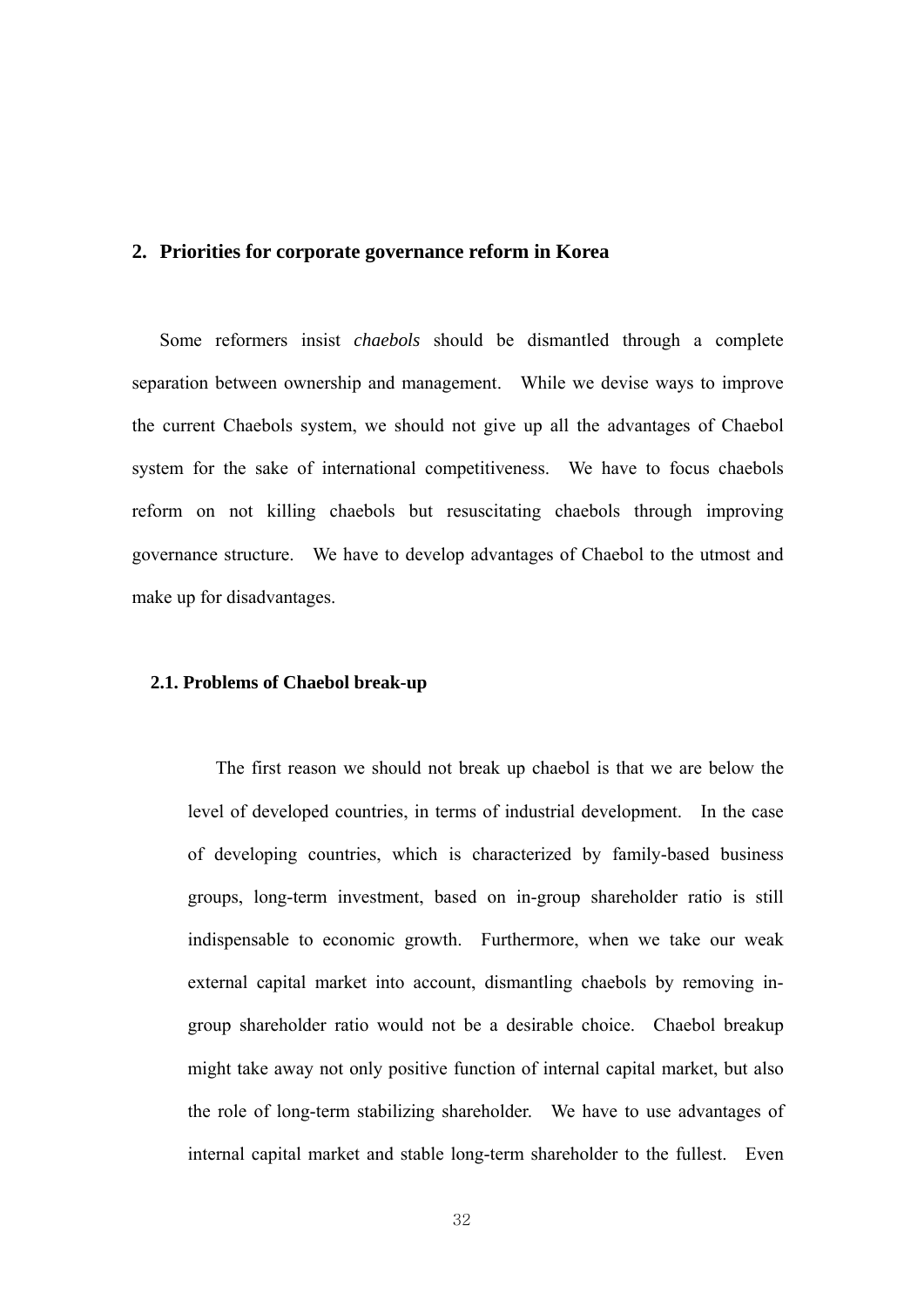though Korean chaebol have a serious problem, namely that majorityshareholder managers control the entire member firms by acquiring high ingroup shareholding ratio, we should preserve its advantages, while addressing its weaknesses. If internal disciplines such as manager-monitoring system are established, on the contrary, in-group shareholder could contribute to growth in company as stable shareholders. As a stable shareholder, main banks and affiliated firms in Japan or Hausbank in Germany not only enable a long-term investment but also play a role as both a majority-shareholder and an active investor to monitor inefficient management. The key to chaebols reform is to lead in-group shareholder to play a role as a stable shareholder and at the same time, to play a role as an active investor to monitor inefficient management.

Secondly, because external capital market is underdeveloped in Korea, it is difficult to expect that market discipline such as M&A would work properly as in other developed countries. In Korea, stock market is so immature that stock price has rarely reflected firm performance. Some firms made a fortune by clever manipulation of stock market rather than firm performance. In advanced market economies, corporate ownership has been dispersed with the firm's growth. Corporate ownership has usually been dispersed as firms finance the necessary capital for growth through the capital market. However, it will take a long time for capital market to play a proper role as an outside discipline in Korea.

Thirdly, chaebol break-up is far from feasible in Korea. First of all,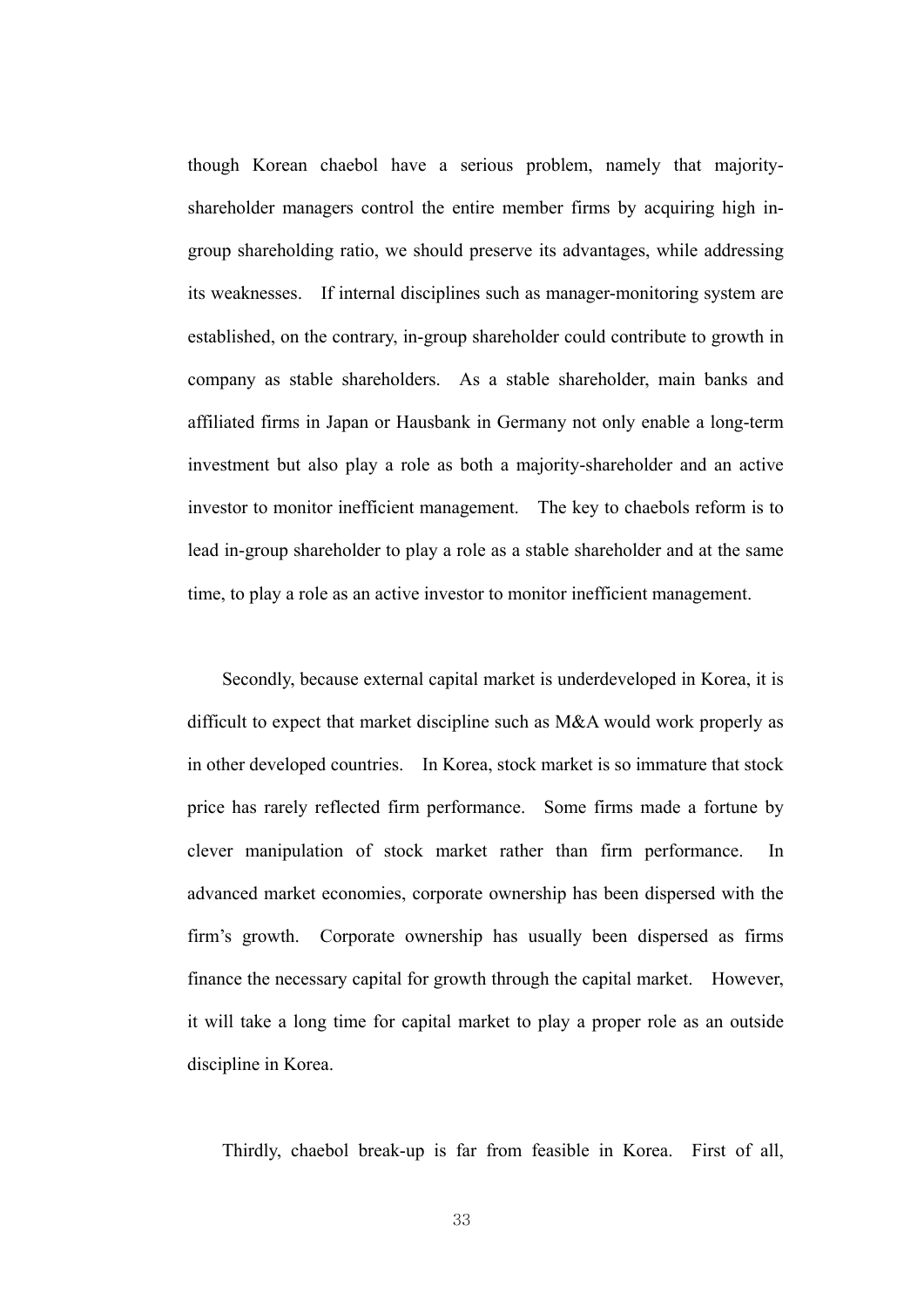political power is not sufficiently strong to promote reform perfectly. Even though the government has tried to dissolve concentration of economic power or improve weak governance by establishing rules and laws, it has faced difficulties in implementing reform. Entrenched interests such as chaebols chairman or some organization which speaks for them continue to ask the government to relax restrictions on their activities such as mutual investment among the affiliates. Little stretch of imagination is needed to suspect that powerful families would invest heavily out of their surplus profits to perpetuate the *status quo*. Once grown to be powerful, large family business enterprises, both individually and collectively, are widely believed to have interfered in the political process for their interests. They have developed a close symbiotic relationship with the political circle by giving huge political contributions in exchange for implicit promise of protection and support. The consequence was delays in putting all the necessary institutions in place, which are essential for developing an efficient capital market and allowing the separation of ownership and management through more effective corporate monitoring and disclosure. In essence, required institution building is likely to have been impeded not only by the culture deeply imbedded in these societies but also by the conscious efforts of the vested family interests. Another avenue of political influence is the ownership of mass media by some chaebols, and the possibility of their manipulation of public opinions. In order to observe how difficult economic reforms are realized, let us look at the change of ownership in  $30<sup>th</sup>$  chaebols.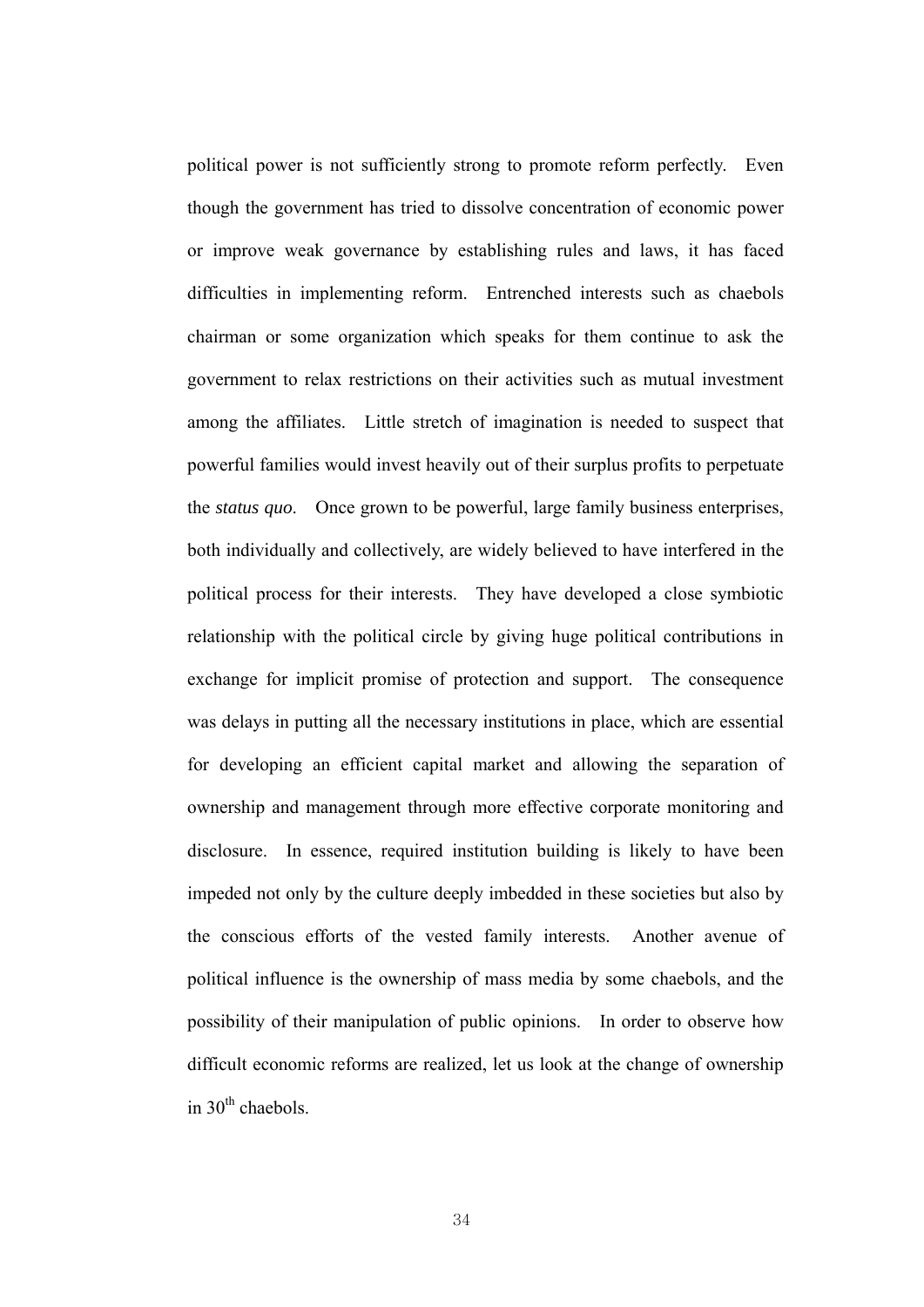

 $\leq$ Figure1> Ownership trends of the 30<sup>th</sup> largest chaebols

Note: Interlocking institutional ownership  $(A)$  =

In-group shareholding  $(B)$ +Owner(and his family) shareholding  $(C)$ Source: Korea Fair Trade Commission (2000)

As we can see in above figure 1, majority shareholder's equity through interlocking ownership among subsidiaries increased from 44.5% in 1998 to 50.5% in 1999. On the contrary to our expectation, the percentage has increased since 1998, when government started to make efforts to implement various reforms. We can guess that they control and manage firm as before, without regard to corporate restructuring, promoted by government since IMF crisis.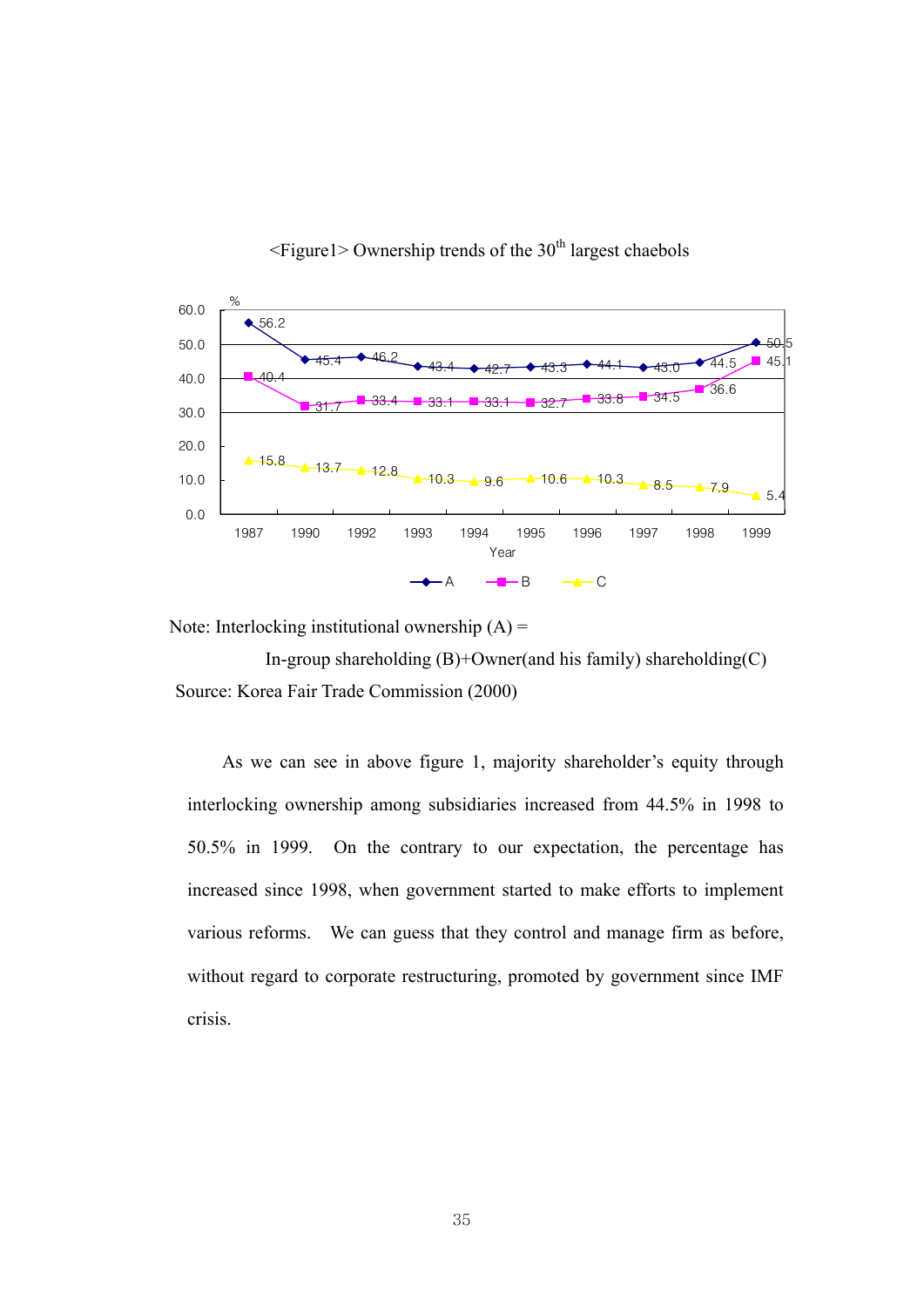#### **2.2. The core of corporate governance reform**

#### **2.2.1. To solve inefficient resource allocation: over-investment problem**

As stated earlier, competition among chaebols have been for market share and size rather than for profit, which has been responsible for wasteful overinvestment or duplicative investments. It brought about inefficient allocation; resources are not optimally allocated within business groups. When we regard chaebols business groups as one entity, the group chairman holds the power to allocate resources through cross-holding. A company is expected to decide to pay a dividend, when they do not have any investment opportunity to make profit more than opportunity cost. But the head with the control over idle cash flows tends to reinvest within business groups rather than pay dividend, because his interest lies in expanding his business (empire building) Of course, this growth-oriented allocation style is appropriate in the high economic growth phase, when there are many investment opportunities to achieve high IRR. At that point, interest of investors do not conflict with manager so much. However, when it goes to the economic maturity phase from the growth phase, this system might bring about inefficiency, if there is no system to check the manager.

 The head of Chaebol, who has a goal to maximize power over management and scale of his organization, supplies idle funds to member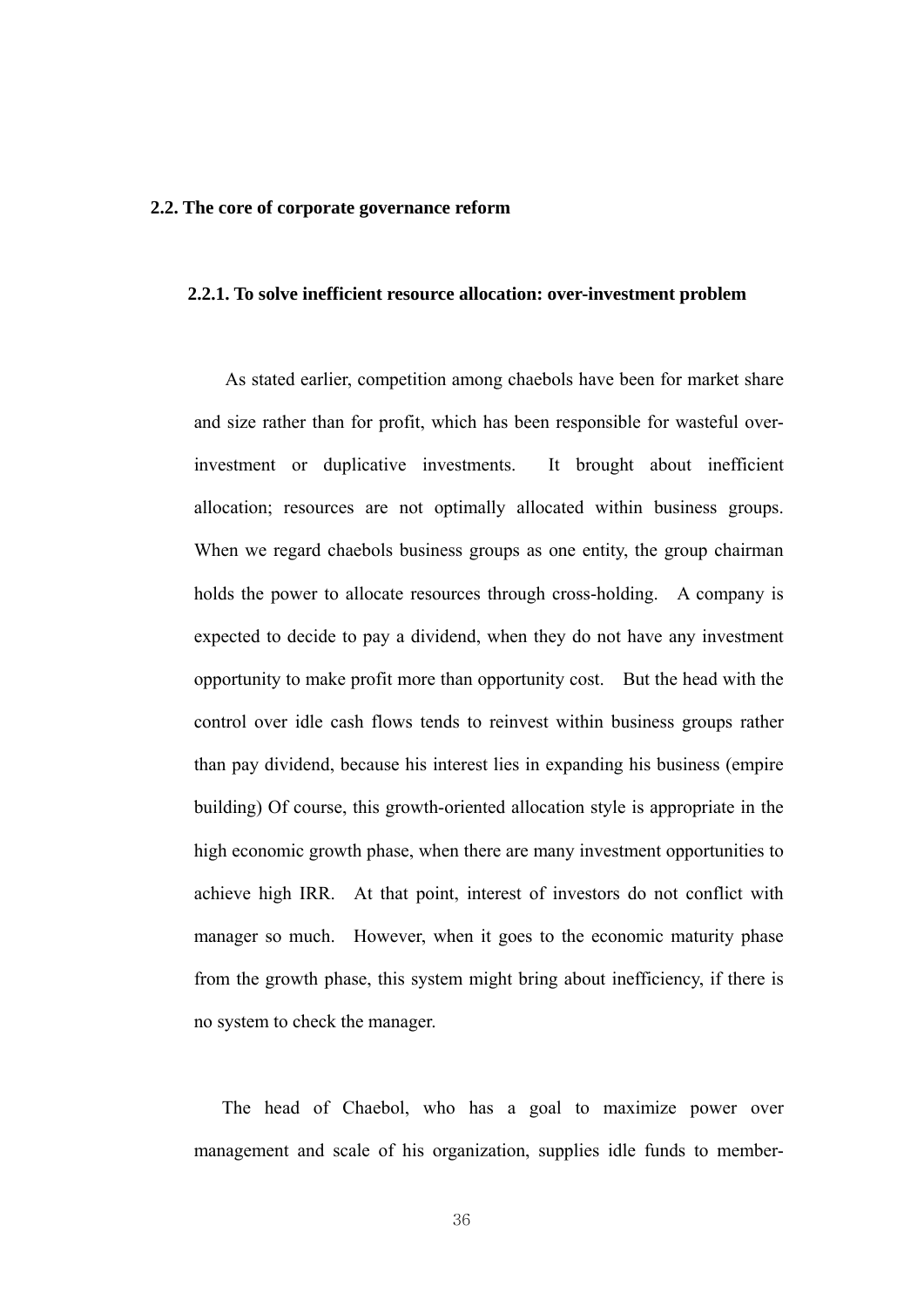firms, which have more opportunities of investment. This deformed allocation customs is possible, because he controls all the firms within the business groups and discipline system such as bank doesn't work.

 In order to allocate resource optimally, investment funds have to be allocated to affiliated firms, only if they are expected to make profit. However, if external capital market is so undeveloped and the head, who controls the internal capital market, attaches great importance to growth than to profitability, resource allocation within internal capital market might be seriously distorted.

 It is rare for a publicly held company to acknowledge its mistakes and carry out restructuring by itself.  $21$  Furthermore, as internal capital market restricts investment of idle cash flows to member-firms, internal capital market is likely to allocate funds more inefficiently than external capital market. In the end, supervision and discipline are required, in order to solve agency problem between chaebol chairman and investors with investment allocation of idle cash flows.

## **2.2.2. Investor protection**

With regard to corporate governance, there are a lot of perspectives on

 $21$ 21 Jensen, M (1993) The Modern Industrial Revolution, Exit, and the Failure of Internal Control System. Journal of Finance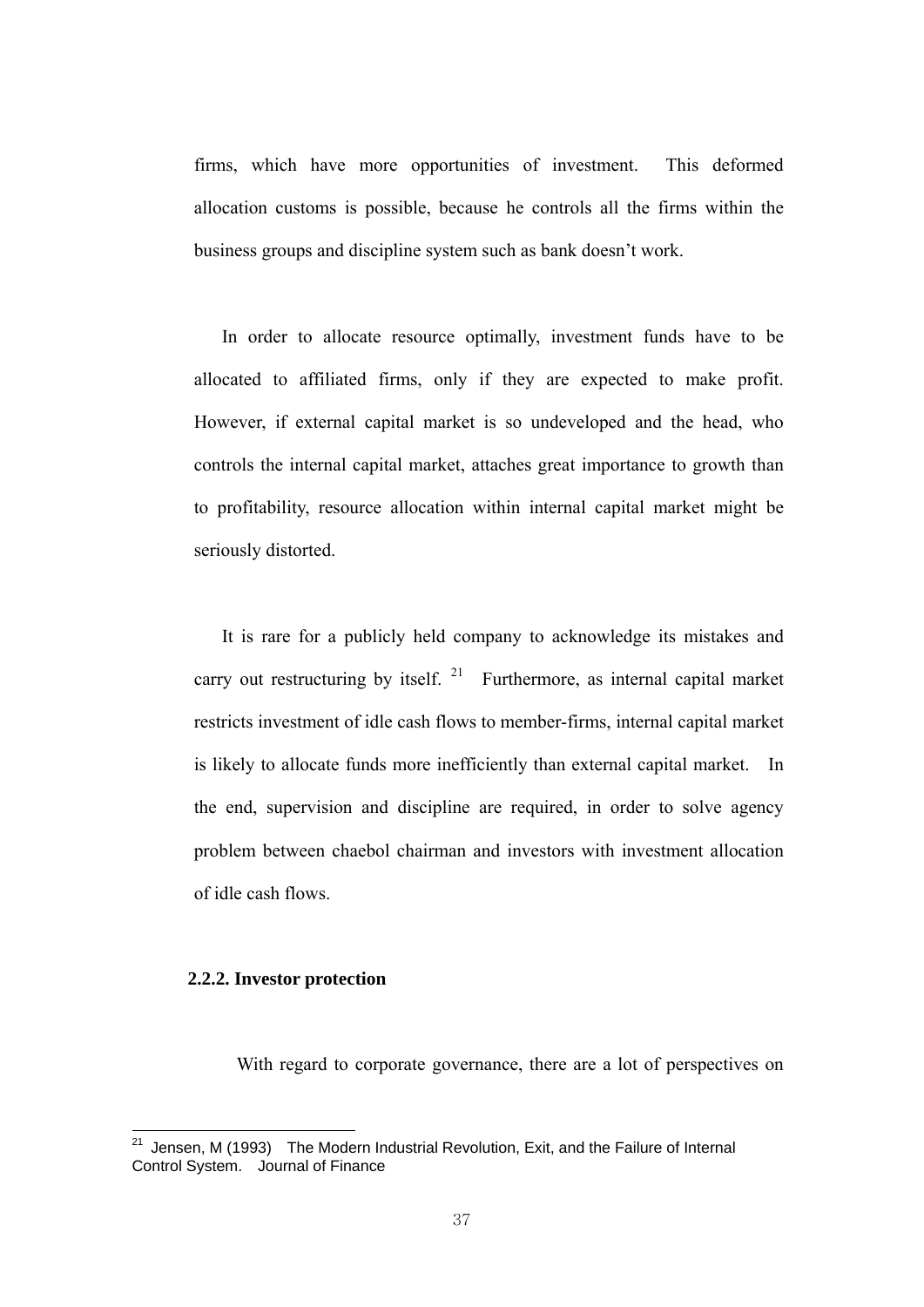corporate governance such as agency perspective and stakeholder perspective etc. <sup>22</sup> According to their views, they approach corporate governance problem differently and suggest different solution on corporate governance. Traditional comparisons of corporate governance systems focus on the institutions financing firms rather than on the legal protection of investors. Bank-centered corporate governance system, such as Japan and Germany are compared to market-centered systems, such as the United States and the United Kingdom. Relatedly, relation-ship-based corporate governance, in which a main bank provides a significant share of finance and governance to each firm, is contrasted with market-based governance, in which finance is provided by large numbers of investors and in which takeovers play a key governance role.

 These institutional distinctions have been central to the evaluation of alternative corporate governance regimes and to policy proposals for improvement. In the 1980s, when the Japanese economy did good job, bank-centered governance was regarded as superior because far-sighted banks enable firms to focus on long-term investment decisions. But, in the 1990s, as the Japanese economy collapsed, evaluation was totally reversed. Japanese banks, instead of facilitating governance, collude with enterprise managers to deter external threats to their control and to collect tents on bank loans.<sup>23</sup> In the recent assessments by Edwards and Fischer (1994), German

 $22$  Lee Young-ki & Lim Young-jae (1999) Korea's corporate Governance: Issues and Reforms. KDI

 $23$  Weinstein and Yafeh (1998) On the costs of a bank-centered financial system. Journal of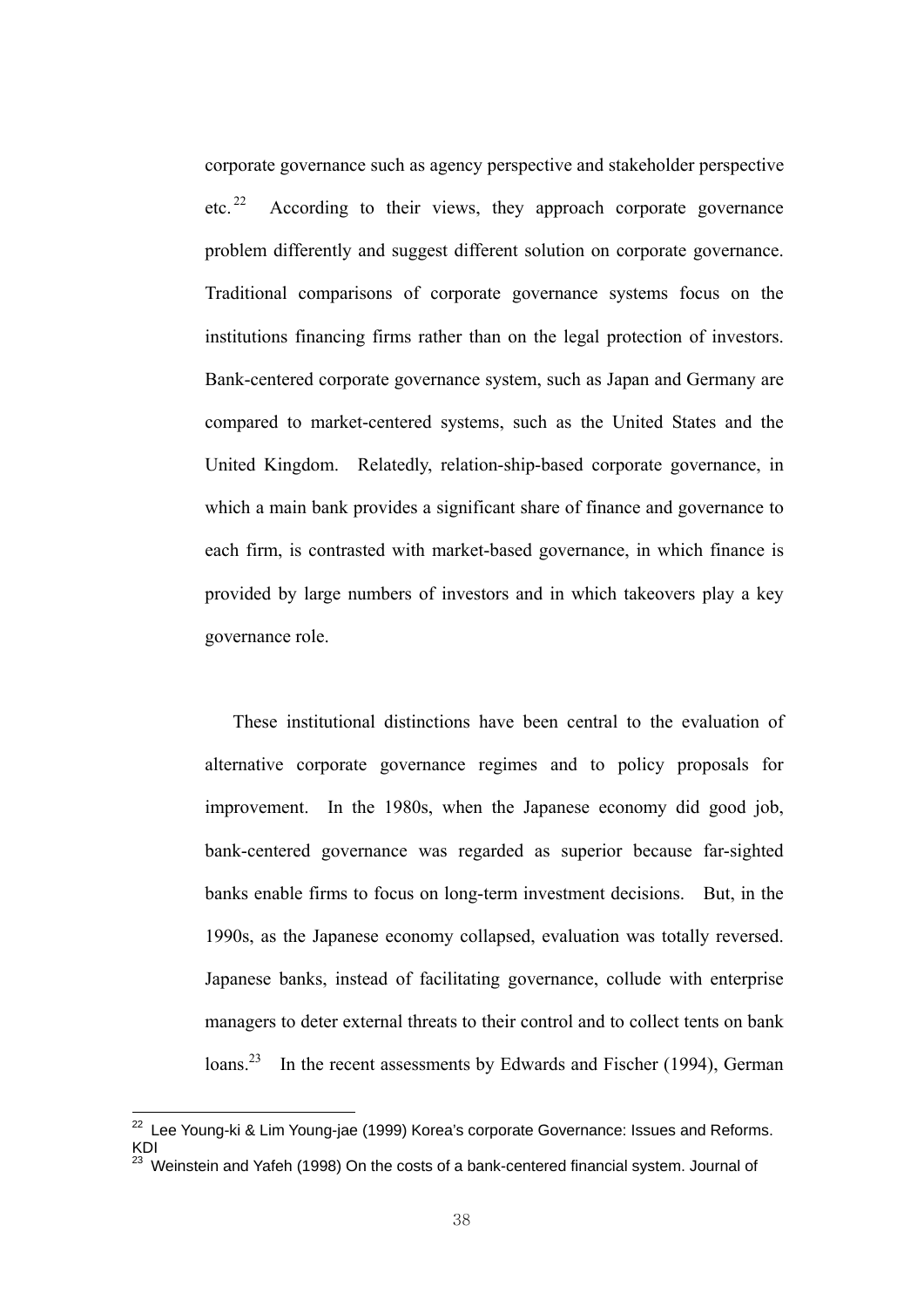banks are likewise downgraded to ineffective providers of governance. Market-based systems, in contrast, rode the American stock market bubble of the 1990s into the stratosphere of wide support and adulation.

 However, the classification of financial systems into bank and market centered is not fruitful. One way to do this is by looking at the actual outcomes. It is easy to classify Germany as bank-centered because its banks influence firms through both debt and equity holdings and its stock market is undeveloped. But what about Japan, which boasts both powerful banks with influence over firms and a highly developed and widely-held equity market with thousands of listed securities. More generally, La Porta et al. (1997) show that, on average, countries with bigger stock markets also have higher ratios of private debt to gross domestic product, contrary to the view that debt and equity finance are substitutes for each other. The prevalent financing modes generally do not help with the classification.

 Another reason that the classification of financial systems into bank and market centered is not fruitful is that the reliance on either the outcomes to classify corporate governance regimes misses the crucial importance of investor rights. Investor protection problem is correlated with agency problem between controlling-shareholder manager and minority shareholder. Simon Johnson and Peter Boone (2000)  $24$  show that managerial agency

finance 53

 $24$  Simon & Peter. (2000) Corporate Governance in the Asian financial crisis. Journal of Financial Economics. They attribute the Asian crisis to weakness of legal institutions for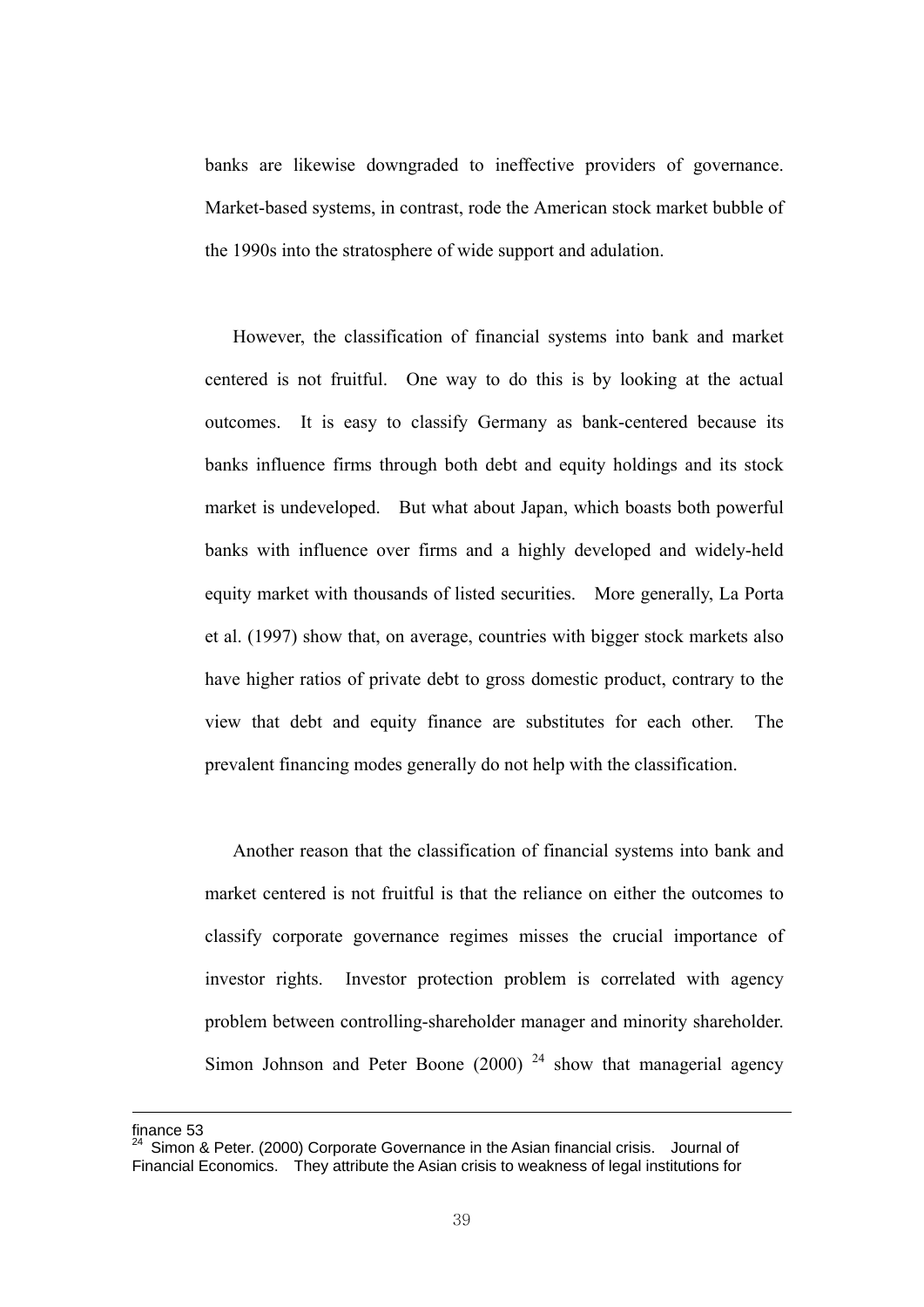problems can make countries with weak legal systems vulnerable to the effects of a sudden loss of investor confidence. Countries with only weakly enforceable minority shareholder rights are particularly vulnerable. If such a country experiences even a small loss of confidence, outside investors reassess the likely amount of expropriation by managers and adjust the amount of capital they are willing to provide. The result can be a fall in asset values and a collapse of the exchange rate.

 To summarize, bank-versus market centeredness is not an especially useful way to distinguish financial systems. Investor rights work better to explain differences among countries, and in fact are often necessary for financial intermediaries to develop.<sup>25</sup> Corporate governance is a set of mechanism through which outside investors such as shareholder and creditors, protect themselves against expropriation by the insiders. Most of all, strong investor protection may be a particularly important manifestation of the greater security of property rights against political interference in some countries. Empirically, strong investor protection is associated with

corporate governance. This paper presents evidence that the weakness of legal institutions for corporate governance had important effect on the extent of depreciations and stock market declines in the Asian crisis.

<sup>25</sup> Rafael La Porta, Florencio Lopez-de-silanes(2000) Investor Protection and corporate Governance. Journal of Financial Economics. All financiers depend on legal protection to function. According to them, a method of financing develops when it is protected by the law that gives financiers the power to get their money back. Germany and some other German civil law countries have developed banking systems because they have strong legal protection of creditors, particularly of secured creditors. Without such rights German banks would nave much less power. The United Kingdom also has a large banking and public debt sector, again because creditors have extensive rights, as well as a large equity market. To sum up, all the outside investors, be they large or small, creditors or shareholders, need rights to get their money back. Investor rights are a more primitive determinant of financial development than in the size of particular institutions.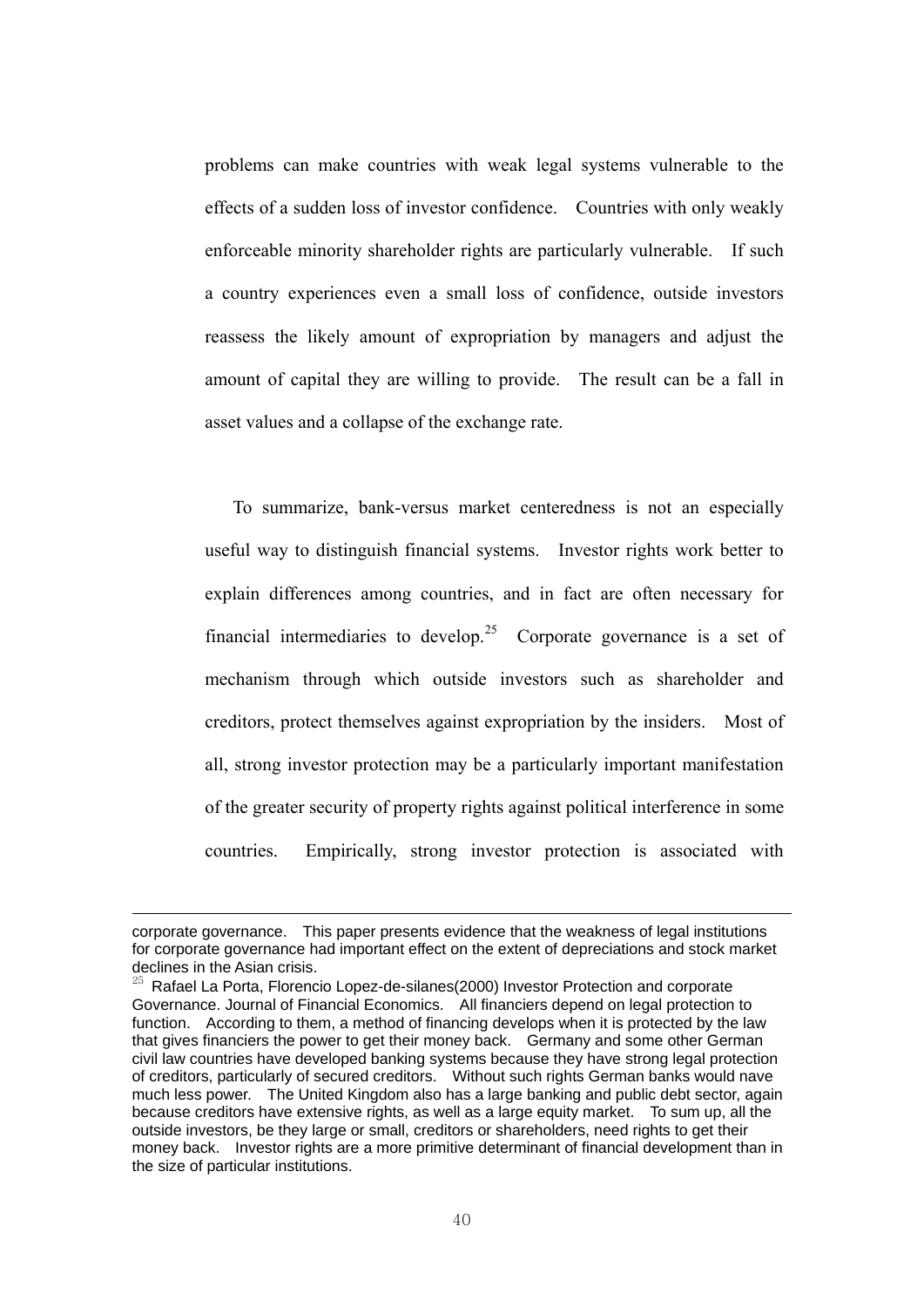effective corporate governance,  $26$  as dispersed ownership of shares, and efficient allocation of capital across firms. Using investor protection as the starting point appears to be a more fruitful way to describe differences in corporate governance regimes than some of the more customary classifications such as bank- or market-centeredness.

 Rafael & Florencio (2000) shows the benefits of reform with a goal of investor protection in corporate governance. The benefits would be to expand financial markets, to facilitate external financing of new firms, to move away from concentrated ownership, to improve the efficiency of investment allocation, and to facilitate private restructuring of financial claims in a crisis. In general, expropriation is related to the agency problem described by Jensen and Meckling(1976), who focus on the consumption of perquisites by manager and other types of empire building. It means that the insider use the profits of the firm to benefit themselves rather than return the money to the outside investor.

 Like this, corporate governance means the effectiveness of mechanisms that minimize agency conflicts involving managers, with particular emphasis on the legal mechanisms that prevent the expropriation of minority shareholders<sup>27</sup>

<sup>&</sup>lt;sup>26</sup> See Rafael La Porta (2000)<br><sup>27</sup> Shleifer, A., Vishny,R.(1997) A survey of Corporate Governance. The Journal of Finance.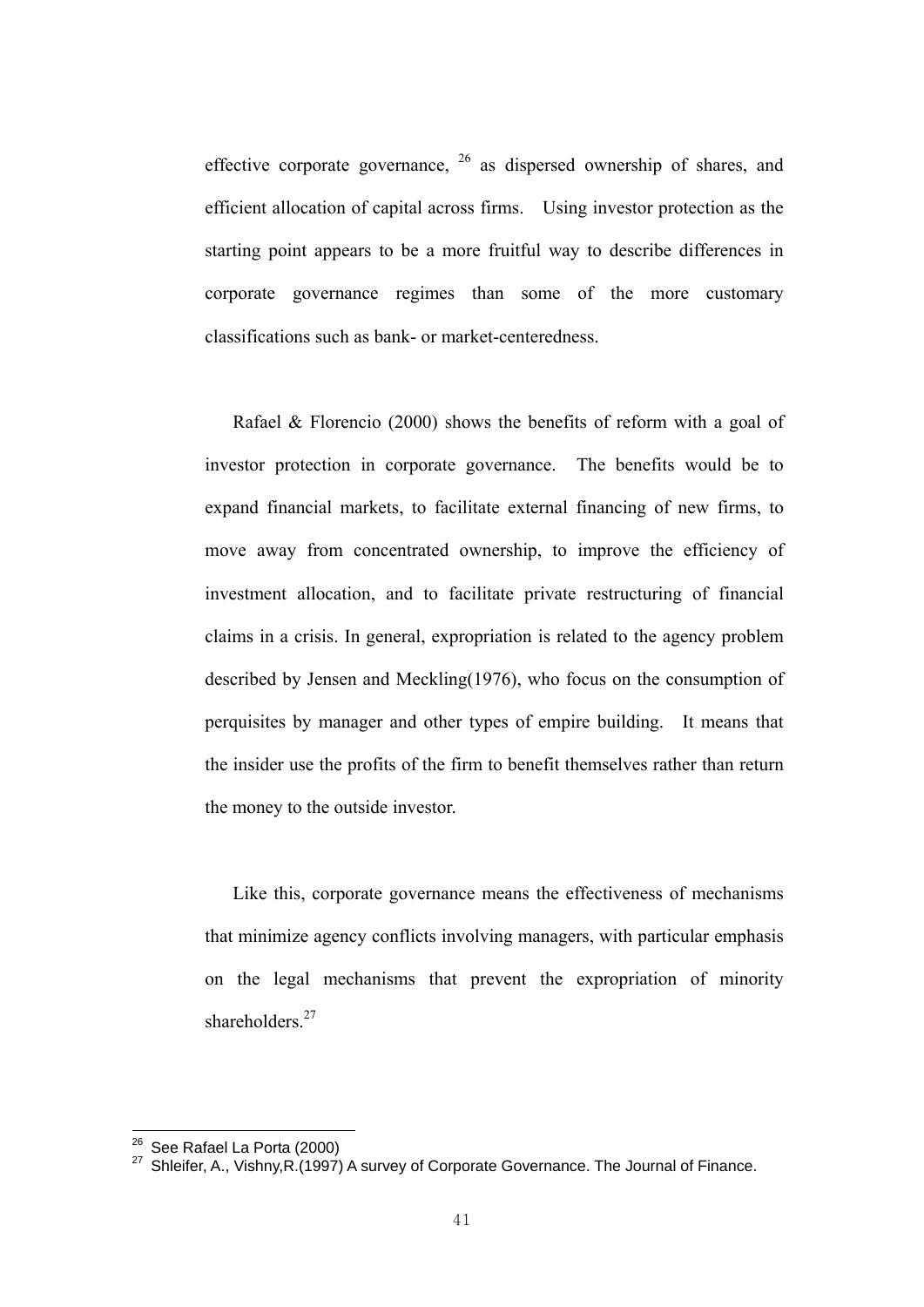How well protect investor is the key point to develop corporate governance in Korea. Majority shareholder managers have been in complete control of whole the in-group shareholders without mechanism to control them in Korea. Resources are not optimally allocated within business groups. In order for in-group shareholder to play a role as both an active investor and supervisor, finally in order to allocate resource optimally, what is the most desirable way to develop corporate governance? To strength manager-monitoring and investor-protection functions should be the goal of reform in corporate governance.

## Ⅳ**. Strategy for Corporate Governance Reform in Korea**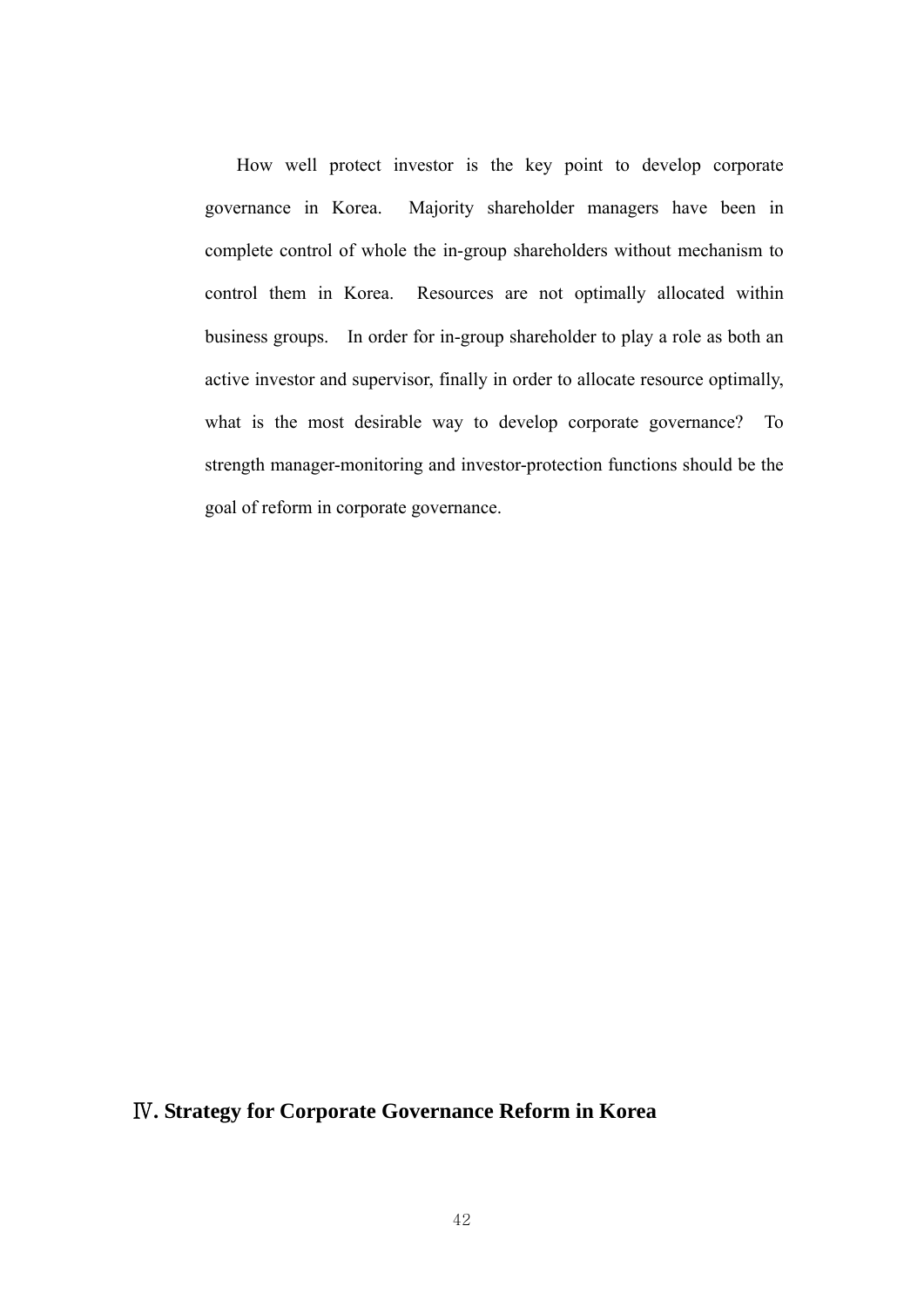## **1. Strategy of Chaebols reform**

As stated above, the core of reform in corporate governance lies in solving inefficient allocation by strengthening manager-monitoring and investor-protection functions. The Korean financial crisis owed to a large extent to a corporate governance failure in large business groups, where their over-leveraged and inefficient business expansion could not be checked. The key of chaebols reform is to lead ingroup shareholder to play a role as a stable shareholder and at the same time, to play a role as an active investor to monitor inefficient management by strengthening manager-monitoring system and investor protection.

Then, what kinds of policy and institutional measure are necessary in order to achieve these goals, namely, to solve agency problem between majority shareholder and investor? With regard to agency problem, the current Korean government has improved internal corporate governance by strengthening the right of shareholders and the accountability of controlling-shareholder.

#### **Strengthening shareholder rights:**

The minimum shareholder requirement to exercise shareholder's right such as the right to file derivative suits, to dismissal of directors and internal monitors, to review accounting book, to call for a general shareholder meeting have been reduced. (See Table 8) For example, any shareholder with 0.01 percent of firm ownership can file a mismanagement derivative suit. Despite the lower threshold, monitoring by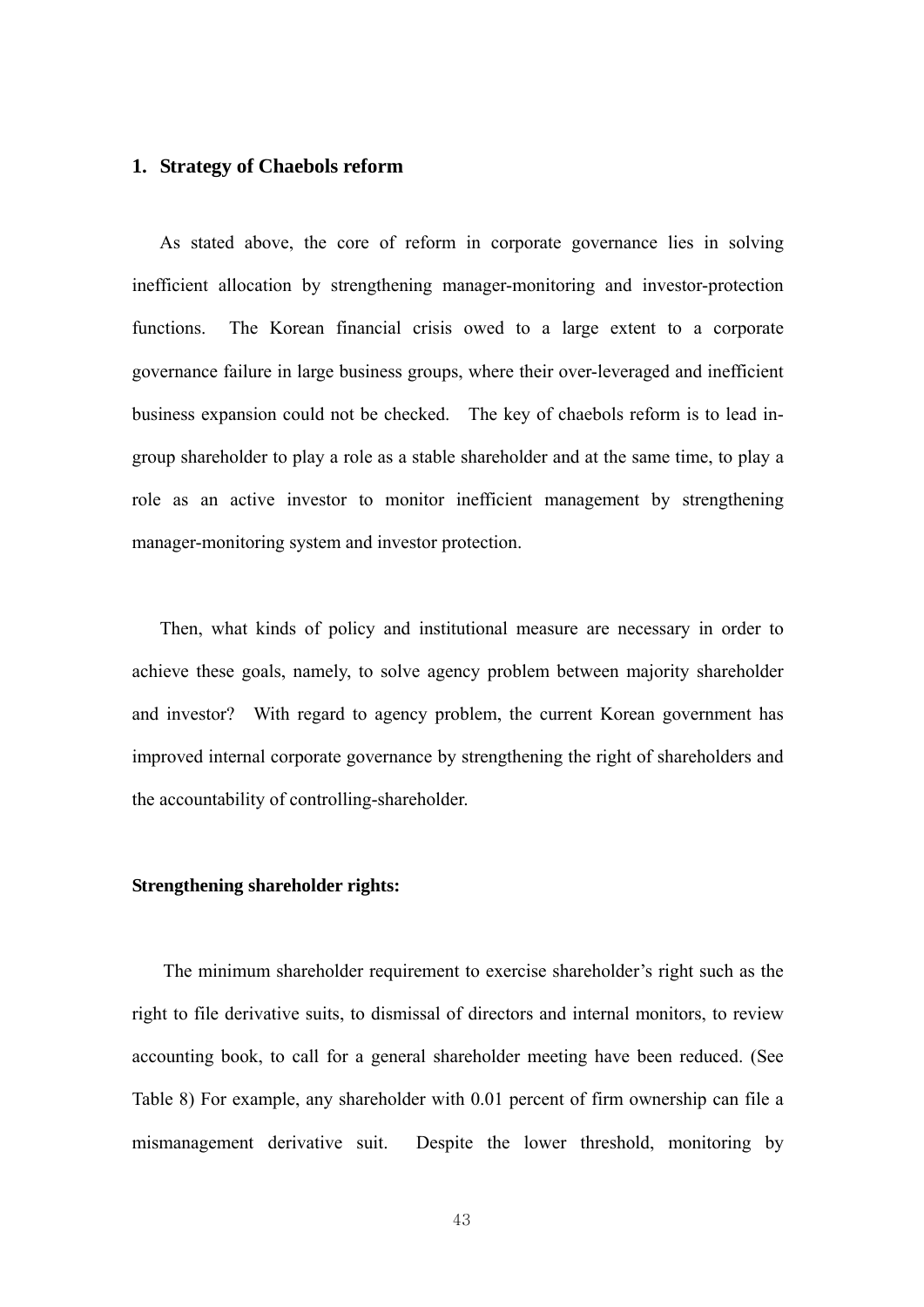individual small shareholders remains costly. Unlike the previous system, through which the entire board was chosen by a simple majority of shares, a cumulative system allows greater representation of minority shareholders on the board. Hoping that outside directors will supervise firm management more critically, the government requires that at least 50 percent of board members be outside directors and extended the requirement to privately held financial institutions. It also requires that outside directors compose at least 25percent of the board of directors of publicly traded firms. With regard to institutional investors, their role is enhanced. Shadow voting is abolished and ceiling on bank's equity investment in individual corporations is increased from 10% to 15%.

|                                                       | Commercial Code <sup>1</sup> | Securities and<br>Exchange Act <sup>2</sup> |
|-------------------------------------------------------|------------------------------|---------------------------------------------|
| Petition for dismissal of a director/auditor          | 3(5)                         | 0.5(0.25)                                   |
| Petition for injunction of director's illegal<br>acts | 1(5)                         | 0.5(0.25)                                   |
| Derivative suits                                      | 1(5)                         | 0.01                                        |
| Proposal of agenda for a shareholders'<br>meeting     | $3(-)$                       | 1(0.5)                                      |
| Request for convening a shareholders'<br>meeting      | 3(5)                         | 3(1.5)                                      |
| Right to inspect account books                        | 3(5)                         | 1(0.5)                                      |
| Right to corporate affairs and property               | 3(5)                         | 3(1.5)                                      |
| Petition for dismissal of liquidator                  | 3(5)                         | 0.5(0.25)                                   |

 $\langle$ Table 8> Minimum required equity shares for the exercise of rights (%)

Notes:  $<sup>1</sup>$  In the parentheses are rules before the revision in December, 1998.</sup> <sup>2</sup>  $2$  In the parentheses are for corporations with paid-in capital over 100billion won. Source: Nam et al. (1999)

### **Enhancing management accountability:**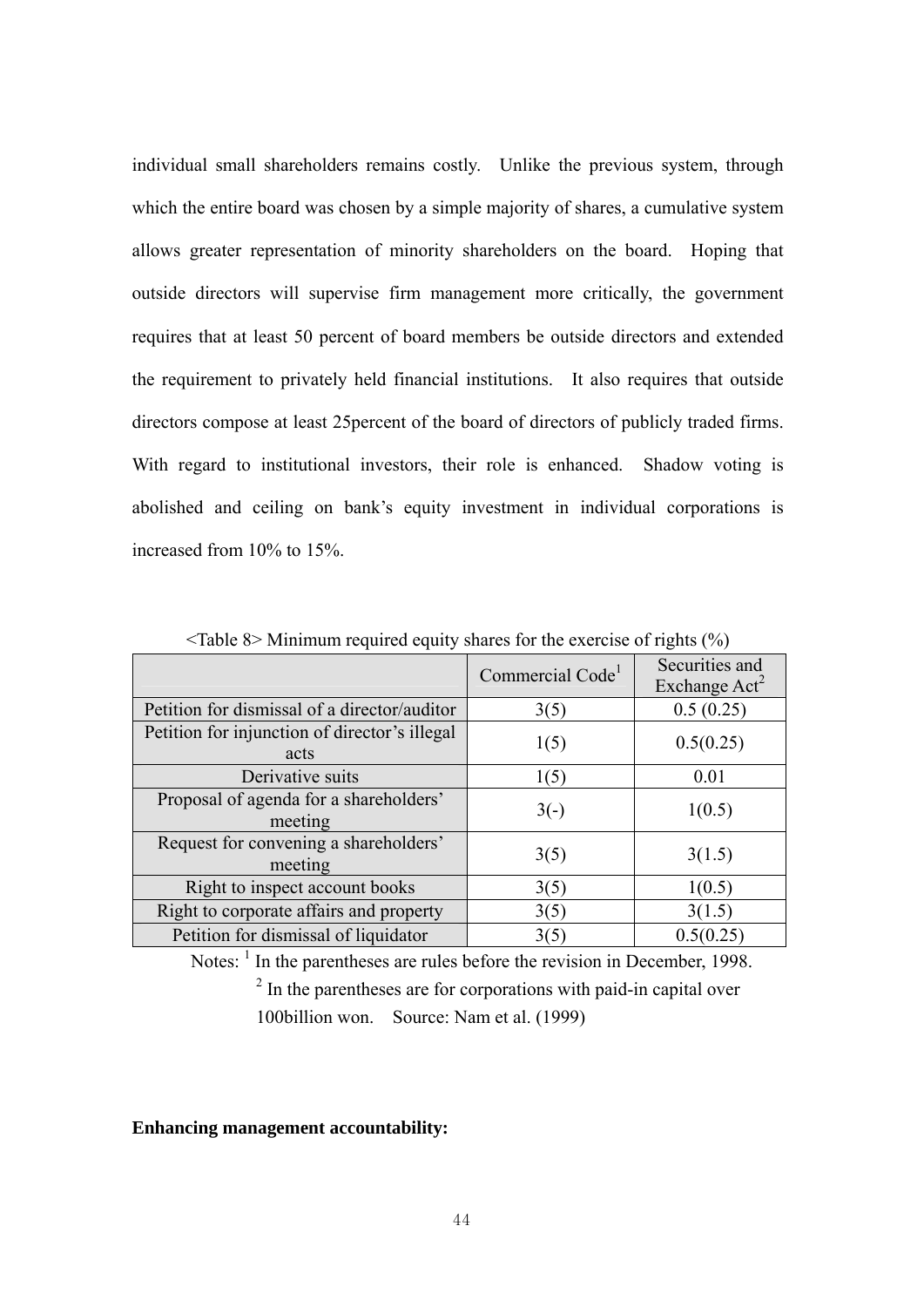The legal liabilities of major shareholders involved in management were strengthened to raise accountabilities in 1998. The government strengthened the responsibilities of each firm's board of directors while requiring controlling shareholders to be treated of 752 listed firms had assigned 764 outside directors as of October 1998.

#### **1.1. Evaluation of recent reforms**

## **1.1.1. Weak shareholders' right**

Almost all the relevant articles in the laws pertaining to corporate governance do not sufficiently protect shareholder's rights. There still remain much limitations in the legal protection of shareholders rights. In the case of derivative suits, which are suits by shareholders launched against executives who cause damage to company property, 0.01% of equity shares are required for the exercise of rights by law. However, this minimum requisite is so high that it is difficult to bring an action. In fact, as a result, such derivative suits have been rare. The class action lawsuit, which is a suit by shareholders launched against company which caused damage to shareholder value, has not yet been established, even though a debate over the need for class action suit started more than ten years ago. The securities class action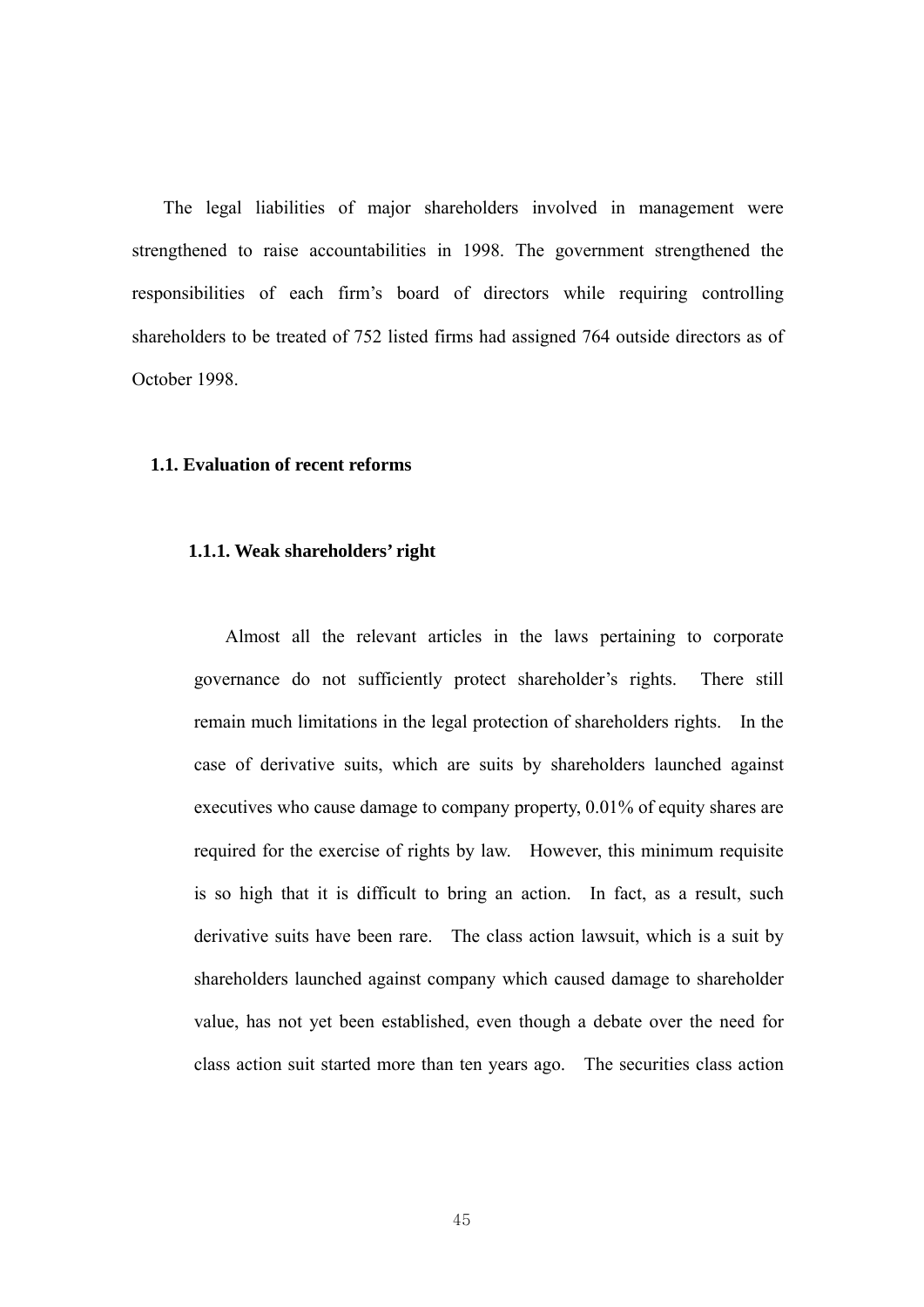lawsuit also has not yet been introduced.<sup>28</sup> According to KSE and FSS, unfair transactions, which may be subject to securities class action lawsuit, are increasing year by year. Also, since their size is becoming larger, investors are suffering financial losses.

|                                                       | 1996  | 1997  | 1998  | 1999   |
|-------------------------------------------------------|-------|-------|-------|--------|
| <b>Stock manipulation</b>                             | 37    | 34    | 21    | 77     |
| The number of usage of                                | 18    | 35    | 72    | 71     |
| closed information                                    |       |       |       |        |
| <b>Investors</b>                                      | 1,465 | 1,329 | 1,915 | 2,951  |
| trade<br>amount<br>Average<br>per a day (billion won) | 4,868 | 5,558 | 6,604 | 34,816 |

<Table 9> Unfair transaction regarding securities

Source: KSE (2000)

Even though the problem of infringement on investors' right is extremely serious now, a section of government and business circles are trying to reduce the scope for application of securities class action lawsuit. For example, they are promoting the bill to limit its scope for application only to large business groups with assets worth two trillion won or more. But, in reality, among companies involved in stock manipulation from 1998 to Aug 2001, corporations with assets worth two trillions won or more are merely 2.2% and the rest is company with assets worth less than two trillions.<sup>29</sup> In addition, among companies indicated by FSS, regarding window dressing etc, corporations with two trillions won are merely 8.7% and the rest is company

 $^{28}$  The securities class action lawsuit is now supposed to be introduced on the regular section of the National assembly 2001.

<sup>&</sup>lt;sup>29</sup> SPPO, FSS.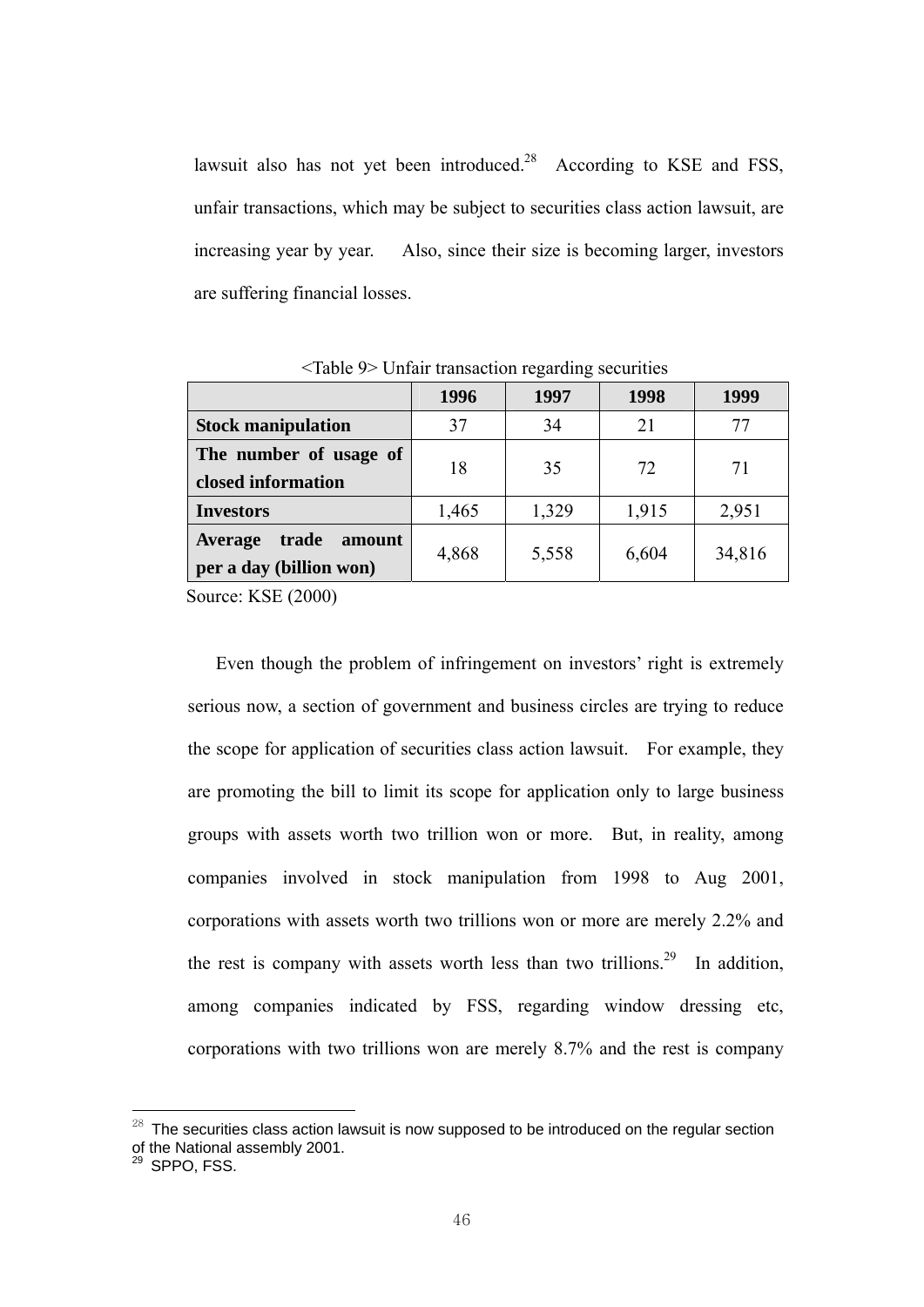with assets less than two trillions from 1998 to Aug 2001. It means that the restrictive bill promoted by government and business circle is highly unlikely to be effective.

#### **1.1.2. Lack of independent outside director**

With regard to outside directors, government required that at least 1/2 of the directors be outside directors for large listed corporations since 2001. However, their role has still many limitations: vague selection procedures and no special tasks or little information sharing etc. In order to enable selecting of outside directors who represent minority shareholders and is independent from ownermanager, cumulative voting is recognized (for shareholders holding more than 3%) for the selection of board members. However, it is banned at more than  $70\%$  of listed companies in reality.<sup>30</sup> It is because corporations could exclude it according to their own articles of association. In order to enforce cumulative voting, corporations should not be allowed to exclude cumulative voting.

#### **1.1.3. Absence of management accountability**

When it comes to how much management accountability has been improved, we are able to observe the degree of improvement by looking over the frequency of unfair transactions among affiliates of a group. It is because

<u>.</u>

<sup>&</sup>lt;sup>30</sup> Nam (1999)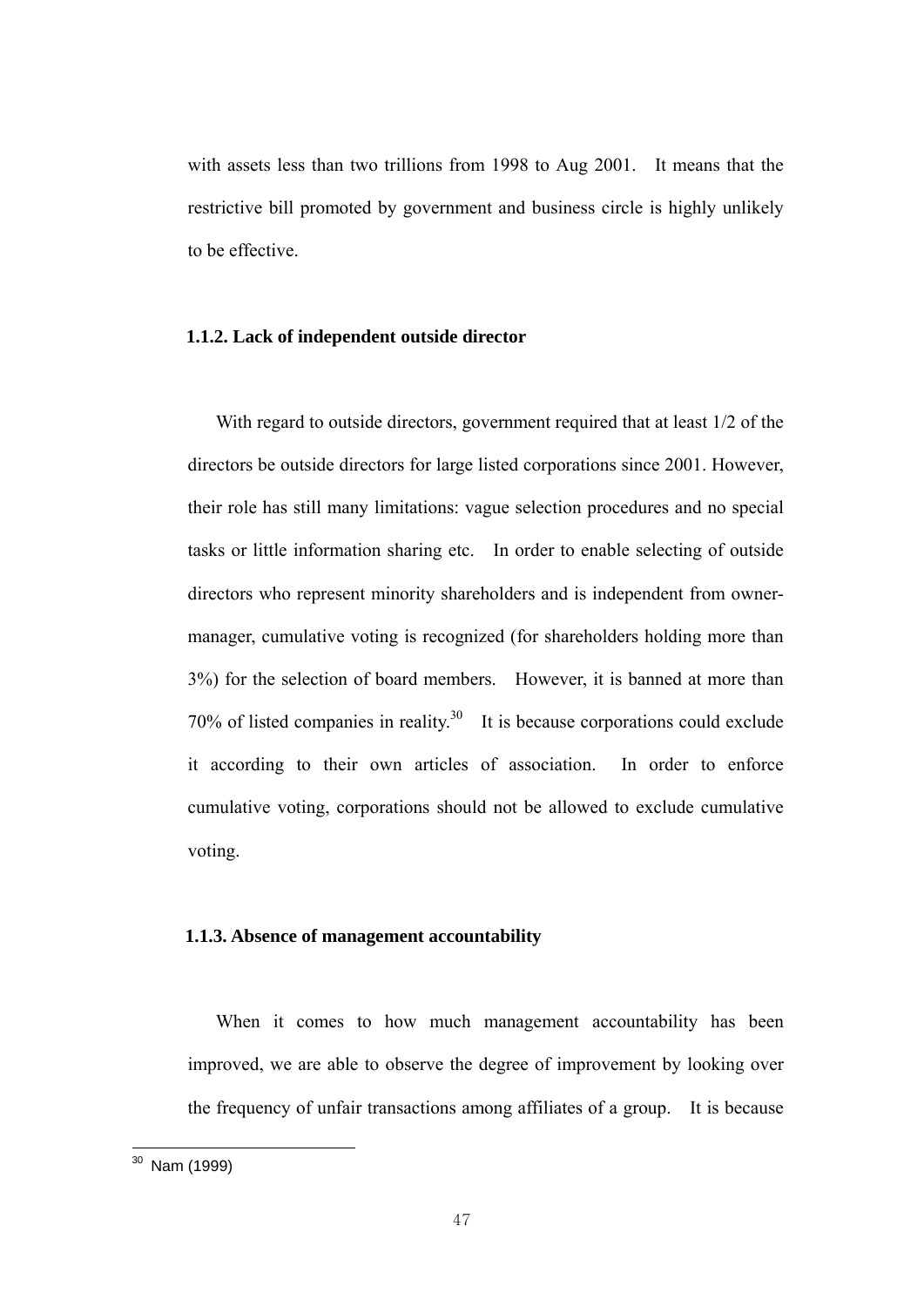the case of unfair management would be reduced, if there was better internal discipline to monitor and supervise management. As I stated above, the case of unfair transaction such as stock manipulation with regard to stock price management is increasing. Most of these cases indicted by the Prosecution are stock manipulation and usage of insider information by manager etc.

|                                                                       | 1997           | 1998           | 1999 | 2000     | <b>Total</b> | <b>Componen</b><br>t Ratio |
|-----------------------------------------------------------------------|----------------|----------------|------|----------|--------------|----------------------------|
| <b>Stock</b><br>manipulation                                          | 9              | 5              | 11   | 6        | 31           | 24.9%                      |
| <b>Usage of insider</b><br>information                                | 1              | 6              | 20   | 1        | 28           | 22.2%                      |
| 5% Rule violation                                                     | $\overline{4}$ | 5              | 18   | $\theta$ | 27           | 21.3%                      |
| The executives do<br>not report existing<br>state of share<br>holding | $\theta$       | $\overline{4}$ | 13   | $\theta$ | 17           | 13.3%                      |
| <b>Short-term</b><br>trading profit                                   | 1              | $\overline{2}$ | 10   | $\theta$ | 13           | 10.2%                      |
| <b>Others</b>                                                         | 1              | 3              | 8    | $\theta$ | 12           | $9.9\%$                    |
| <b>Total</b>                                                          | 16             | 25             | 80   | 7        | 128          | 100%                       |

<Table 10> Types of case unfair transaction indicted by the prosecution

Source: Recited Lee Young-kyeo& Jeong Seung-chang (2000) Actual condition of stock management and unfair transaction in listed companies. IKSA

In addition, absence of management accountability is shown by the fact, majority shareholder's equity through interlocking ownership has increased from 44.5% in 1998 to 50.5% in 1999, regardless of reform. Owner-manager still control and manage firm as before.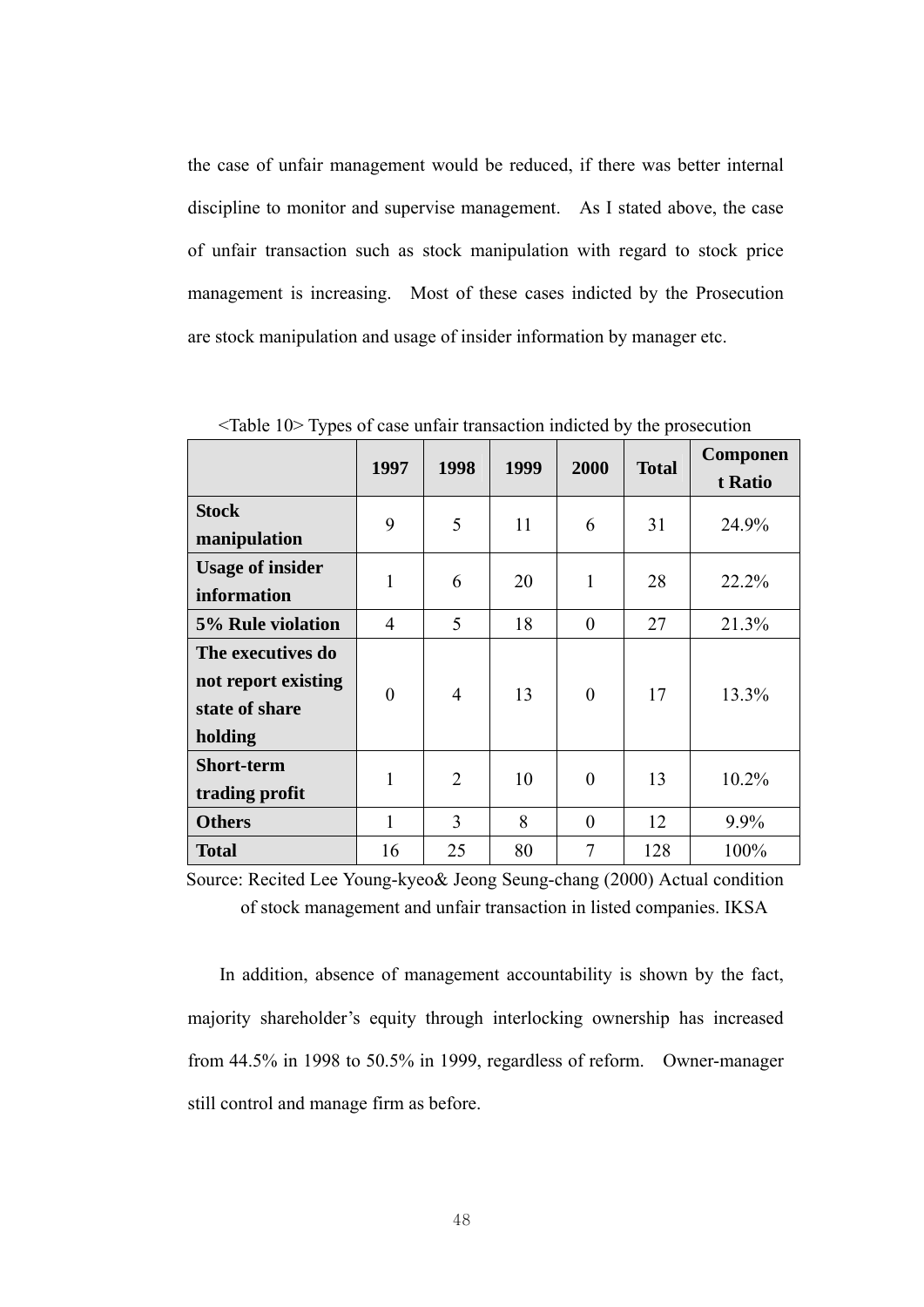#### **1.2. Priorities for future reforms**

As the power of the chaebol head comes from complete control of in-group shares that are owned by other affiliates of the group, we need to establish a much stronger control system than now. In order to enhance management accountability, class action lawsuit should be introduced as soon as possible. Application scope for securities class action lawsuit should not be curtailed.

With regard to investor protection, it is necessary to make board of directors include more outside directors, who substantially speak for minority shareholder and investors. Without exception, cumulative voting should be applied to all the companies compulsorily. In addition, minimum required equity shares for the exercise of minority shareholder rights such as derivative suits have to be lower than now. Then, original function of general shareholders' meeting and board of directors would be recovered.

However, even these legal measures may not be sufficient to provide investor protection if the chaebol head exercise complete control of management by controlling the in-group shares. Since the in-group shares represent fictitious capital created on the basis of the assets of the entire shareholders, it is unfair and inefficient to allow the chaebol head to exercise control over them. Therefore, outside directors rather than chaebol head should be given the right to control in-group shares. Also, in order to prevent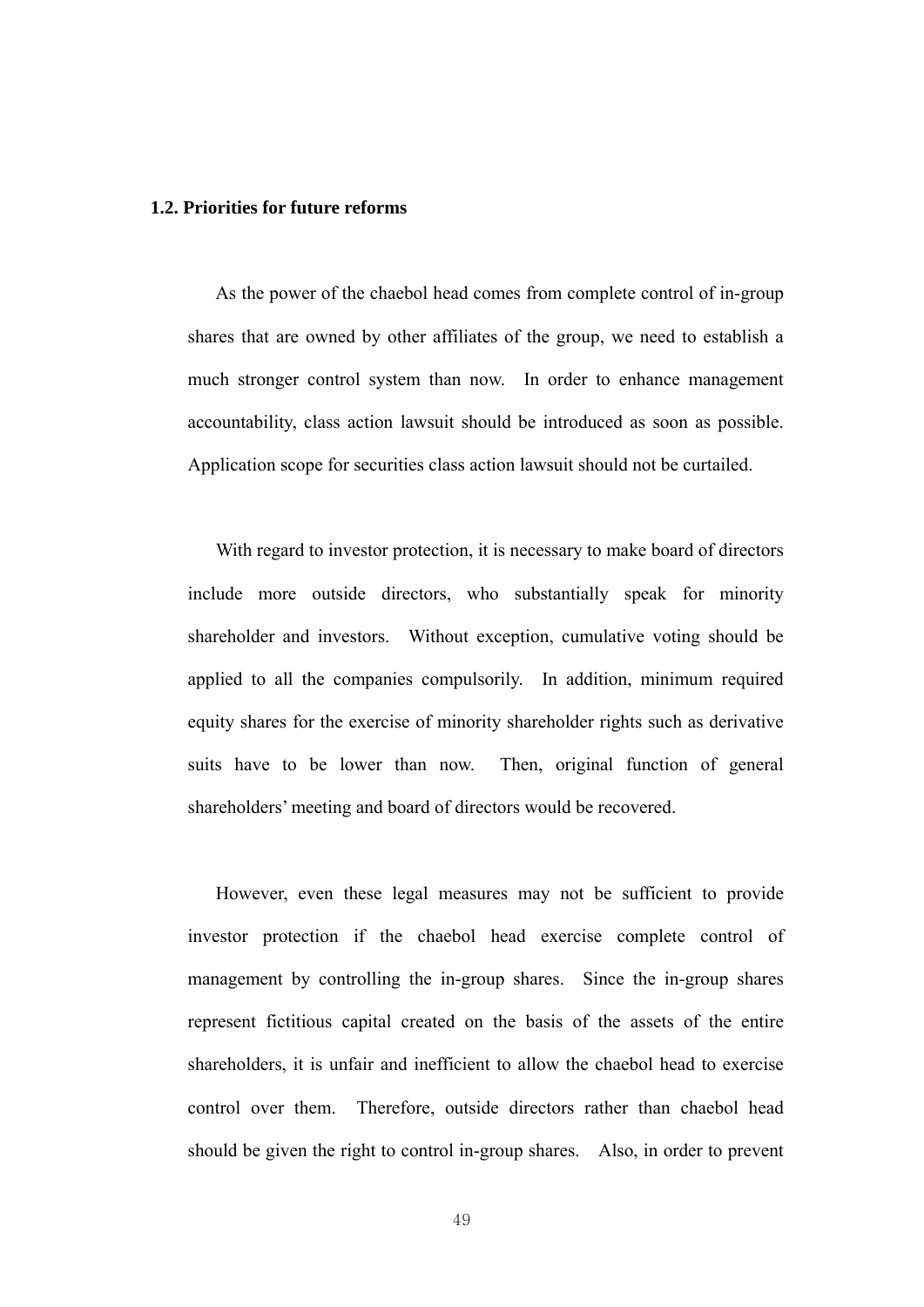the head's indiscreet management such as inefficient resource allocation, exercising votes about large investments should require outside directors' approval. These measures can put corporate governance right from the root.

To summarize, in the area of corporate governance, much effort has to been directed toward protecting minority shareholders and disciplining poor management. It includes reshaping of the board of directors, making basic shareholder rights easier to exercise, and exposing management control challengeable in the market. Though it would take some time, they would go a long way toward restraining controlling shareholders from expropriating outside shareholders and, thus, reducing the private gains expected from management control.

## **2. How to promote reform**

I discussed policy proposals for reform above. But it is also important to how to implement reform properly. When we look back upon our past, the biggest obstacle to reforms is resistance from vested people. Because we have lots of obstacle to carry out reform in Korea, we have take methodology into account.

When we look at our situation, we easily find that the political opposition to such change has proved intense. Governments are reluctant to introduce laws that are expected to surrender to the financiers the regulatory control they currently have over large corporations. As I analyzed factors, influenced on corporate governance,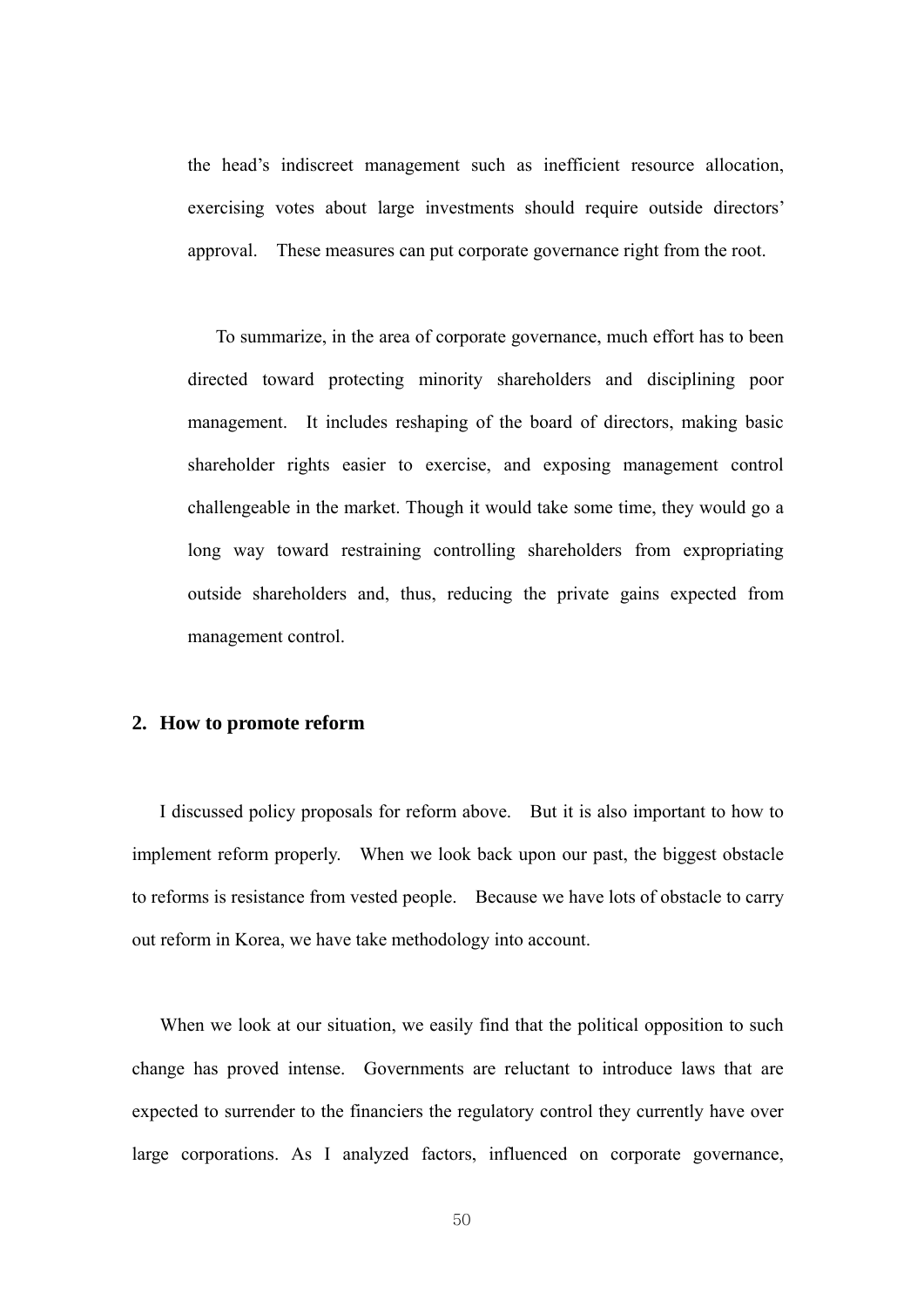government is the more significant factor to decide corporate governance in Korea, rather than external or internal disciplines. Political situation influences significantly on the degree of development and direction of the reform. Another objection to reform comes from the entrenched economic interests such as the head of chaebol. In Korea, their power of influence is as impregnable as politician and government. Insiders oppose corporate governance reform and the expansion of capital markets. It is because existing large firms finance their own investment projects internally or through captive or closely connected banks. $31$  Poor corporate governance delivers the insiders secure finance, secure politics and secure markets. In short, they have an interest in keeping the system as is.

When we consider this special condition in Korea, in order to achieve reforms, the regulatory mechanisms of enforcing shareholders and creditor rights need to be radically improved with the reform of legal system. In an interview with Professor, Jang Ha-Sung at Korea University professor, he also is concerned about this problem.

"I criticized the MDP as not being real reformists, but the GNP opposes reform. The Korean economy is at a critical turning point. If Korea wants to stay as it is today, we need no further reform, but if we want to advance…. I would like to see some clear vision in the presidential election, but I have not heard any significant words (On transparency and accountability in corporate governance) from any candidates. I am very concerned. We are heading into uncertainty."

Then, what can be done to achieve the goal of reform? To organize discussion, I

<u>.</u>

<sup>&</sup>lt;sup>31</sup> Mayer (1988) New issues in Corporate Finance. European Economic Review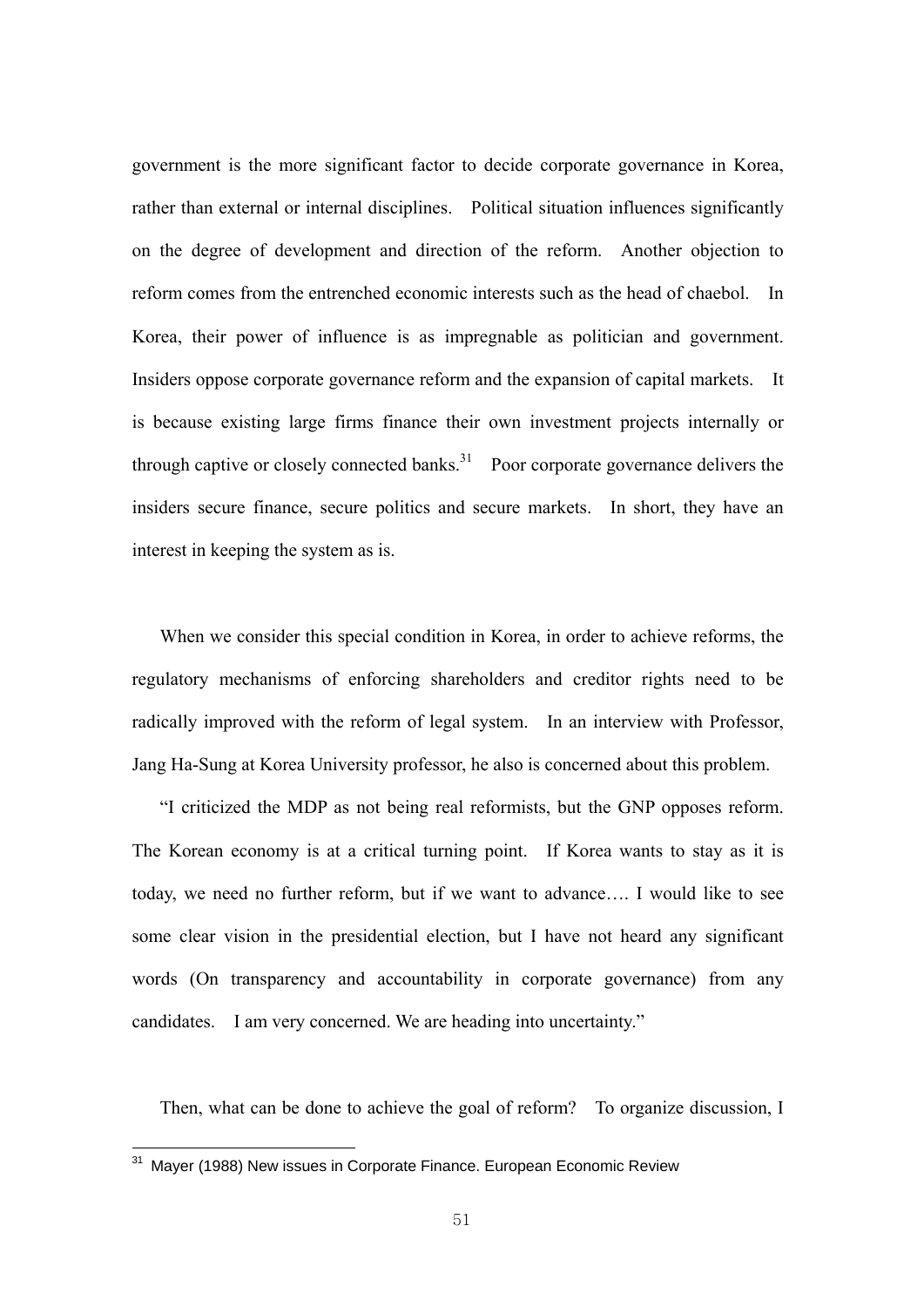follow Coffee (1999) and Gilson (2000) in drawing a distinction between legal and functional convergence.<sup>32</sup> Legal convergence refers to the changes in rules and enforcement mechanisms toward some successful standards. To converge to effective investor protection in this way, we require extensive legal, regulatory reform such as securities and company law etc. We need radical changes in the legal system in order to improve investor protection. There may be significant complementarities between various laws in protecting minority shareholders: For example, securities law can mandate disclosure of material information while company laws enable minority shareholders to act on it. To establish legal protection of investors is realistic alternatives in Korea.

Marginal reform may not successfully achieve the reformer's goals. In part, the existing corporate governance arrangements benefit both the politicians and the entrenched economic interests, including the families that manage the largest firms in Korea. Corporate governance reform must circumvent the opposition by these interests. Reform of investor protection is politically feasible in some circumstances, and can bring significant benefits: to expand financial markets, to facilitate external financing of new firms, to move away from concentrated ownership, to improve the efficiency of investment allocation, and to facilitate private restructuring of financial claims in a crisis.

 $32$  Coffee, J., (1999) The Future as history: the prospects for global convergence in corporate governance and its implications. Northwestern Law Review. Gilson,R.,(2000) Globalizing corporate governance:convergence of reform or function. Stanford University, Stanford,CA.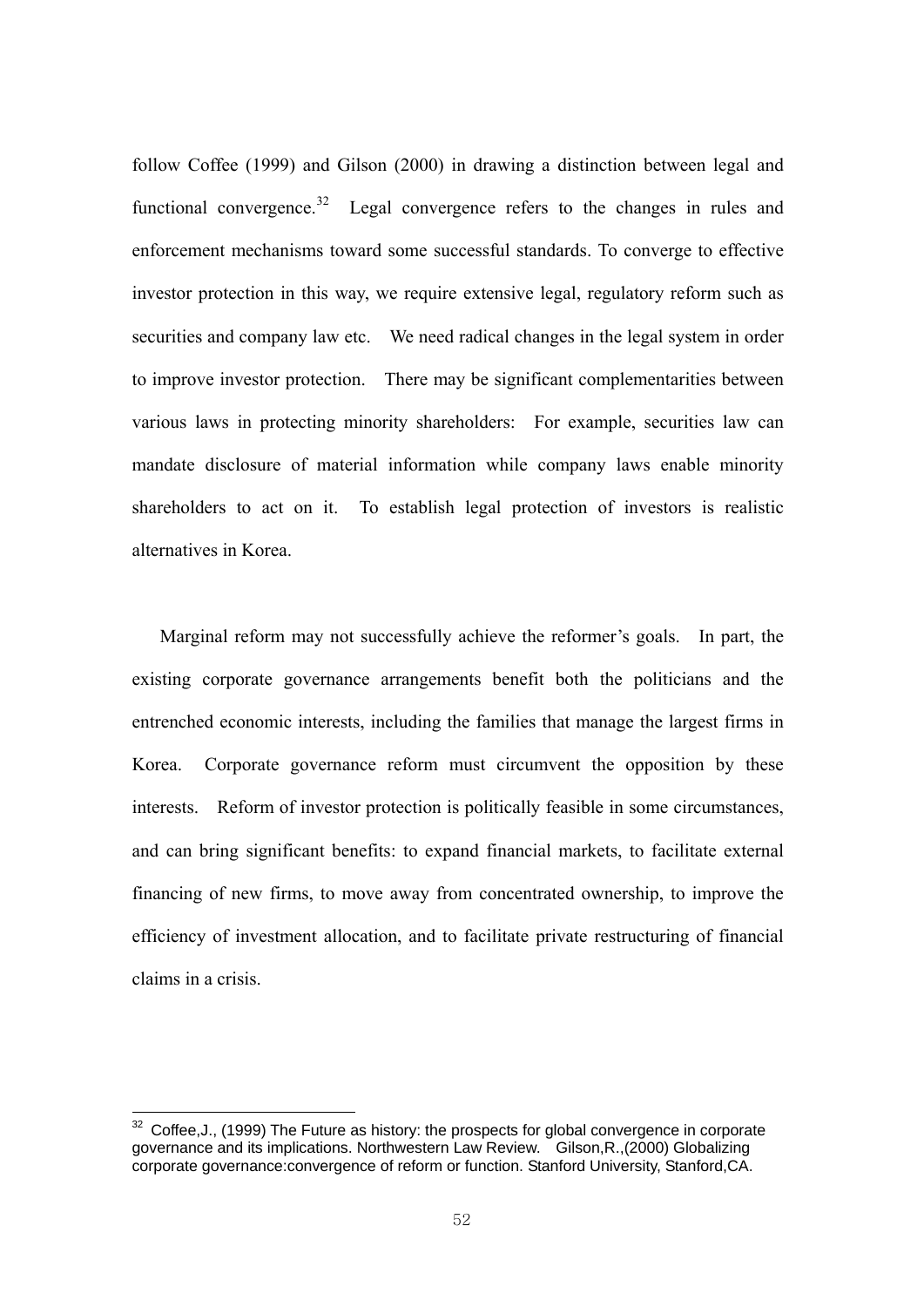## Ⅴ**. Conclusion**

The discussions on corporate governance, have intensified since the IMF crisis, and took on the flavor of reforming the global financial architecture. Transaction Cost Economist began to handle corporate governance. They said that the competitiveness of firms is directly affected by governance structure of corporate.<sup>33</sup> While corporate structure is closely related to transaction cost, it is important to find out desirable governance structure to be able to minimize transaction costs.

Since the IMF crisis, Korean enterprises have faced changes, namely the so-called globalization: deepening integration to the world market for both products and productive factors, particularly, external liberalization of capital transactions. As world capital market gets integrated, outside investors' role is extended and the function of capital market to supervise management is more emphasized. In addition, investors start to resist the exclusive dominance by the controlling shareholdermanager. The absence of the devices to check and balance the corporate control is expected to bring about more and more risks. In addition, government is changed from a partner to a reformer with respect to Chaebols.

While globalization has brought new opportunities, the economies have also been under increasing competitive pressure. The implications were the needs to improve fragile corporate governance, which had been seriously neglected. Big business <u>.</u>

<sup>&</sup>lt;sup>33</sup> Williamson (1996) The Mechanisms of Governance, Oxford University Press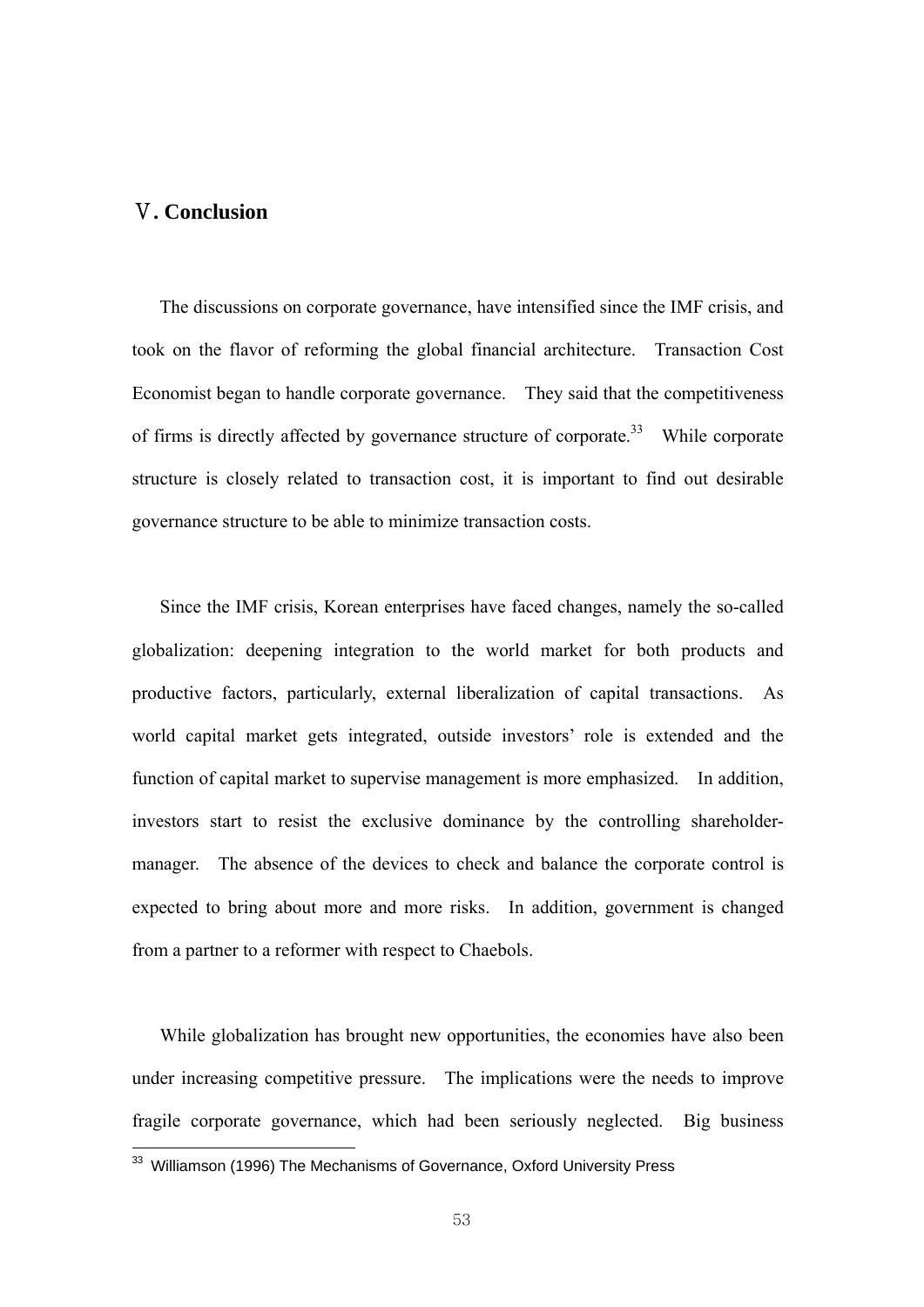could no longer rely on corruptive symbiosis with the government that effectively protected the interests of controlling families from being challenged. Big business should pay more attention to minority shareholders and other stakeholders.

The Korean financial crisis is, to a large extent, a corporate governance failure for large business groups, where their over-leveraged and inefficient business expansion could not be checked. Effective internal mechanisms for the supervision or monitoring of management were virtually absent. These groups pursue the goal of long-run wealth maximization of the controlling families. This goal would generally deviate from the profit maximization of a business group or its member subsidiaries. It is so because the interests of controlling families can be furthered at the expense of outside shareholders mainly through the internal transactions among subsidiaries. If the deviation is substantial, efficiency in group-wide resource allocation will be compromised. The discussions seem to confirm the concern that the real corporate governance challenge is the agency problem of how to protect outside shareholder from the expropriation of controlling owners. The expropriation is not just a distribution problem between controlling and outside shareholders, since much of the distorted resource allocation is occurring before corporate profits are determined. It is necessary to put basic corporate governance mechanisms in place and ensure their effectiveness.

The biggest problem of chaebols is that resources are not optimally allocated within business groups. This deformed allocation customs is possible, because chaebol manager controls all the firms within the business groups and discipline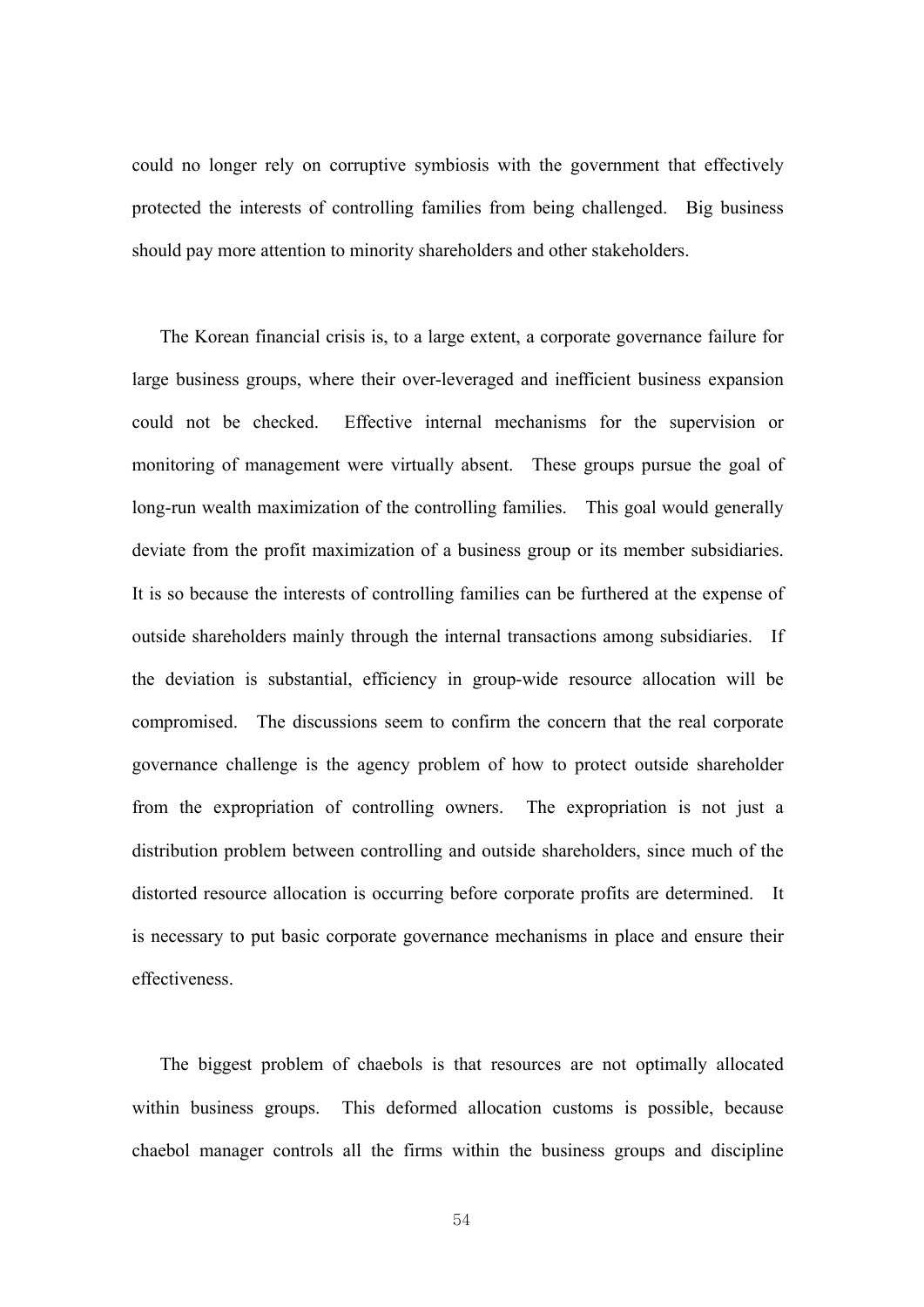system such as bank doesn't work. It is possible because controlling-shareholder manager exercise despotic management and control through interlocking ownership between subsidiaries. Overlapping investment, which is pointed out an internal cause of IMF crisis, was possible by that despotism. To make matter worse, absence of internal discipline such as board of directors, and external discipline such as bank brought about chaebols' overlapping investment.

When we debate chaebol problem, some reformers insist it should be dismantled through a complete separation between ownership and management. However, we had better devise ways to improve the current Chaebols system than give up all the advantages of Chaebol system. We have to focus chaebols reform on not killing chaebols but resuscitating chaebols through improving governance structure. We have to develop advantages of Chaebol to the utmost and make up for disadvantages.

There is several reason chaebol break-up is unrealistic alternative: First of all, in the case of developing countries, which is characterized by family-base business groups, long-term investment, based on in-group shareholder ratio is still indispensable to economic growth. We have to use advantages of internal capital market and stable long-term shareholder to the full. Even though Korean chaebol have a serious problem, which majority-shareholder managers control whole the member firms by acquiring high in-group shareholding ratio, we should make use of its advantage, by taking away its weakness. Secondly, external capital market is so undeveloped in Korea; it is so difficult to expect that market discipline such as M&A would work properly like other developed countries. Break-up is far from reality in Korea. The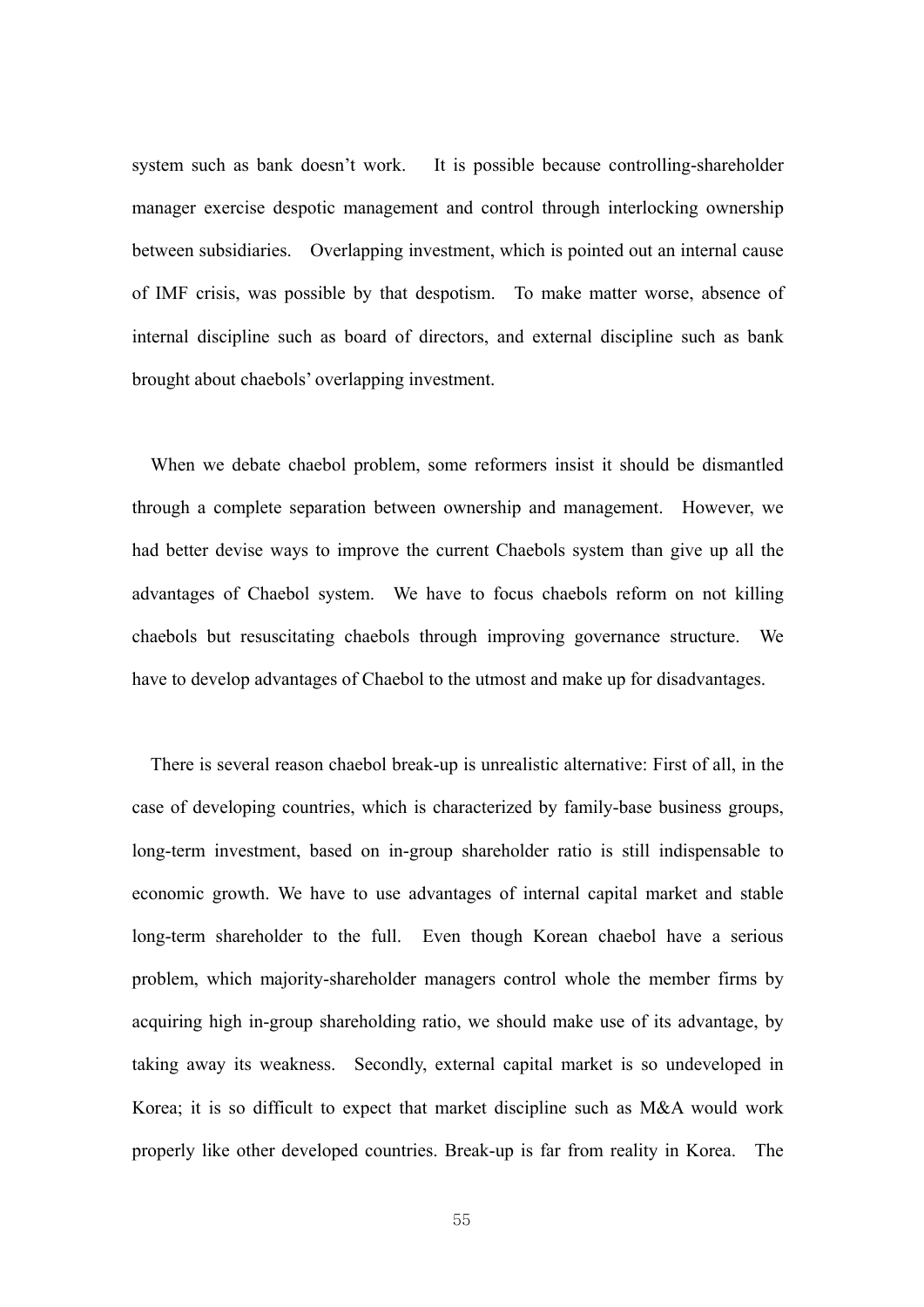insistence to dismantle chaebols by removing in-group shareholder ratio isn't desirable choice, when we take our weak external capital market into account. We have to use advantages of internal capital market and stable long-term shareholder to the full. If internal disciplines such as manager-monitoring system are established, on the contrary, in-group shareholder could contribute to growth in company as stable shareholders. Lastly, political power is not enough strong to promote reform perfectly. Even though government tried to dissolve concentration of economic power or improve weak governance by establishing rules and laws, they have faced difficulties to implement reform. They must have developed a close symbiotic relationship with the political circle by giving huge political contributions in exchange for implicit promise of protection and support. The consequence was delays in putting all the necessary institutions in place, which are essential for developing an efficient capital market and allowing the separation of ownership and management through more effective corporate monitoring and disclosure.

With regard to reform in corporate governance, efficient resource allocation and investor protection should be two major cores of reform in corporate governance. The Korean financial crisis is, to a large extent, a corporate governance failure for large business groups, where their over-leveraged and inefficient business expansion could not be checked. Competitions among chaebols have been for market share and size rather than profit, which has been responsible for wasteful over-investment or duplicative investments. It brought about inefficient allocation; resources are not optimally allocated within business groups. The head of Chaebol, who has a goal to maximize power over management and scale of his organization, supplies idle funds to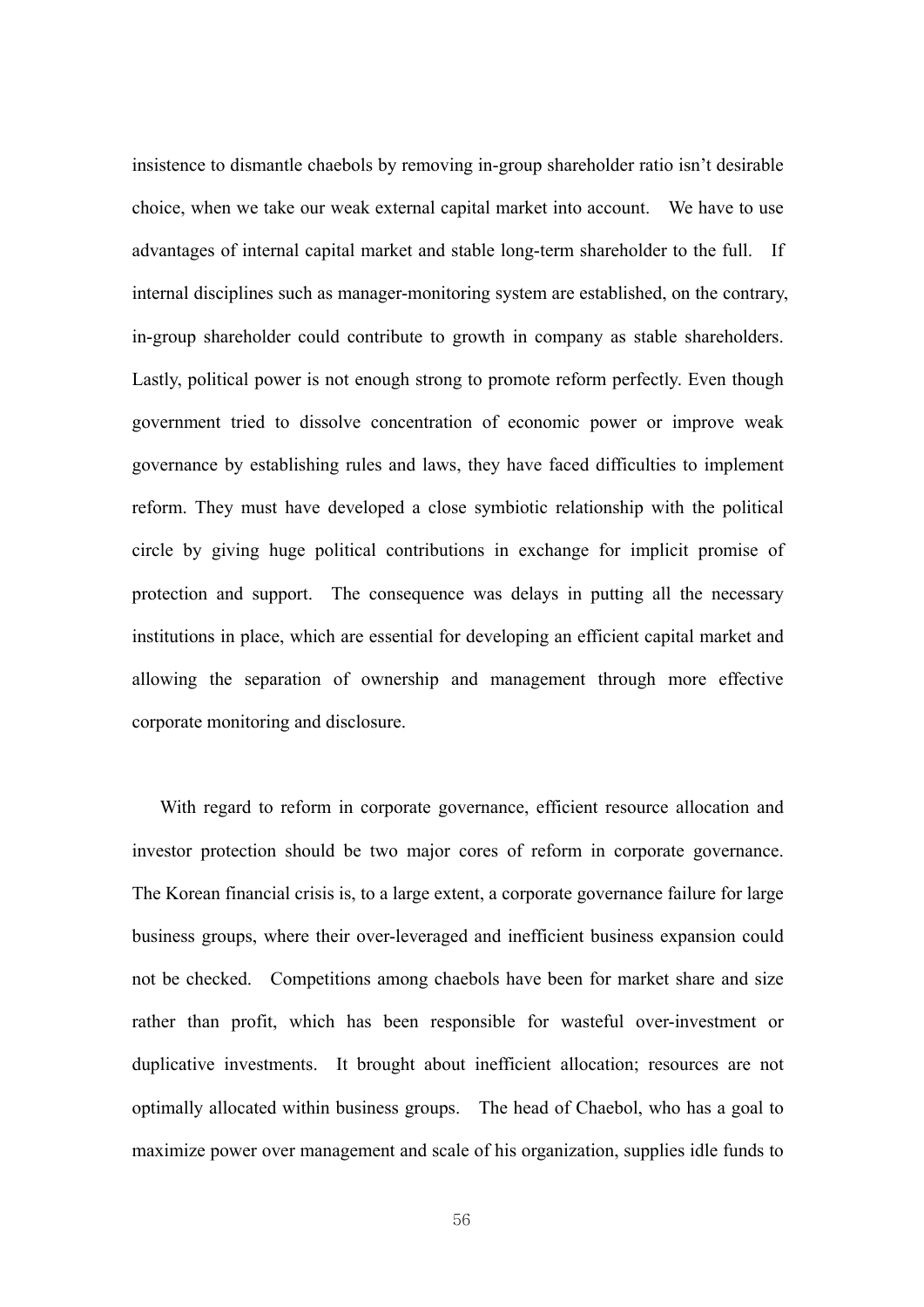member-firms, which have more opportunities of investment. This deformed allocation customs is possible, because he controls all the firms within the business groups and discipline system such as bank doesn't work. The problem has been most serious in family-controlled and extensively diversified business groups. In the end, supervision and discipline are required, in order to solve agency problem between chaebol chairman and investors with investment allocation of idle cash flows. In order for in-group shareholder to play a role as both an active investor and supervisor, finally in order to allocate resource optimally, what is the most desirable way to develop corporate governance? To strength manager-monitoring and investorprotection functions should be the goal of reform in corporate governance.

Government reform efforts have often gone beyond instituting proper governance mechanisms to interfere in the organizational structure of business groups or impose certain rules geared to protecting minority shareholders. Even though the current Korean government has improved internal corporate governance by strengthening the right of shareholders and the responsibility of controlling-shareholder, much effort has to been directed toward protecting minority shareholders and disciplining poor management.

In order to enhance management accountability, class action lawsuit should be introduced as soon as possible. Application scope of securities class action lawsuit should not be curtailed. With regard to investor protection, it is necessary to make board of directors include more outside directors, who substantially speak for minority shareholder and investors. Without exception, cumulative voting should be applied to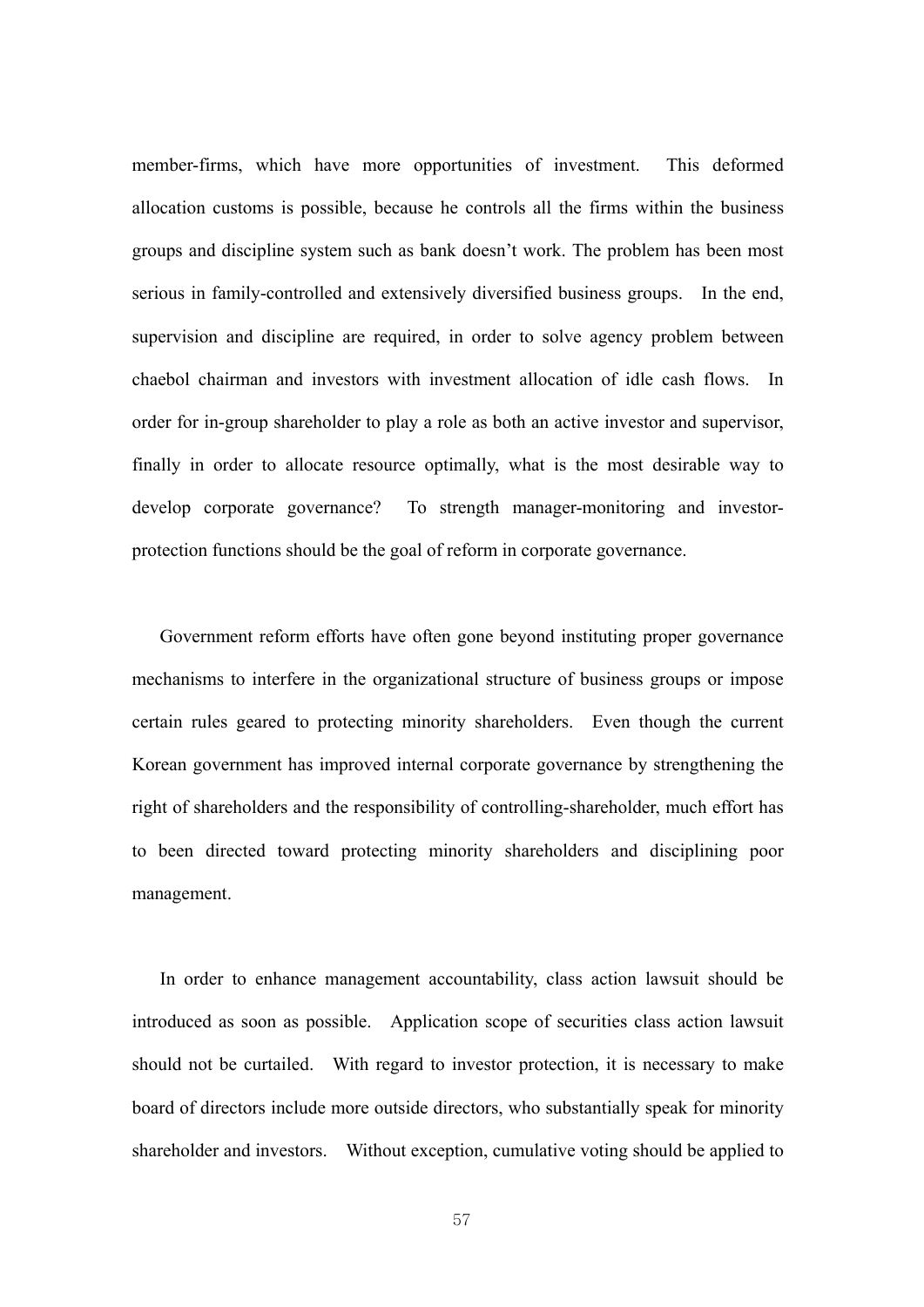all the companies compulsorily.

However, even these legal measures may not be sufficient to provide investor protection if the chaebol head exercise complete control of management by controlling the in-group shares. Since the in-group shares represent fictitious capital created on the basis of the assets of the entire shareholders, it is unfair and inefficient to allow the chaebol head to exercise control over them. Therefore, outside directors rather than chaebol head should be given the right to control in-group shares. Also, in order to prevent the head's indiscreet management such as inefficient resource allocation, exercising votes about large investments should require outside directors' approval. These measures can put corporate governance right from the root.

Though some of these measures might be delayed by entrenched interests, the integration of capital markets and extended role of outside investor makes such reforms more likely today than they have been in last decades.

-The end-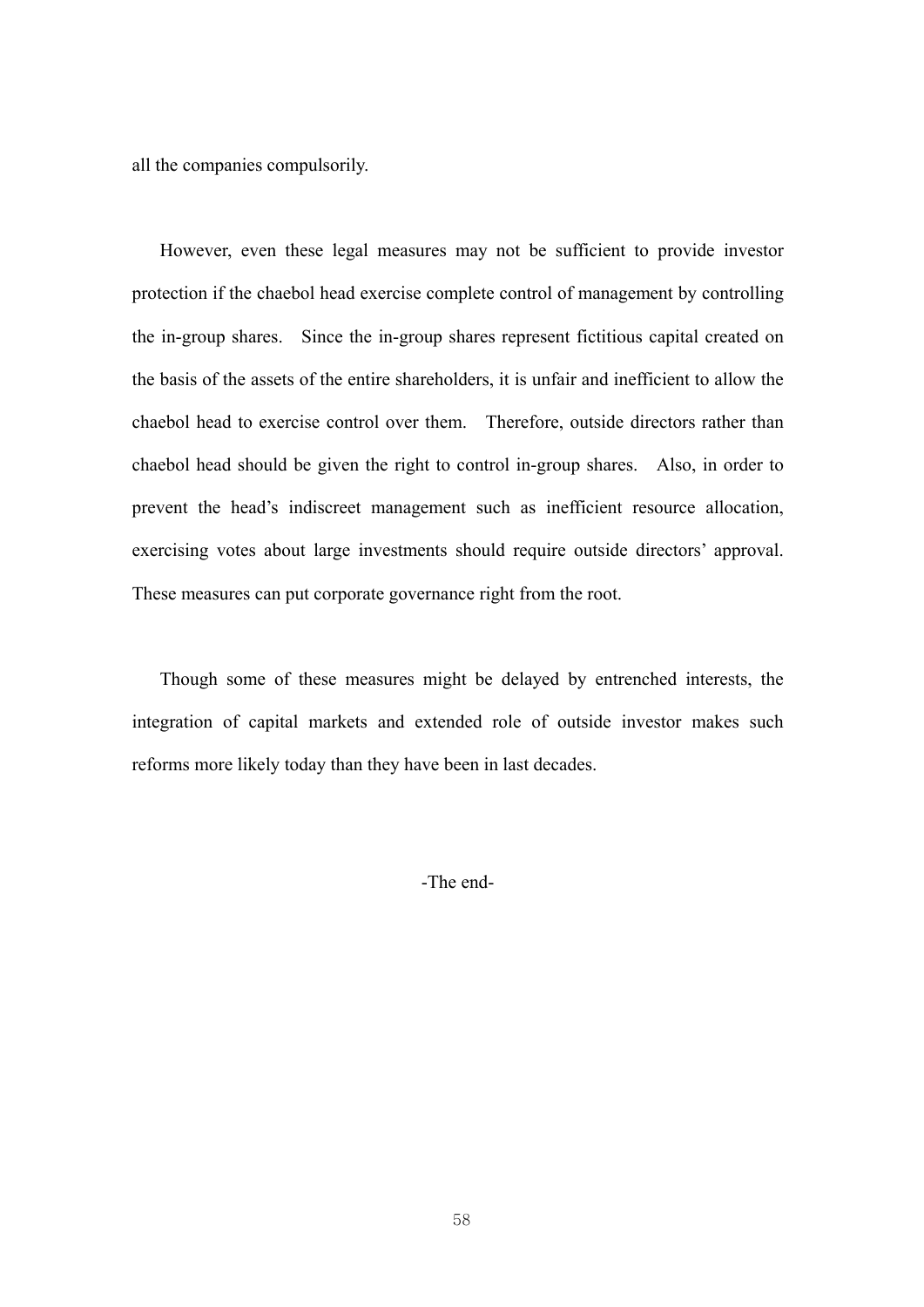## **Bibliography**

## http://www.kse.or.kr

http://www.thecorporatelibrary.com

http://www.imd.ch

http://www.nyse.com

http://www.tse.or.jp

http://www.ny.frb.org

http://www.bundesbank.de

http://www.proshare.org

Blair.M. *Rethinking assumptions behind corporate governance.* Challenge, 1995

Coffee,J. *The Future as history: the prospects for global convergence in corporate governance and its implications.* Northwestern Law Review, 1999

Gilson,R. *Globalizing corporate governance:convergence of reform or function.* Stanford University, Stanford,CA, 2000

Hwang In-Hak, Lee In-Kwon. *Chaebols structure and Chaebol Policy*. KERI, 2000

Jensen, M. *The Modern Industrial Revolution, Exit, and the Failure of Internal Control System*. Journal of Finance, 1993

Joe Sung-Wook & Ryoo Sang-Dai. *Evaluation of changes in the corporate Governance system of Korean Chaebols*. KDI, 2000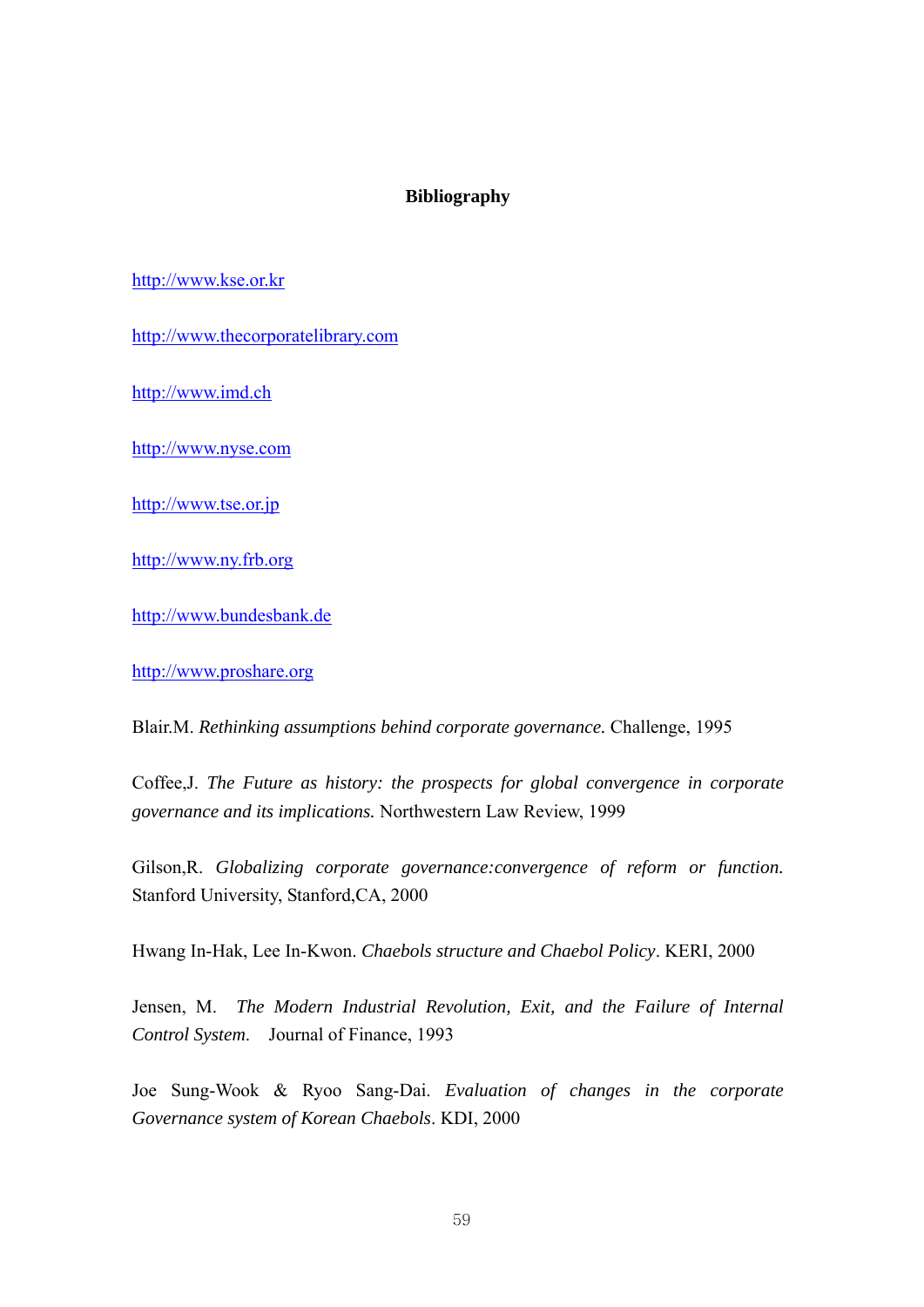Joh sung-Wook. *Control, Ownership, and Firm Performance:the case of Korea*. KDI, 1999

Jung Koo-Hyun. *Growth strategy and management structure in Korean corporations.* Korean Chamber of Commerce, 1987

Kang Chul-Kyoo. *Competitiveness and Corporate Governance*. ITBI review, 1999

Kang Myeong-hun. *A comparative study on the Business groups: Korea, Japan and U.S.* SIAS Publication, 1999

Kim Dae-Whan & Kim Gyun. *Reform of Korean Chaebols*, Nanam, 1999

Kim Ki-Won. *Sublation of Chaebol Structure and Construction of Professional management*. SIES, 1998

Kim Kyun. *The end of Chaebol reform: Evaluation and Prospect.* Trend and Prospect, 2000

Lazonick & O'sullivan. *Big business and corporate control.* International Encyclopedia of business and management, 1995

Lee Young-ki & Lim Young-jae *Korea's corporate Governance: Issues and Reforms*. KDI, 1999

Lee Young-Ki & Lim Young-Jae. *Korea's corporate Governance: Issues and Reforms*. KDI, 1999

Lee Young-Ki. *Corporate Governance of Korean Corporations in the globalization era*. KDI, 1996

Lee Young-kyeo& Jeong Seung-chang. *Actual condition of stock management and unfair transaction in listed companies.* IKSA, 2000

Mayer. *New issues in Corporate Finance.* European Economic Review, 1988